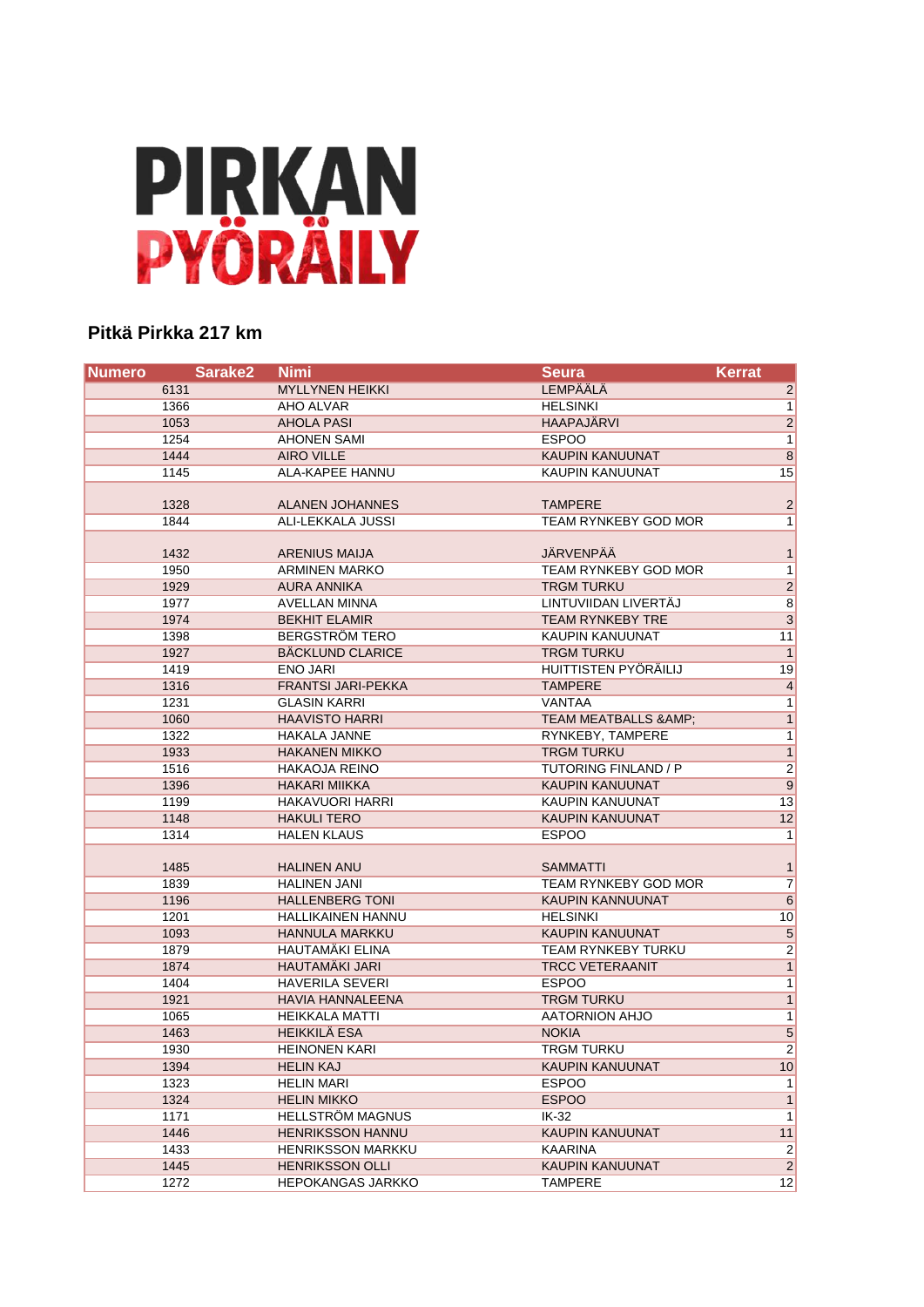| 1005 | <b>HERRANEN TIMO</b>     | PICARO CC                               | 9                       |
|------|--------------------------|-----------------------------------------|-------------------------|
| 1953 | HIEKKATAIPALE MIKKO      | TRGM VANTAA                             | 1                       |
| 1954 | HIEKKATAIPALE PANU       | <b>TRGM VANTAA</b>                      | $\mathbf{1}$            |
| 1975 | <b>HIETANEN LEA</b>      | <b>TRIVATEAM</b>                        | $\overline{3}$          |
| 1526 | <b>HIMMANEN LASSE</b>    | <b>VANTAA</b>                           | $\overline{2}$          |
| 1457 | HIRVIMÄKI SIMO           | LAHTI                                   | $\overline{6}$          |
| 1887 | <b>HOLOPAINEN JOUNI</b>  | <b>TRGM ESPOO</b>                       | $\overline{1}$          |
| 144  | HONKASALO MARKKU         | <b>VUORENTAUSTA</b>                     | 36                      |
| 1462 | <b>HOTTINEN TOMMI</b>    | LÄNSIMÄEN LÄÄNSSI                       | $\overline{7}$          |
| 1117 | <b>HUHTANEN KRISTIAN</b> | <b>PIRKKALA</b>                         | $\overline{9}$          |
| 1167 | <b>HUOTILA HENRI</b>     | <b>TAMPERE</b>                          | $\overline{1}$          |
| 1009 | <b>HURSTI JANI</b>       | <b>KAPIN KANUUNAT</b>                   | $\overline{4}$          |
| 1894 | <b>HUSU NETTA</b>        | TR-GM ESPOO                             | $\overline{2}$          |
| 1466 | <b>HUUSKO TANJA</b>      | <b>NUMMELA</b>                          | $\overline{1}$          |
| 1408 | <b>HYPPÖNEN JANI</b>     | <b>ESPOO</b>                            | $\overline{2}$          |
| 1956 | <b>HYPPÖNEN SAIJA</b>    | TRGMJKL21                               | $\mathbf{1}$            |
| 1477 | <b>HYYTIÄINEN VESA</b>   | PYÖRÄILYSEURA KAUPIN                    | 11                      |
| 1936 | HÄKKINEN HELI            | TRGM VANTAA                             | $\mathbf{1}$            |
| 1893 | HÄLVÄ REETTA             | <b>TRGM ESPOO</b>                       | $\overline{4}$          |
| 1850 | <b>ILVES OUTI</b>        | <b>TEAM RYNKEBY JKL-KPO</b>             | 1                       |
| 1256 | <b>IMBERG PETRI</b>      | JÄRVENPÄÄ                               | $\overline{\mathbf{1}}$ |
| 1482 | <b>IMMANEN ANNE</b>      | <b>RYNKEBY ESPOO</b>                    | $\overline{6}$          |
| 1228 | <b>IMMONEN ILKKA</b>     | <b>KANGASALA</b>                        | $\overline{8}$          |
| 1169 | <b>INGVES STEFAN</b>     | TOMATO TEAM                             | $\overline{1}$          |
| 1063 | <b>JAATINEN JANI</b>     | <b>CICLISTI DI YLÄSTÖ</b>               | $\overline{6}$          |
| 1197 | <b>JAATINEN MIIKA</b>    | KAUPIN KANUUNAT                         | $\mathbf{1}$            |
| 1217 | <b>JALKANEN RIKU</b>     | <b>KAUPIN KANUUNAT</b>                  | $\overline{6}$          |
| 1164 | <b>JARTTI PETTERI</b>    | PADEL TAMPERE                           | $\overline{6}$          |
| 1258 | <b>JOKINEN JYRKI</b>     | <b>KYRÖSKOSKI</b>                       | 11                      |
| 1059 | <b>JOKINEN OLLI</b>      | TEAM MEATBALLS & AMP;                   | $\mathbf{1}$            |
| 1273 | <b>JOKINEN PETTERI</b>   | <b>VELO SALO</b>                        | $\overline{7}$          |
| 1943 | <b>JOKINEN RISTO</b>     | TRGM VANTAA                             | $\overline{1}$          |
| 1946 | <b>JUNTUNEN KIRSI</b>    | <b>TRGM VANTAA</b>                      | $\overline{2}$          |
| 1501 | <b>JUTILA JUSSI</b>      | <b>TAMPERE</b>                          | 1                       |
| 1119 | <b>JUUTI RISTO</b>       | <b>JYVÄSKYLÄ</b>                        | 14                      |
| 1224 | JYLHÄ JARI               | KAUPIN KANUUNAT                         | $\overline{5}$          |
| 1294 | <b>JYLHÄKORPI MIKA</b>   | <b>KAUPIN KANUUNAT</b>                  | $\overline{8}$          |
| 1926 | <b>JÄMSÄ JUANITA</b>     | TEAM RYNKEBY - GOD M                    | $\mathbf{1}$            |
| 1509 | <b>JÄNTTI JAAKKO</b>     | <b>TT TREENITEHDAS</b>                  | $\overline{9}$          |
| 1923 | JÄRVELÄ KIRSI            | TRGM TURKU                              | $\overline{\mathbf{3}}$ |
| 220  | JÄRVENPERÄ JOUKO         | <b>PARKANO</b>                          | 28                      |
| 1234 | JÄRVENPÄÄ JUHO           |                                         |                         |
|      | JÄRVI VILLE              | <b>HELSINKI TRIATHLON</b>               | 3                       |
| 1147 |                          | KAUPIN KANUUNAT<br>KONECRANES FINLAND O | 11                      |
| 1455 | <b>JÄRVINEN KIMMO</b>    |                                         | $\overline{2}$          |
| 1159 | <b>JARVISALO JARI</b>    | PRO MTB                                 | 17                      |
| 1456 | KALLIONIEMI JANNE        | LAHDEN PYÖRÄILIJÄT                      | $\overline{2}$          |
| 1311 | <b>KANGAS TIMO</b>       | <b>KAUHAVA</b>                          | $\overline{5}$          |
| 1423 | KANKAANPÄÄ ANSSI         | <b>INSITU RACING</b>                    | $6\overline{6}$         |
| 1221 | <b>KANKAINEN EIJA</b>    | KAUPIN KANUUNAT                         | $\overline{1}$          |
| 1156 | KANKAINEN JARI           | <b>PORVOO</b>                           | $\overline{\mathbf{3}}$ |
| 1902 | KANKIMÄKI MARIKA         | <b>TRGM TAMPERE</b>                     | $\overline{\mathbf{4}}$ |
| 1888 | KANTANEN VALTTERI        | TRGM ESPOO                              | $\mathbf{1}$            |
| 1402 | <b>KARI PEKKA</b>        | AKAA                                    | $\overline{5}$          |
| 1857 | KARI-GRANFORS OUTI       | <b>TEAM RYNKEBY TURKU</b>               | $\overline{2}$          |
| 1013 | KARILA ILMO              | <b>ESPOO</b>                            | $\overline{2}$          |
| 1326 | KARJALAINEN MIKAEL       | <b>TAMPERE</b>                          | $\overline{\mathbf{4}}$ |
| 1163 | <b>KARTTUNEN JUHO</b>    | KAUPIN KANUUNAT                         | 12                      |
| 1124 | KASKINEN HANNU           | KAUPIN KANUUNAT                         | 9                       |
| 1524 | KATAJISTO KRISTA-MARI    | VANTAA                                  | $6\overline{}$          |
| 1854 | KATUNPÄÄ ERKKI           | TEAM RYNKEBY TURKU                      | $\mathbf{1}$            |
| 1403 | <b>KAUPPINEN TONI</b>    | AMBIENTIA OY                            | $\overline{2}$          |
| 1420 | KAURALA ARTO             | <b>IISALMI</b>                          | 1                       |
| 1493 | KAURALA KONSTA           | <b>TAMPERE</b>                          | $\mathbf{1}$            |
| 1484 | KAURALA LEEVI            | SALAHMI                                 | $\mathbf{1}$            |
| 1354 | <b>KAURALA TOMMI</b>     | <b>NOKIA</b>                            | 1                       |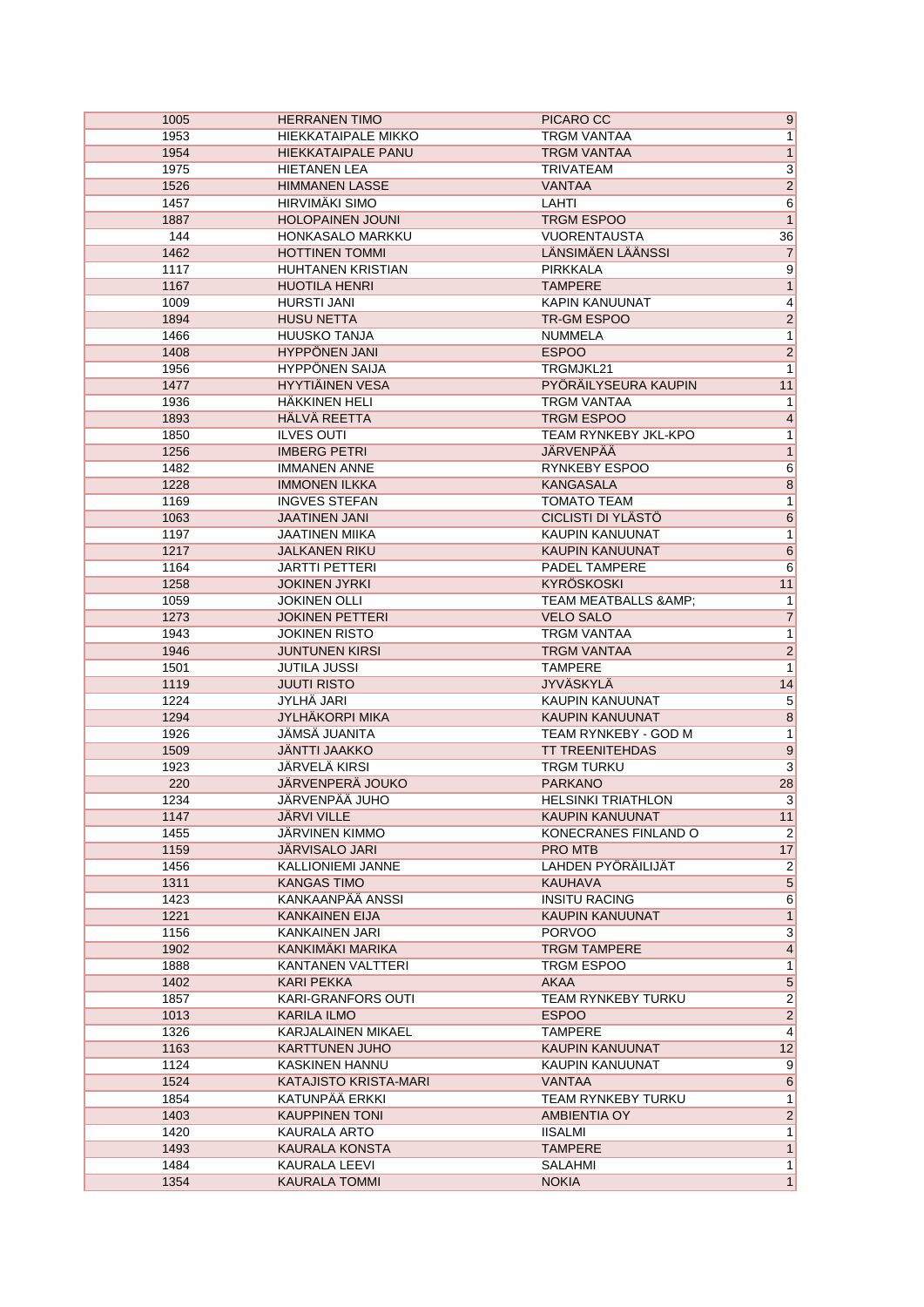| 1407 | KELA ANTTI              | <b>ESPOO</b>                | $\overline{3}$            |
|------|-------------------------|-----------------------------|---------------------------|
| 1248 | <b>KEMI MARKUS</b>      | <b>KAUPIN KANUUNAT</b>      | 5                         |
| 1218 | KEROLA JUKKA            | <b>OULU</b>                 | 1                         |
| 1332 | KERPPILÄ HEIKKI         | KAUPIN KANUUNAT             | $\overline{7}$            |
| 1058 | <b>KESKINEN TUOMO</b>   | SPARTACUS RACING TEA        | $\overline{2}$            |
| 1908 | <b>KETTUNEN MARI</b>    | <b>TRGM TAMPERE</b>         | $\overline{1}$            |
| 1896 | <b>KIISKI JARI</b>      | TRGM JKL-KPO                |                           |
| 1473 | <b>KILPONEN VILLE</b>   | <b>PIRKKALA</b>             | $\frac{2}{1}$             |
|      |                         |                             |                           |
| 1368 | KINNUNEN ALEKSI         | FREDRIKSHOF IF CYKEL        | $\overline{5}$            |
| 1955 | <b>KIUKAS ASKO</b>      | <b>TRGM VANTAS</b>          | $\overline{1}$            |
| 1895 | <b>KIUKAS EMMA</b>      | TR-GM ESPOO                 | $\overline{2}$            |
| 1054 | KIVELÄ TERO             | <b>HYPY</b>                 | $\overline{4}$            |
| 1973 | <b>KIVILAHTI ANNE</b>   | <b>TRGM VANTAA</b>          | $\overline{1}$            |
| 1920 | KIVIMÄKI PAULA          | TEAM RYNKEBY - GOD M        | $\overline{9}$            |
| 1825 | <b>KNAAPPILA TIINA</b>  | TEAM RYNKEBY - GOD M        | $\overline{\overline{3}}$ |
| 1447 | KNUUTTI ULLA-MAIJA      | KAUPIN KANUUNAT             | $\overline{4}$            |
| 1859 | KOIVISTO JYRKI          | TEAM RYNKEBY TURKU          | $\overline{\overline{3}}$ |
| 1952 | <b>KOIVISTO LEA</b>     | <b>TRGM VANTAA</b>          | $\overline{1}$            |
| 1011 | KOIVU MIKKO             | <b>TVC</b>                  | $\mathbf{1}$              |
| 1094 | KOIVULA JONI            | KAUPIN KANUUNAT             | $\overline{2}$            |
|      |                         |                             |                           |
| 1233 | KOIVULAHTI KATJA        | HÄMEENLINNA                 | 13                        |
| 1230 | KOIVUPALO JUHA          | <b>OULU</b>                 | $\overline{4}$            |
| 1853 | <b>KOLJONEN MIKKO</b>   | <b>TEAM RYNKEBY TAMPERE</b> | $\overline{7}$            |
| 288  | KOPPELOMÄKI ARI         | <b>MULTIA</b>               | 21                        |
| 1195 | <b>KORIN TONI</b>       | KAUPIN KANUUNAT             | 10                        |
| 1904 | <b>KORKKINEN PETRI</b>  | <b>TRGM TAMPERE</b>         | $\overline{1}$            |
| 1409 | KORPELA-VÄLISAARI SARI  | <b>ESPOO</b>                | $\mathbf{1}$              |
| 1442 | <b>KORPIVAARA MATTI</b> | <b>KAUNIAINEN</b>           | $\overline{2}$            |
| 1909 | KORTESNIEMI PAULA       | <b>TRGM TAMPERE</b>         | $\overline{2}$            |
| 1004 | <b>KORVA TUOMAS</b>     | SUOMEN METSÄKESKUS          | $\overline{2}$            |
| 1216 | <b>KOSKI EMIL</b>       | <b>HELSINKI</b>             | $\overline{\mathbf{3}}$   |
| 1884 | <b>KOSONEN RIINA</b>    | TRGM ESPOO                  | $\overline{2}$            |
| 1267 | KOTIPELTO JONI          | <b>TAMPERE</b>              | $\overline{4}$            |
| 1848 | <b>KUISMA JARI</b>      | TEAM RYNKEBY JKL-KPO        | $\overline{1}$            |
|      |                         | <b>HYVINKÄÄ</b>             | $\overline{5}$            |
| 1067 | <b>KUISMA MARKO</b>     |                             |                           |
| 240  | <b>KUKKONEN PEKKA</b>   | KAUPIN KANUUNAT             | 25                        |
| 1210 | KUPARI JARI             | <b>JYPS</b>                 | 5                         |
| 1348 | <b>KUPIAINEN REIJO</b>  | KAUPIN KANUUNAT             | 10                        |
| 1130 | KURITTU KIMMO           | KAUPIN KANUUNAT             | $\overline{3}$            |
| 1061 | <b>KUUSISTO MIKA</b>    | SPARTACUS RACING TEA        | $\overline{\mathbf{3}}$   |
| 1862 | <b>KYLEN KRISTIAN</b>   | TEAM RYNKEBY TURKU          | $\overline{2}$            |
| 1475 | <b>KYLKILAHTI SIMO</b>  | <b>ORIVESI</b>              | $\overline{c}$            |
| 1521 | KYLLIÄINEN LAURA        | VANTAA                      | 1                         |
| 1922 | KYTOLUHTA HEIDI         | <b>TRGM TURKU</b>           | $\overline{1}$            |
| 1454 | <b>KÄLA BEN</b>         | <b>KOKKOLA</b>              | $\overline{1}$            |
| 1453 | <b>KALA BILL</b>        | <b>KOKKOLA</b>              | $\overline{1}$            |
| 1269 | <b>KÄHÄRI MIKKO</b>     | TAMPERE                     | 15                        |
| 1951 | LAAKSO SAIJA            | <b>TRGM VANTAA</b>          | $\mathbf{1}$              |
| 1412 | <b>LAHTINEN EERO</b>    | <b>HEINOLAN KIILAT</b>      | 8                         |
| 1223 | <b>LAHTINEN JARMO</b>   | KAUPIN KANUUNAT             | 11                        |
| 1157 | LAHTINEN JUKKA          | <b>TAMPERE</b>              | 4                         |
| 1478 | LAIHO SANNA-MARI        | <b>RAISIO</b>               | $\mathbf{1}$              |
| 1128 | LAINE ANTTI             | KAUPIN KANUUNAT             | $\overline{7}$            |
| 1942 | <b>LAITINEN KARI</b>    | <b>TRGM VANTAA</b>          | $\overline{1}$            |
| 1071 | <b>LAITINEN OUTI</b>    | <b>TEAM MANYONE</b>         | $\overline{3}$            |
| 1321 | <b>LAITINEN TIMO</b>    | KAUPIN KANUUNAT             | 12                        |
| 1055 | LAITSAARI JUUSO         | <b>VELO SAIMAA</b>          | $6\overline{6}$           |
| 1106 | LAJUNEN KATARIINA       | <b>HUKKAKETJU SIPOO</b>     | $\overline{2}$            |
| 1931 | <b>LAMPI ARMI</b>       | TRGM TURKU                  | $\overline{1}$            |
| 1903 | LANAMÄKI MARKKU         | <b>TRGM TAMPERE</b>         | $\overline{2}$            |
| 1978 | LASSILA ARI-PEKKA       | TEAM RYNKEBY- GOD MO        | 1                         |
|      |                         |                             |                           |
| 1249 | LATVA-RASKU MIKA        | KAUPIN KANUUNAT             | 6                         |
| 1237 | LATVA-RASKU PETRI       | KAUPIN KANUUNAT             | 21                        |
|      |                         |                             |                           |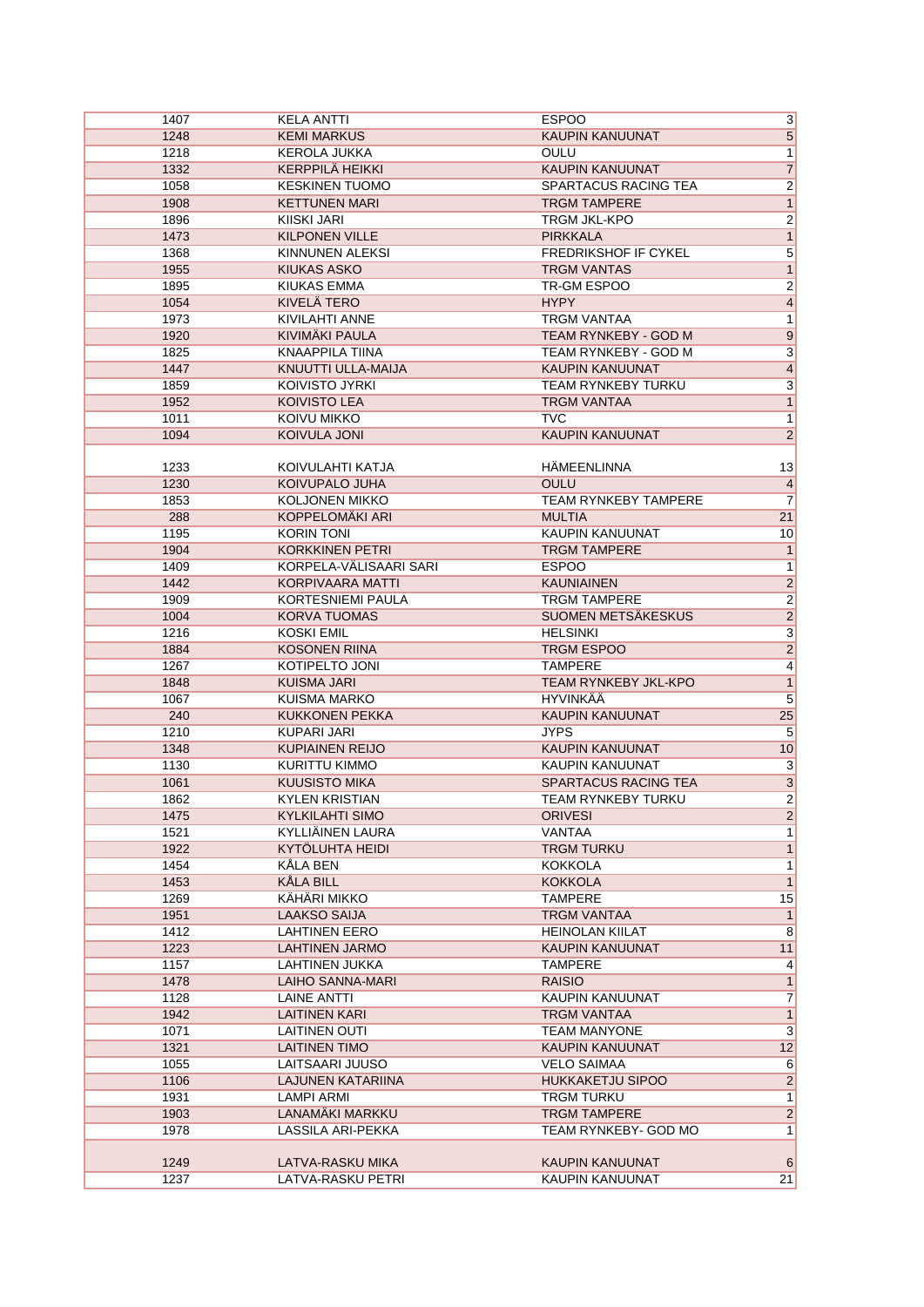| 1842         | <b>LAUKKA TONI</b>              | TEAM RYNKEBY GOD MOR        | 1               |
|--------------|---------------------------------|-----------------------------|-----------------|
| 1944         | <b>LAUKKANEN PETTERI</b>        | <b>TRGM VANTAA</b>          | $\overline{4}$  |
| 1417         | <b>LAURILA KAISA</b>            | <b>HELSINKI</b>             | 1               |
| 1827         | <b>LEHTINEN ANTTI</b>           | TEAM RYNKEBY - GOD M        | 1               |
| 1957         | <b>LEHTINEN MIRKA</b>           | <b>TRCC JYVÄSKYLÄ</b>       | $\overline{4}$  |
| 1214         | <b>LEINONEN NIKLAS</b>          | JOENSUUN PYÖRÄILIJÄT        | $\overline{2}$  |
| 1236         | LEPOLA JANNE                    | KAUPIN KANUUNAT             | $\overline{3}$  |
| 1480         | LEPPÄNEN OLLI                   | <b>RUUTANA</b>              | $\overline{4}$  |
| 1006         | LEPPÄNEN TOMI                   | <b>TAMPERE</b>              | $\overline{2}$  |
| 1397         | <b>LESKINEN PETRI</b>           | KAUPIN KANUUNAT             | 11              |
| 1062         | <b>LINDBLOM PATRIK</b>          | <b>SPARTACUS RACING TEA</b> | 1               |
| 1349         | LINDELL JOHANNES                | KAUPIN KANUUNAT             | 13              |
| 1511         | <b>LINDÉN VESA</b>              | <b>TT TREENITEHDAS</b>      | $\overline{2}$  |
| 1131         | <b>LINDFORS TOMAS</b>           | <b>KRISTIINANKAUPUNKI</b>   | $\overline{3}$  |
| 1165         | <b>LINDSTEDT RIKU</b>           | <b>POTKU</b>                | $\overline{3}$  |
| 1945         | LINSEN KIMMO                    | <b>TRGM VANTAA</b>          | 1               |
| 1310         | LINTULA JUKKA                   | <b>ILMARINEN</b>            | 10              |
| 1870         | LIUKKONEN TYTTI                 | <b>TRCC</b>                 | 1               |
| 1153         | <b>LJUNGQVIST KIM</b>           | $IK-32$                     | $\overline{5}$  |
| 1018         | LUIRO JOHANNES                  | <b>KAUPIN KANUUNAT</b>      | $\overline{3}$  |
| 1882         | <b>LUMME MIIKKA</b>             | <b>TRGM ESPOO</b>           | $\overline{1}$  |
| 1261         | <b>LUOMA SAMI</b>               | NYHNIÄISTEN VELO            | 1               |
| 1924         | <b>LUSENIUS MARI</b>            | <b>TRGM TURKU</b>           | 1               |
| 1012         | <b>LÅNGBACKA GUSTAV</b>         | <b>TAMPERE</b>              | $\vert 4 \vert$ |
| 1265         | LÄHDE NESTORI                   | <b>TAMPERE</b>              | $\overline{3}$  |
| 1416         | <b>MAARANEN JARI</b>            | <b>TEAM RYNKEBY HKI</b>     | $\overline{3}$  |
| 1415         | <b>MAARANEN MARITA</b>          | <b>HELSINKI</b>             | $\overline{4}$  |
| 1056         | <b>MAIDELL JOUNI</b>            | <b>ESPOO</b>                | $\vert 4 \vert$ |
| 1365         | MAJAMAA WÄINÖ                   |                             | 1               |
| 1173         | <b>MANNINEN MATTI</b>           | <b>TUUL</b>                 | 18              |
| 1964         | <b>MARKKANEN ARTTU</b>          | TRGMJKL21 (JYVÄSKYLÄ        | 1               |
| 1075         | MARKKANEN JOUNI                 | <b>TAMPERE</b>              | $\overline{3}$  |
| 1331         | <b>MARKKANEN PAULA</b>          | <b>TAMPERE</b>              | $\overline{3}$  |
| 1320         | <b>MARTTILA ESA</b>             | KANTOPERÄN KAIKU            | 14              |
| 1296         | <b>MARTTILA PETRI</b>           | KAUPIN KANUUNAT             | 11              |
| 1881         | <b>MASKUNIITTY MIKKO</b>        | TRGM ESPOO                  | $\vert$ 2       |
| 1910         | <b>MATILA JUHA</b>              | <b>TRGM TAMPERE</b>         | $\overline{8}$  |
| 1858         | <b>MATINTALO MARTTI</b>         | TEAM RYNKEBY TURKU          | $\overline{2}$  |
| 1122         | <b>MAULA HARRI</b>              | <b>TCC</b>                  | $\overline{3}$  |
| 1497         | <b>MICKOS ROY</b>               | <b>TAMPERE</b>              | 6               |
| 1905         | <b>MIETTINEN GITTE</b>          | <b>TRGM TAMPERE</b>         | 1               |
| 1470         | <b>MIETTINEN PASI</b>           | 45810 PILKANMAA             | 1               |
| 1864         | <b>MIKKOLA TIINA</b>            | TEAM RYNKEBY TURKU          | 1               |
| 1108         | <b>MYKKÄNEN OSKARI</b>          | OLE.FIT                     | $\overline{1}$  |
| 1426         | MÄENPÄÄ ANU                     | <b>INSITU RACING</b>        | $5\overline{)}$ |
| 1430         | MÄENPÄÄ IIRO                    | ITÄ-HELSINGIN PYÖRÄV        | $\overline{1}$  |
| 1901         | <b>MÄKELÄ MARKO</b>             | <b>TRGM TAMPERE</b>         | 10              |
| 1515         | MÄKELÄ SATU                     | TURKU                       | 1               |
| 1918         | MAKI-LAHNA TARU                 | <b>TRGM TAMPERE</b>         | 1               |
| 1917         | MÄKINEN REETTA                  | <b>TRGM TAMPERE</b>         | 1               |
| 1885         | <b>MAKINEN TOMI</b>             | TRGM ESPOO                  | $\overline{1}$  |
| 1428         | MÄTÄSJÄRVI KALLE                | <b>INSITU RACING</b>        | 8               |
| 1429         | MÄTÄSJÄRVI TIINA                | <b>INSITU RACING</b>        | 10              |
|              | MÖNKKÖNEN HEIKKI                | <b>ESPOO</b>                |                 |
| 1255<br>1965 | <b>MÖTTÖNEN RAIJA</b>           | TRGMTRE21                   | 1<br>1          |
| 1155         | MÖTTÖNEN TOMI                   | KAUPIN KANUUNAT             | $\overline{5}$  |
| 1226         | <b>NAISHOULER KIRILL</b>        | <b>PIRKKALA</b>             | $\overline{3}$  |
|              |                                 |                             | $\overline{5}$  |
| 1527         | NAUKKARINEN JARI                | <b>NOKIA</b>                | $\overline{4}$  |
| 1229         | NIEMI JUKKA                     | <b>OULU</b>                 |                 |
| 1222         | NIEMI MIKA<br><b>NIEMI OLLI</b> | <b>TAMPERE</b><br>SATTUU SE | $\overline{3}$  |
| 1115         |                                 |                             | 13              |
| 1928         | <b>NIEMINEN NIKO</b>            | TRGM TURKU                  | 1               |
| 1235         | NISKA KIMMO                     | <b>STEELCOMP</b>            | 1               |
| 1299         | NOPPARI SEPPO                   | KAUPIN KANUUNAT             | 17              |
| 1306         | NURKKALA SANNA                  | <b>OPTIMA TRIATHLON RY</b>  | 1               |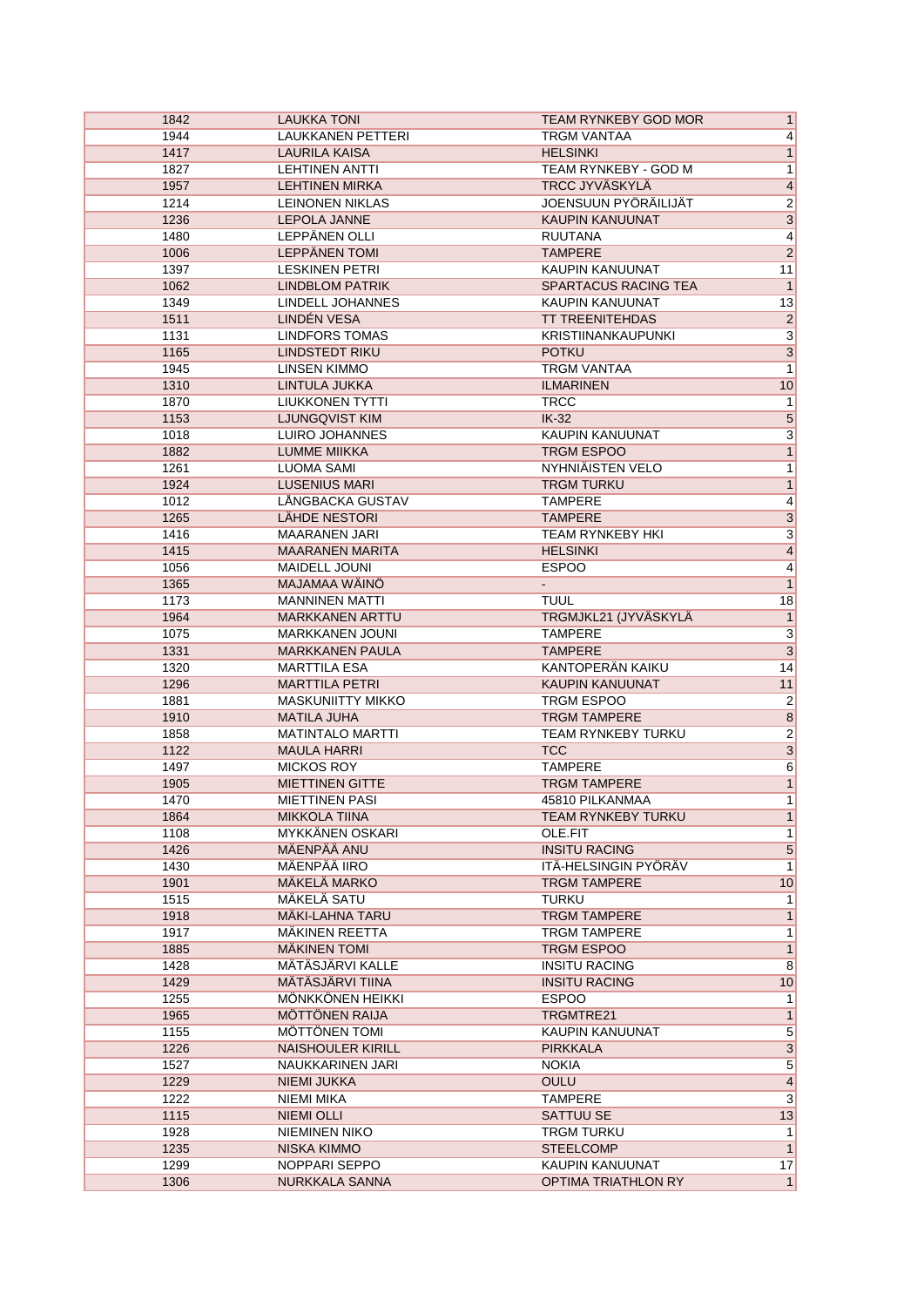| 1507         | <b>NURMI VILLE</b>               | TRHM VANTAA                             | 1                                |
|--------------|----------------------------------|-----------------------------------------|----------------------------------|
| 1275         | NYKOPP ISMO                      | <b>KAUPIN KANUUNAT</b>                  | 16                               |
| 1356         | NYKÄNEN ILJA                     | OSAKEYHTIÖ KUNTORITA                    | 7                                |
| 1411         | <b>NYLUND JUSSI</b>              | <b>HATTULA</b>                          | 8                                |
| 1127         | OINAS JARI                       | <b>HELSINKI</b>                         | 11                               |
| 1347         | <b>OINO MAARET</b>               | KAUPIN KANUUNA                          | $\mathbf 5$                      |
| 1057         | <b>OKKA MARKKU</b>               | <b>TEAM MANYONE</b>                     | 6                                |
| 1247         | <b>OKSANEN MATTI</b>             | <b>KAUPIN KANUUNAT</b>                  | 15                               |
| 1307         | <b>OLSSON TOMMI</b>              | <b>ESPOO</b>                            | $\overline{2}$                   |
|              |                                  |                                         |                                  |
| 1160         | <b>OUTINEN JOONA</b>             | <b>PRO MTB</b>                          |                                  |
| 1413         | <b>PAAJANEN ANTTI</b>            | <b>HELSINKI</b>                         |                                  |
| 1868         | PAAVOLA JUKKA                    | <b>TEAM RYNKEBY-GOD MOR</b>             | 4                                |
| 1150         | PAKKANEN JARNO                   | <b>ILMAJOKI</b>                         | 1                                |
|              |                                  |                                         |                                  |
| 1360         | PAKKANEN MARKO                   | <b>HELSINKI</b>                         | 5                                |
| 1363         | PALDANIUS JUHA                   | <b>KLAUKKALA</b>                        | $\overline{2}$                   |
| 1517         | PALOKOSKI MIKA                   | <b>ULVILA</b>                           | 5                                |
| 1949         | PALOMÄKI MATTI                   | <b>TRGM VANTAA</b>                      | $\overline{2}$                   |
| 1008         | PALOSAARI MIKKO                  | <b>ALATORNION AHJO</b>                  | 5                                |
| 1959         | PALOVUORI JARI                   | TRGMJKL21                               |                                  |
| 1960         | <b>PALVE PETRI</b>               | TRGMJKL21                               | $\mathbf{1}$                     |
| 1441         | PEKKALA JOONA                    | <b>KAUNIAINEN</b>                       | 1                                |
| 1503         | <b>PELTONEN HANNU</b>            | <b>TAMPERE</b>                          | 7                                |
| 1327         | PELTONEN SEVERI                  | <b>TAMPERE</b>                          | 1                                |
| 1110         | PELTONEN TOMI                    | OLE.FIT                                 |                                  |
| 1919         | PELTONIEMI SOILE                 | <b>TRGM TAMPERE</b>                     | 3                                |
| 1496         | PERTOLA ANNA                     | <b>TAMPERE</b>                          | 10                               |
| 1208         | PETERI MATTI                     | <b>ROVANIEMI</b>                        | 7                                |
| 1418         | PETÄNEN JENNI                    | <b>HELSINKI</b>                         |                                  |
| 1263         | PFEIFER INGO                     | <b>TAMPERE</b>                          |                                  |
|              |                                  |                                         |                                  |
| 1525         | PIETARINEN PÄIVI                 | VANTAA                                  |                                  |
| 1358         | PIETILÄ HANNU                    | KALVOLAN KEIHÄS                         | $\overline{2}$                   |
| 1837         | PIETILÄINEN SATU                 | <b>TEAM RYNKEBY GOD MOR</b>             | $\mathbf{1}$                     |
| 1510         | PIHLAJAMÄKI PETTERI              | <b>TT TREENITEHDAS</b>                  | $\overline{2}$                   |
| 1312         | PIIRAINEN VILLE                  | <b>TURUN URHEILULIITTO</b>              | $\mathbf{1}$                     |
| 1104         | PIKKUSAARI JORMA                 | OLE.FIT                                 | 1                                |
| 1264         | PINTA TOMMI                      | <b>TAMPERE</b>                          |                                  |
| 1851         | PIRKKALAINEN LIISA               | TEAM RYNKEBY JYVÄSKY                    | 1                                |
| 1125         | PITKÄNEN JUHA                    | 01520                                   | 10                               |
| 1405         | PITKÄNEN MIKKO                   | <b>ESPOO</b>                            | 8                                |
| 1118         | PITKÄNIITTY PERTTU               | <b>TAMPERE</b>                          | 17                               |
|              |                                  |                                         |                                  |
| 1304         | PLARROMANI ALBERT                | <b>ESPOO</b>                            | $\mathbf{1}$                     |
| 1113         | POHJOLA PETRI                    |                                         | $5\overline{)}$                  |
| 1439         | POIKONEN TAPIO                   | <b>KARSTULA</b>                         | $\overline{4}$                   |
| 1498         | PUHAKKA ANTTI                    | <b>TAMPERE</b>                          | 11                               |
| 1069         | PUNKARI MATTI                    | HYPY TRI                                | 3                                |
| 1916         | PUONTI MIKKO                     | <b>TRGM TAMPERE</b>                     | $\overline{2}$                   |
| 1250         | PURANEN MIKKO                    | RIIHIMAKI                               | 14                               |
| 1194         | PYRRÖ PETTERI                    | KAUPIN KANUUNAT                         | 12                               |
| 1831         | PYÖLI MARKUS                     | TEAM RYNKEBY - GOD M                    | $\mathbf{1}$                     |
| 1861         | PÄIVÄRINTA JUSSI                 | TEAM RYNKEBY TURKU                      | $\overline{2}$                   |
| 1486         | PÄRNÄNEN EERO                    | <b>SEINÄJOKI</b>                        | 8                                |
| 1422         | PÄTIÄLÄ HANNA                    | <b>INSITU</b>                           | 10                               |
| 1345         | PÄÄKKÖNEN LASSE                  | KAUPIN KANUUNAT                         | $\mathbf{3}$                     |
| 1479         | <b>RAAK JUSSI</b>                | <b>RAISIO</b>                           | $\overline{2}$                   |
| 1246         | RAHIKKA JUHA                     | KAUPIN KANUUNAT                         | $\overline{8}$                   |
| 1151         | RAHKAMA JAAKKO                   | <b>HELSINKI</b>                         | $\overline{5}$                   |
| 1074         | RAJAMÄKI SAMI                    | <b>HELSINKI</b>                         | 10                               |
| 1860         | <b>RAMSTEDT MARIALLE</b>         | <b>TEAM RYNKEBY TURKU</b>               | $\mathbf{1}$                     |
| 1209         | RANTA KIMMO                      | JÄPY                                    | $\overline{3}$                   |
| 1271         | RANTA TOMMI                      | <b>SEINÄJOKI</b>                        | $\overline{2}$                   |
|              |                                  |                                         |                                  |
|              |                                  |                                         |                                  |
| 1476         | RANTALA HANNU                    | <b>PORI</b>                             | $\mathbf{2}$                     |
| 1925<br>1070 | RANTANEN KIMMO<br>RANTANEN TOMMI | TEAM RYNKEBY - GOD M<br>KAUPIN KANUUNAT | $\overline{1}$<br>$\overline{9}$ |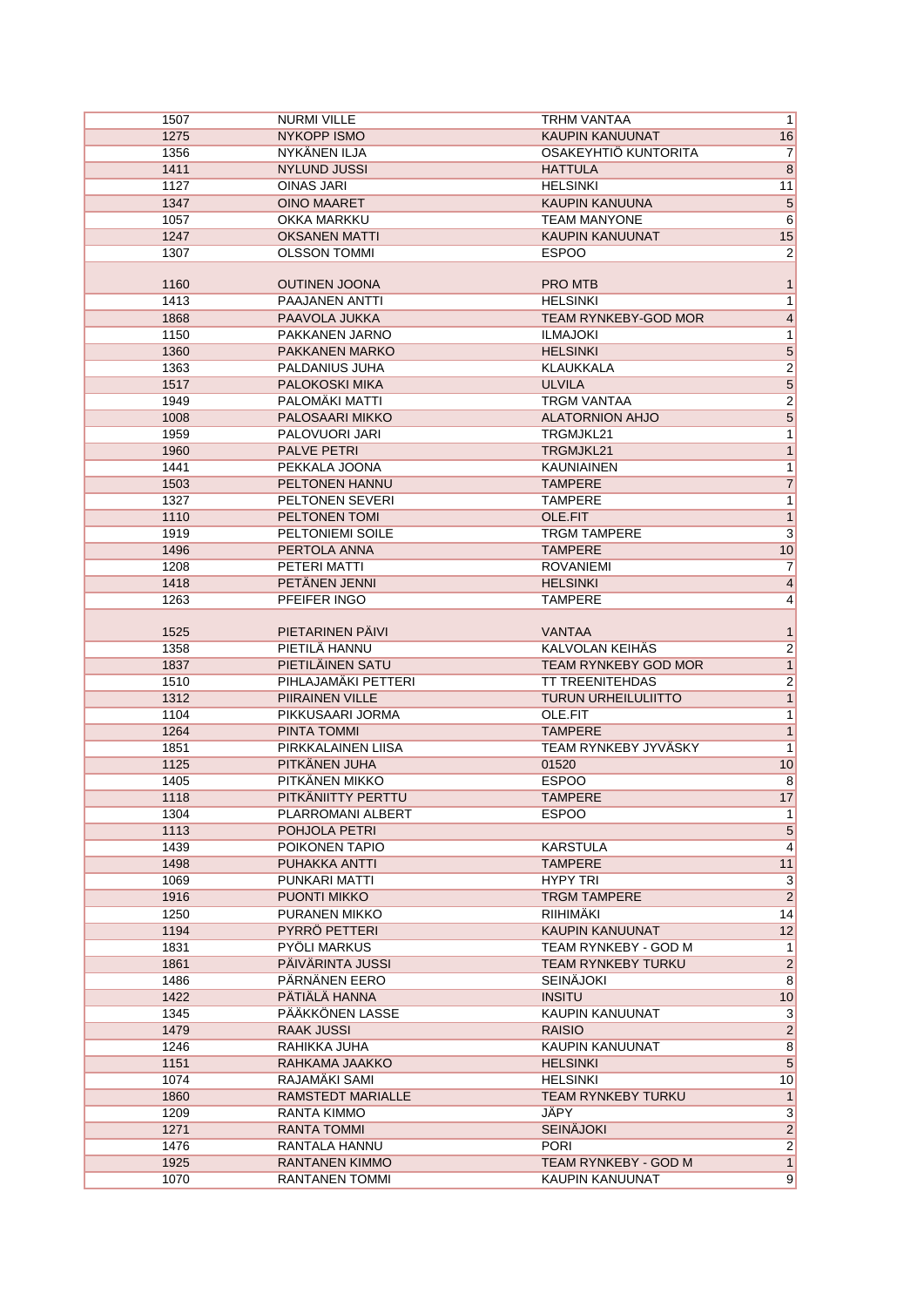| 1878         | <b>RASTAS KIRSI</b>                   | <b>TRCC VETERAANIT</b>        | $\overline{2}$                   |
|--------------|---------------------------------------|-------------------------------|----------------------------------|
| 1469         | RAUTIAINEN SANNA                      | <b>PERTTELI</b>               | 1                                |
| 1869         | <b>REKOLA JENNI</b>                   | <b>TRCC</b>                   | $\overline{5}$                   |
| 1966         | <b>REMES TIINA</b>                    | TRGMVAN21                     | $\overline{1}$                   |
| 1465         | <b>RENKO LEO</b>                      | <b>NUMMELA</b>                | $\overline{3}$                   |
| 1472         | RIIHIMÄKI KARE                        | PIRKKALA                      | $\overline{1}$                   |
| 1266         | RIKKOLA MIKA                          | <b>LEMPÄÄLÄ</b>               | $\overline{2}$                   |
| 291          | RINNE JUHA                            | <b>KAUPIN KANUUNAT</b>        | 21                               |
| 1308         | <b>RINNE TIINA</b>                    | <b>VANTAA</b>                 | 3                                |
| 1399         | <b>RITONIEMI PASI</b>                 | <b>KAUPIN KANUUNAT</b>        | 11                               |
| 1481         | ROSENQVIST MARKETTA                   | <b>RYNKEBY</b>                | $\bf 8$                          |
|              |                                       |                               |                                  |
| 1495         | ROSSI JANNE                           | <b>TAMPERE</b>                | $\overline{4}$                   |
| 1144         | <b>RUOKONEN RAIMO</b>                 | KAUPIN KANUUNAT               | 10                               |
| 1588         | RUUTIKAINEN MAUNO                     | <b>TEAM RYNKEBY TAMPERE</b>   | 16                               |
| 1213         | <b>RYTKÖNEN MIKA</b>                  | <b>SINETTÄ</b>                | $\overline{2}$                   |
| 1522         | RÄISÄNEN SAMULI                       | VANTAA                        | $\overline{9}$                   |
| 1227         | RÂMÂ TIMO                             | <b>TAMPERE</b>                | $\overline{3}$                   |
| 1427         | <b>SAARELA TOMMI</b>                  | <b>INSITU RACING</b>          | $\overline{5}$                   |
| 1512         | <b>SAARENHOVI MARIA</b>               | <b>TURKU</b>                  | $\overline{1}$                   |
| 1468         | SAARI PETTERI                         | <b>PAIPPINEN</b>              | 1                                |
| 1467         | <b>SAARIKOSKI MARKO</b>               | <b>NURMO</b>                  | $9\,$                            |
| 1268         | SADINMAA JUSSI                        | <b>TAMPERE</b>                | $\overline{1}$                   |
| 1116         | <b>SAKSALA PETRI</b>                  | <b>TAMPERE</b>                | 19                               |
| 1494         | <b>SALAKARI SAMI</b>                  | <b>TAMPERE</b>                | $\overline{2}$                   |
| 1120         | <b>SALKOAHO TUUKKA</b>                | <b>SATTUU SE</b>              | 6                                |
| 1961         | SALMELA JUHA                          | TRGMJKL21 (JYVÄSKYLÄ          | $\overline{2}$                   |
| 1440         | <b>SALO ELINA</b>                     | <b>KAUNIAINEN</b>             | $\overline{1}$                   |
| 1872         | SALO PEKKA                            | <b>TRCC TAMPERE</b>           | $\overline{2}$                   |
| 1502         | <b>SALO SAKU</b>                      | <b>TAMPERE</b>                | 6                                |
| 277          | <b>SALONEN ESA</b>                    | KAUPIN KANUUNAT               | 22                               |
| 1871         | <b>SALONEN MIKA</b>                   | <b>TRCC</b>                   | 12                               |
| 1295         | SALO-SAARI SIRPA                      | KAUPIN KANUUNAT               | 11                               |
| 1317         | <b>SANI MARKKU</b>                    | <b>TRCC UUSIMAA</b>           | $\vert 4 \vert$                  |
| 1460         | SAUVALA HANNU                         | LEMPÄÄLÄ                      | $\overline{7}$                   |
| 1976         | <b>SAVELA MINNA</b>                   | <b>TAMPERE</b>                | $\overline{1}$                   |
| 1937         | SAVOLAINEN NELLI                      | <b>TRGM VANTAA</b>            | 1                                |
| 1980         | <b>SAVOLAINEN NIKO</b>                | TEAM RYNKEBY VANTAA           | $\overline{2}$                   |
| 1832         | <b>SAVOLAINEN RAILI</b>               | <b>TEAM RYNKEBY CYCKLIN</b>   | $\overline{3}$                   |
| 1361         | <b>SAVOLAINEN TOMI</b>                | <b>PORI</b>                   | $\overline{1}$                   |
| 1362         | SAVOLAINEN VESA                       | <b>HELSINKI</b>               | 1                                |
| 1829         | <b>SCHULTZ MERVI</b>                  | <b>TEAM RYNKEBY - GOD M</b>   | 4                                |
| 1126         | SCHÄRER OLIVER                        | <b>TAMPERE</b>                | 8                                |
| 1890         | <b>SEIRO-KAARALA TARU</b>             | <b>TRGM ESPOO</b>             | 1                                |
| 1068         | <b>SEISTOLA MIKKO</b>                 | KAUPINKANUUNAT                | $\overline{4}$                   |
| 1270         | SEPPÄLÄ JOUNI                         | <b>ESPOO</b>                  | 10                               |
| 1129         | SEPPÄLÄ TOMI                          | <b>SUNDSBERG</b>              | $\vert$                          |
| 296          | SIEVÄNEN MATTI                        | KAUPIN KANUUNAT               | 21                               |
| 1934         | <b>SIGFRIDS OSCAR</b>                 | <b>TRGM TURKU</b>             | $2\vert$                         |
| 1078<br>1172 | SIHVOLA JUHO<br><b>SIITONEN KARRI</b> | RUOTULAN RAJU<br><b>ESPOO</b> | $\overline{2}$<br>$\overline{5}$ |
| 1518         | SIKIÖ MINNA                           | <b>VAIN PARAS KELPAA</b>      |                                  |
| 1010         | SILTAKORPI JARKKO                     | <b>JURVAN VOIMA</b>           | 10<br>9                          |
| 1198         | SINIJÄRVI VILLE                       | KAUPIN KANUUNAT               | 8                                |
|              |                                       |                               |                                  |
| 1963         | SINISALO ROSA                         | TRGMJKL21 (JYVÄSKYLÄ          | 1                                |
| 1103         | SINISALO VILJAMI                      | <b>TRIATHLONSUOMI</b>         | $5\overline{)}$                  |
| 1846         | SINKKONEN MINTTU                      | TEAM RYNKEBY GOD MOR          | $\overline{3}$                   |
| 1434         | SIPILÄ SAILA                          | <b>KAARINA</b>                | 1                                |
|              |                                       |                               |                                  |
| 1907         | SNELLMAN HEIDI                        | <b>TRGM TAMPERE</b>           | $\mathbf{2}$                     |
| 1162         | <b>SOHN VILLE</b>                     | <b>HELSINKI</b>               | 9                                |
| 1867         | SOLMULA JOUKO                         | TEAM RYNKEBY-GOD MOR          | $\overline{7}$                   |
| 1315         | <b>STUMPF ERIK</b>                    | <b>HELSINKI</b>               | $\overline{2}$                   |
| 1911         | SULANDER KARI                         | <b>TRGM TAMPERE</b>           | 3                                |
|              |                                       |                               |                                  |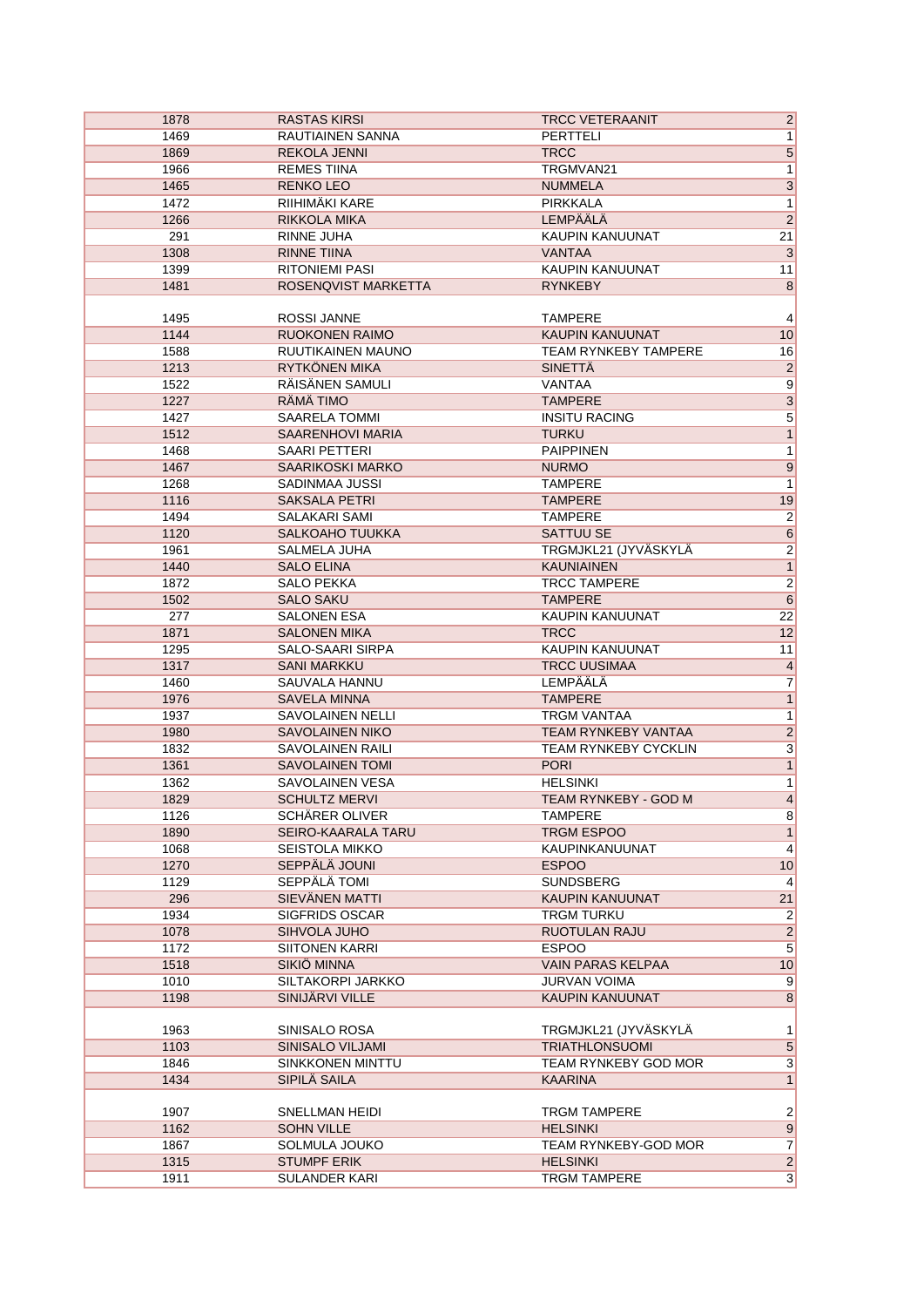| 1906 | <b>SULANDER TAIJA</b>     | $\overline{3}$<br><b>TRGM TAMPERE</b>          |
|------|---------------------------|------------------------------------------------|
| 1880 | <b>SULTSI PASI</b>        | $\overline{2}$<br>TRGM ESPOO                   |
| 1877 | SUNDELL JESSE             | $\overline{2}$<br><b>TRCC VETERAANIT</b>       |
| 1168 | <b>SUOMINEN KARRI</b>     | $\overline{4}$<br><b>RIDEEP</b>                |
| 1073 | <b>SUOPANKI JOUNI</b>     | $\overline{3}$<br><b>ALATORNION AHJO</b>       |
| 1876 | <b>SUURONEN MINNA</b>     | $\overline{2}$<br><b>TRCC VETERAANIT</b>       |
| 1421 | <b>SUURONEN TEEMU</b>     | <b>ILMARINEN</b><br>$\vert$                    |
| 1487 | SYRJÄLÄ PERTTI            | $\overline{4}$<br>SUOMEN METSÄKESKUS           |
| 1437 | SYRJÄLÄ TIMO              | 9<br><b>VANTAA</b>                             |
| 1001 | SYRJÄNEN MARKUS           | 6<br><b>HELSINKI</b>                           |
| 1873 | <b>TAIVALAHO TIMO</b>     | <b>TRCC TAMPERE</b><br>$\overline{\mathbf{8}}$ |
| 1259 | TAIVALSAARI ANTERO        | $\overline{5}$<br><b>JÄMIN JÄNNE</b>           |
| 1431 | <b>TAKKINEN MIRVA</b>     | $\overline{1}$<br><b>JYVÄSKYLÄ</b>             |
| 1962 | <b>TAKKINEN TIMO</b>      | $\overline{3}$<br>TRGMJKL21 (JYVÄSKYLÄ         |
| 1123 | <b>TAMMELA SIMO</b>       | $\overline{1}$<br><b>WSP FINLAND OY</b>        |
| 1401 | <b>TAMMISTO NIINA</b>     | 02280<br>1                                     |
|      |                           |                                                |
| 1121 | <b>TANTTU KIMMO</b>       | HUKKAKETJU<br>$6\overline{6}$                  |
| 1506 | <b>TAPANILA TUOMO</b>     | $\overline{2}$<br><b>TFW HELSINKI</b>          |
| 1938 | <b>TEEMU LEHTOMÄKI</b>    | $\overline{1}$<br><b>TRGM VANTAA</b>           |
| 1464 | <b>TERVONEN JUSSI</b>     | NORMI-SPORT<br>1                               |
| 1941 | <b>TIIHONEN TUOMO</b>     | <b>TRGM VANTAA</b><br>$\vert$                  |
| 1003 | <b>TIKKANEN TUOMAS</b>    | $\overline{4}$<br><b>HELSINKI TRIATHLON</b>    |
| 1968 | <b>TIMONEN ANTTI</b>      | $6\overline{6}$<br><b>TEAM RYNKEBY VANTAA</b>  |
| 1449 | <b>TOIVONEN ARI-TAPIO</b> | $\overline{2}$<br>KERAVA                       |
| 206  | <b>TOIVONEN MIKA</b>      | <b>HEINOLA</b><br>30                           |
| 1438 | <b>TOSSAVAINEN JUHA</b>   | KANGASALA<br>13                                |
| 1080 | <b>TOUHUNEN MARKO</b>     | $\overline{3}$<br><b>KAUPIN KANUUNAT</b>       |
| 1508 | <b>TUOKKOLA KIMMO</b>     | <b>TRMK</b><br>17                              |
| 1474 | <b>TUOMAALA SOILA</b>     | <b>PIRKKALA</b><br>$\overline{4}$              |
| 1212 | <b>TUOMAINEN VESA</b>     | $\overline{2}$<br>LAHELA                       |
| 1947 | <b>TUOMINEN TIMO</b>      | $\overline{1}$<br><b>TRGM VANTAA</b>           |
| 1076 | <b>TUOMINEN VILLE</b>     | $\overline{2}$<br>ATP GEEZERS                  |
| 1350 | <b>TUOVILA JARI</b>       | $\overline{3}$<br><b>ALAJÄRVI</b>              |
| 1257 | <b>TURPEINEN SAMPO</b>    | <b>HELSINKI TRIATHLON</b><br>10                |
| 1072 | <b>TYNKKYNEN MIKAEL</b>   | $\overline{3}$<br><b>LAHTI</b>                 |
| 1102 | TÖRÖLÄ ESA                | $\overline{4}$<br>HUKKAKETJU                   |
| 1253 | <b>TÖYTÄRI PEKKA</b>      | <b>ESPOO</b><br>1                              |
| 1015 | UITTO JUSSI               | $\overline{1}$<br><b>RIDEEP</b>                |
| 1016 | <b>UITTO VILLE</b>        | $\overline{1}$<br><b>TAMPERE</b>               |
|      |                           |                                                |
| 1448 | <b>UKKONEN AKI</b>        | $\overline{8}$<br><b>KAUTTUA</b>               |
| 1066 | <b>UKKONEN MIKKO</b>      | $6\overline{6}$<br><b>TIKKAKOSKI</b>           |
| 1914 | <b>ULJAS KATJA</b>        | $\overline{1}$<br><b>TRGM TAMPERE</b>          |
| 1252 | <b>UURTO ILKKA</b>        | <b>TAMPERE</b><br>$\vert 4 \vert$              |
| 1274 | UUSITALO TOMI             | $\overline{3}$<br>KALMAR                       |
| 1149 | <b>VAHTER TIMO</b>        | 12<br><b>KAUPIN KANUUNAT</b>                   |
| 1158 | <b>VANHANEN JANNE</b>     | $\vert$ 2<br><b>HERTTONIEMI</b>                |
| 1175 | <b>VARONEN SAMPSA</b>     | 1<br><b>GLADIUS KIRKKONUMMI</b>                |
| 1891 | <b>VESANDER KIMMO</b>     | $2\vert$<br>TRGM ESPOO                         |
| 1359 | <b>VESTERINEN PEKKA</b>   | 1<br><b>KAUPIN KANUUNAT</b>                    |
| 1353 | VIDQVIST KRISTA-LIISA     | $\overline{7}$<br>KAUPIN KANUUNAT              |
| 1225 | <b>VIHERSAARI JARI</b>    | <b>TAMPERE</b><br>6                            |
| 1017 | <b>VIIRI KEIJO</b>        | <b>TEAM RYNKEBY TRE</b><br>8                   |
| 1262 | VIITA JUKKA-PEKKA         | $\overline{2}$<br>HYVINKÄÄ TRIATHLON           |
| 1330 | <b>VIITAKANGAS ARTO</b>   | 4<br><b>METSO OUTOTEC</b>                      |
| 1204 | <b>VIITANEN TIMO</b>      | 1<br><b>STEELCOMP</b>                          |
| 1883 | <b>VIRASOJA ISTO</b>      | $\overline{2}$<br>TRGM ESPOO                   |
| 1329 | <b>VIRJO PETRI</b>        | <b>TAMPEREEN TRIATHLON</b><br>14               |
| 1513 | <b>VIROLAINEN MERVI</b>   | <b>TURKU</b><br>1                              |
| 1367 | <b>VIRTA SANNI</b>        | 4<br><b>NOKIA</b>                              |
| 1514 | <b>VIRTANEN ARI</b>       | <b>TURKU</b><br>1                              |
|      | <b>VIRTANEN PYRY</b>      | <b>TAPIOLAN TERÄS</b><br>1                     |
|      |                           |                                                |
| 1505 |                           |                                                |
| 1838 | <b>VOIMA OLLI</b>         | $\overline{2}$<br>TEAM RYNKEBY GOD MOR         |
| 1133 | <b>VULLI MIKKO</b>        | <b>KAUPIN KANUUNAT</b><br>23                   |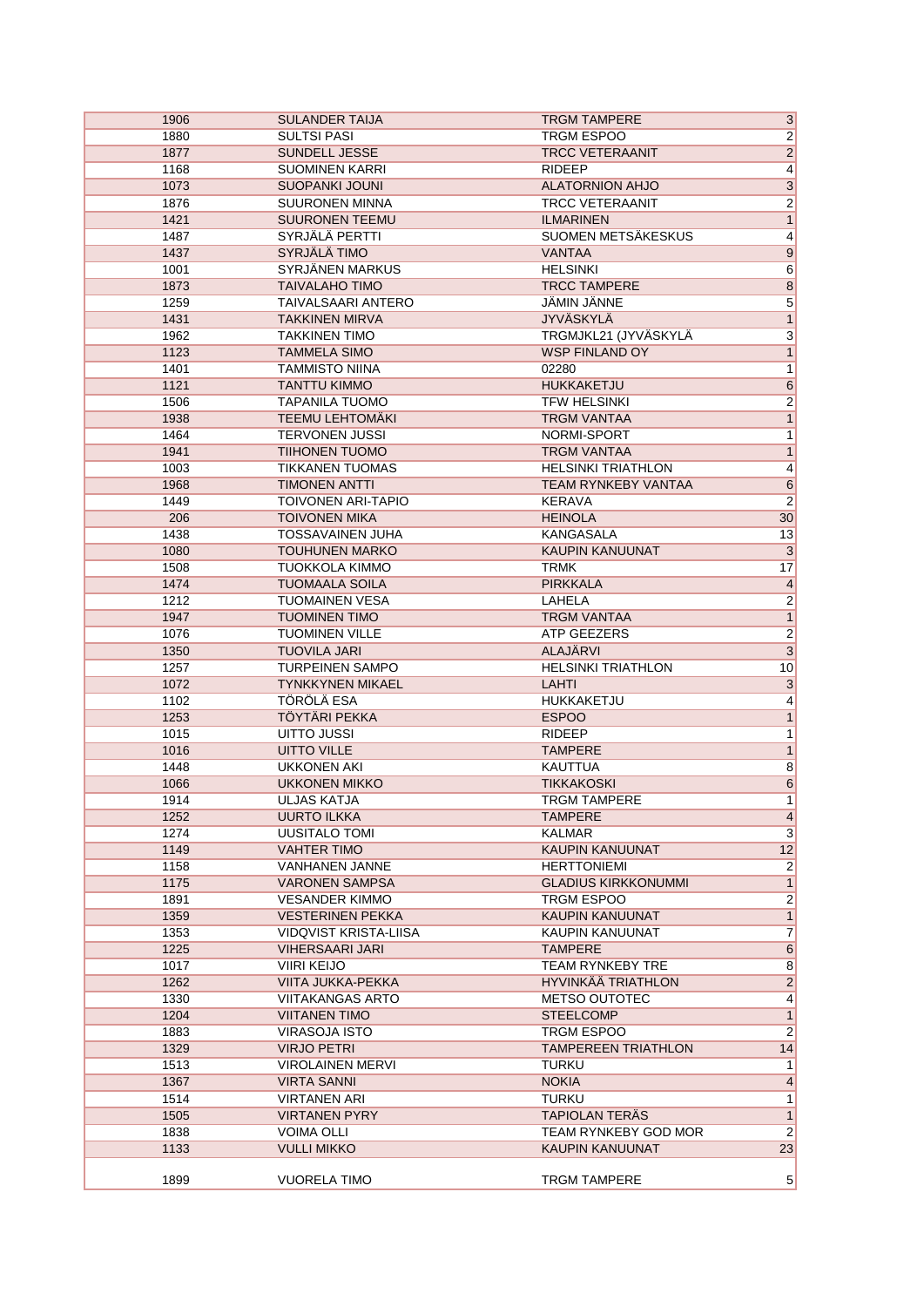| 1425 | <b>VUORENMAA TUOMO</b>  | <b>INSITU RACING</b>        | 4                |
|------|-------------------------|-----------------------------|------------------|
| 1523 | VUORI ANNA              | VANTAA                      |                  |
| 1154 | <b>VUORINEN JARMO</b>   | KUREJOENKIITÄJÄT            | $\overline{2}$   |
| 1912 | <b>VUORINEN NIKO</b>    | <b>TRGM TAMPERE</b>         | $\mathbf{2}$     |
| 1251 | <b>VÄISÄNEN JONNE</b>   | <b>PIHLAJALINNA</b>         | $6 \overline{6}$ |
| 1958 | VÄISÄNEN TAPANI         | TRGMJKL21                   | $\overline{2}$   |
| 1132 | VÄLIMÄKI HANNU          | <b>HUKKAKETJU</b>           | $\overline{7}$   |
| 1824 | <b>WALLENIUS HENRI</b>  | <b>TEAM RYNKEBY</b>         | 1 <sup>1</sup>   |
| 1400 | <b>WESTERLUND LEENA</b> | 00420                       | $\overline{5}$   |
| 1830 | WIHERSAARI HUGO         | TEAM RYNKEBY - GOD M        | $\mathbf{1}$     |
| 1852 | <b>WILSKA HELI</b>      | TEAM RYNKEBY JYVÄSKY        | 1                |
| 1318 | YLI-MARTTILA JUHANI     | TEAM RAHOLA                 | 10               |
| 1833 | YLINEN ALEKSI           | <b>TEAM RYNKEBY ESPOO</b>   | 4                |
| 1834 | YLINEN PETTERI          | TEAM RYNKEBY ESPOO          | $\overline{7}$   |
| 1897 | <b>YLINEN PÄIVI</b>     | <b>TRGM JYVÄSKYLÄ-KUOPI</b> | 1                |
| 1152 | YLÄ-OUTINEN KAI         | TRIATHLONTEAM 226           | 16               |
| 1471 | YLÖNEN KONSTA           | <b>PIRKKALA</b>             | $\overline{2}$   |
| 1836 | ÄÄRYNEN TUOMAS          | TEAM RYNKEBY ESPOO          | 5                |
| 1528 | ÖSTERBERG HARRI         | <b>VANTAA</b>               | 10               |

## **Klassikko 134 km**

| <b>Numero</b> | Sarake1 | <b>Nimi</b>             | <b>Seura</b>                | <b>Kerrat</b>   |
|---------------|---------|-------------------------|-----------------------------|-----------------|
|               | 4156    | <b>AALTO JENNA</b>      | <b>PIRKKALA</b>             | $\overline{2}$  |
|               | 4351    | AALTO JONI              | KYRÖSKOSKI                  | $\overline{1}$  |
|               | 2377    | <b>AALTO KIMMO</b>      | <b>HÄRMÄ MTB</b>            | $\overline{3}$  |
|               | 3189    | <b>AALTO MARKUS</b>     | <b>TAMPERE</b>              | $\overline{3}$  |
|               | 4388    | <b>AALTO TERO</b>       | <b>TAMPERE</b>              | $\overline{7}$  |
|               | 2357    | <b>AALTONEN ANTTI</b>   | <b>KAUPIN KANUUNAT</b>      | $\overline{9}$  |
|               | 2215    | <b>AALTONEN LEA</b>     | <b>ESPOO</b>                | $\overline{2}$  |
|               | 3345    | <b>AALTONEN MARKUS</b>  | ORIVEDEN PONNISTUS          | $\overline{3}$  |
|               | 4315    | <b>AARNIO MATTI</b>     | <b>DESTIA</b>               | $\overline{5}$  |
|               | 5802    | <b>AHLGREN TERO</b>     | <b>TAMPERE</b>              | $\overline{2}$  |
|               | 2387    | AHO HELI                | <b>VAASA</b>                | $\overline{2}$  |
|               | 5786    | AHO OUTI                | NÄSIN TYTÖT RY              | $\mathbf{1}$    |
|               | 5743    | <b>AHO PASI</b>         | <b>WSP FINLAND OY</b>       | $\mathbf 5$     |
|               | 2270    | <b>AHO PAULI</b>        | <b>BITWISE OY</b>           | $\overline{6}$  |
|               | 5959    | <b>AHO TIMO</b>         | <b>ECONOCAP</b>             | $\overline{3}$  |
|               | 5885    | AHOLA JUHA              | <b>TAMPERE</b>              | 6               |
|               | 4220    | <b>AHOLA MINNA</b>      | <b>LINNAVUORI</b>           | $\overline{4}$  |
|               | 222     | <b>AHONEN PERTTI</b>    | <b>MUURAME</b>              | 27              |
|               | 3350    | <b>AHTIALA PÄIVI</b>    | <b>KAUPIN KANUUNAT</b>      | $\overline{4}$  |
|               | 5957    | <b>AIRAKSINEN JUHA</b>  | <b>ECONOCAP</b>             | 11              |
|               | 5839    | <b>ALAKESKINEN TEA</b>  |                             | $\overline{1}$  |
|               | 3280    | <b>ALAKOSKI JANI</b>    | LEMPÄÄLÄ                    | $\overline{1}$  |
|               | 3265    | <b>ALASTALO SALLA</b>   | <b>TAMPERE</b>              | $\overline{2}$  |
|               | 3249    | <b>ALATALO ALEX</b>     | <b>ORIMATTILA</b>           | $\overline{1}$  |
|               | 2234    | <b>ALENIUS MARJA</b>    | <b>HÄMEENLINNA</b>          | $\overline{2}$  |
|               | 2272    | <b>ALILA KEIJO</b>      | <b>LAPLAND TRIATHLON LE</b> | $\mathbf{1}$    |
|               | 5933    | <b>ALKULA LASSE</b>     | <b>TAMPERE</b>              | 11              |
|               | 2452    | <b>ALLEN JANNE</b>      | LÄNGELMÄKI                  | $\overline{2}$  |
|               | 2348    | <b>ANDERSON KLAUS</b>   | <b>PAIMIO</b>               | $6\overline{6}$ |
|               | 4270    | <b>ANNALA KAISA</b>     | LEMPÄÄLÄ                    | $\overline{2}$  |
|               | 4267    | <b>ANNALA MIKA</b>      | LEMPÄÄLÄ                    | $\overline{1}$  |
|               | 3277    | <b>ANTIKAINEN MARIA</b> | KUMPULAN KOMEETAT           | $\overline{2}$  |
|               | 5815    | <b>ANTILA KARI</b>      | <b>JÄÄMEREN SANKARIT</b>    | $\overline{4}$  |
|               | 2219    | <b>ANTTILA MARKUS</b>   | <b>RAISIO</b>               | $\mathbf{1}$    |
|               | 5922    | <b>ANTTILA TIIA</b>     | <b>TAMPERE</b>              | $\mathbf 5$     |
|               | 4300    | <b>ARKIOMAA SARI</b>    | RIIHIMÄKI                   | $\overline{1}$  |
|               | 3182    | <b>ARO HEIKKI</b>       | <b>NOKIA</b>                | $\overline{2}$  |
|               | 3181    | ARO JUHA                | <b>NOKIA</b>                | $\overline{2}$  |
|               | 5750    | <b>AROKARI JANNE</b>    | RAJAMÄKI                    | $\overline{3}$  |
|               | 4174    | <b>ARONEN JANNE</b>     | <b>KANGASALA</b>            | $\overline{3}$  |
|               | 4164    | <b>ASIKAINEN TERO</b>   |                             | $\overline{1}$  |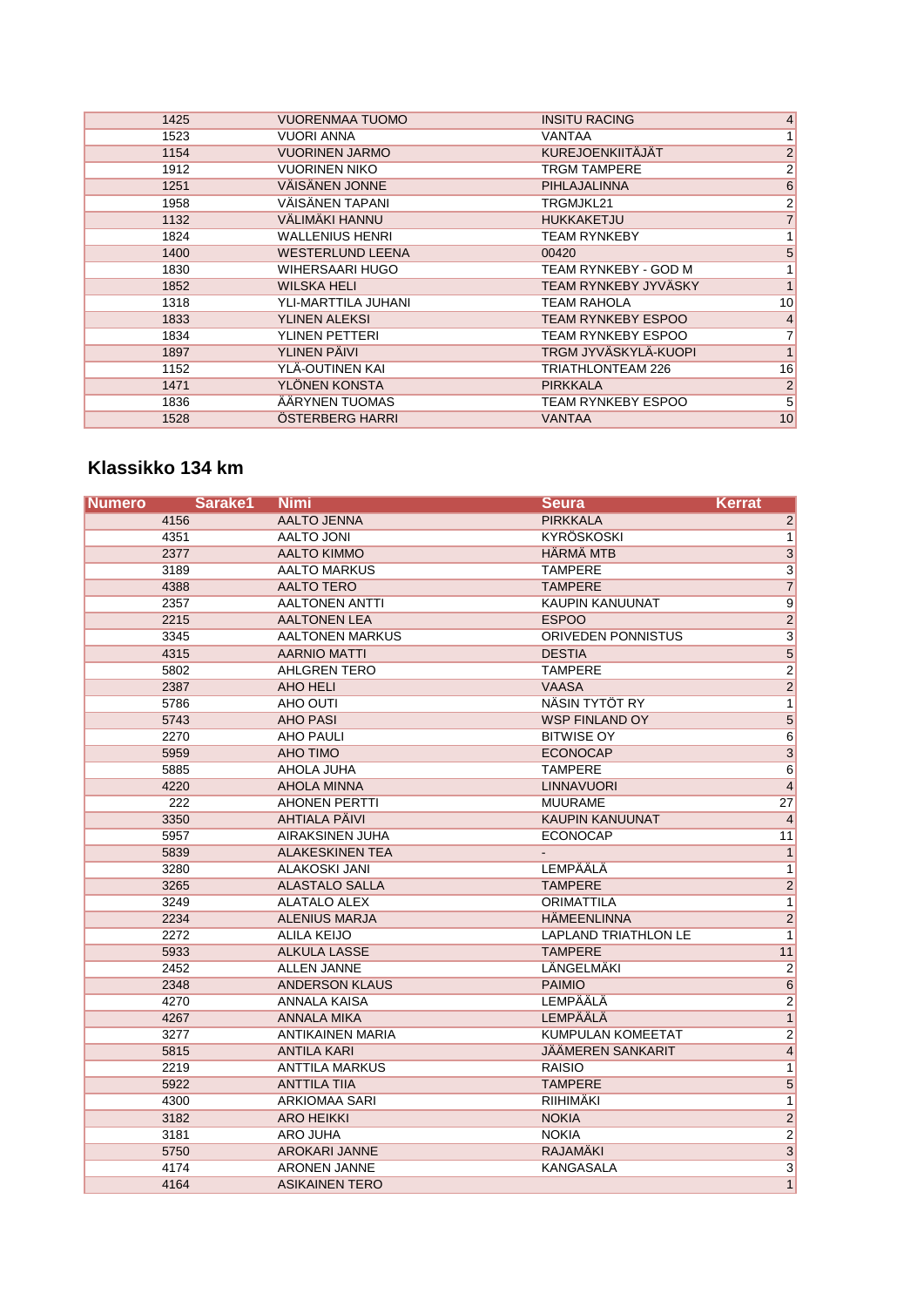| 2454 | <b>AUKEE HARRI</b>            | <b>LCC TAMPERE</b>          | 15              |
|------|-------------------------------|-----------------------------|-----------------|
| 3357 | <b>AURAMAA SARI</b>           | <b>TURUN URHEILULIITTO</b>  | 4               |
| 5653 | <b>AURAMO ANNE</b>            | <b>TAMPERE</b>              | 1               |
| 5801 | <b>AURAMO JOUNI</b>           | PALIN HEIMOVELJET           | $\overline{1}$  |
| 5906 | <b>AVELLAN TOMI</b>           | MYRSKYNSILMÄ TRE            | 11              |
| 3285 | <b>BARTOL TINA</b>            | <b>TAMPERE</b>              | $6\overline{6}$ |
| 5811 | <b>BURKE JULIE</b>            | <b>TAMPERE</b>              | 1               |
| 5752 | <b>BUSK ANTTI</b>             | <b>WSP FINLAND OY</b>       | 1               |
| 2424 | <b>BYSKATA MÅRTEN</b>         | TUS CYKLING TEAM            | $\overline{2}$  |
| 4274 | <b>BÄCKSBACKA THOMAS</b>      | <b>HELSINKI</b>             | $\overline{2}$  |
| 4327 | CASTANHEIRA GUSTAVO           | <b>TAMPERE</b>              | 1               |
| 2379 | <b>CHAMBERS ROBERT</b>        | <b>TRCC</b>                 | $\overline{7}$  |
| 5822 | <b>CIANI LAURI</b>            | <b>TAMPERE</b>              | $\overline{1}$  |
| 2334 | <b>CORELL MARKO</b>           | <b>APK ELORANTA</b>         | 1               |
| 2341 | EERIKÄINEN JUHO               | <b>TAMPERE</b>              | $\overline{2}$  |
| 4255 | <b>EKMAN TIINA</b>            | <b>TAMPERE</b>              | $6\overline{6}$ |
| 4301 | ELO-KORPISAARI NIINA          | <b>HYPY</b>                 | $\overline{1}$  |
| 5720 | <b>ELORANTA EERO</b>          | <b>APK ELORANTA</b>         | $\overline{3}$  |
| 4195 | <b>ELORANTA JAANA</b>         | <b>PANELIA</b>              | $\overline{2}$  |
| 5920 | <b>ELORANTA JOUNI</b>         | <b>TAMPERE</b>              | $\overline{9}$  |
| 3353 | ELORANTA SAMI                 | <b>TAMPERE</b>              | $\overline{4}$  |
| 4163 | <b>ERONEN SATU</b>            | <b>HELSINKI</b>             | $\overline{1}$  |
| 5826 | ETHOLÉN ANNA-LIISA            | <b>SIIVIKKALA</b>           | $\overline{2}$  |
| 2346 | FEDOTOV ANTON                 | <b>TAMPERE</b>              | $\overline{2}$  |
| 2257 | <b>FRAZZARIN PAOLO</b>        | <b>HELSINKI</b>             | 1               |
| 2204 | <b>GADD ANNE</b>              | <b>VUORENTAUSTA</b>         | $6\overline{6}$ |
| 4181 | <b>GANIN ALEXANDRE</b>        | <b>TAMPERE</b>              | $\overline{2}$  |
| 5788 | <b>GARROCHO BURGOS JAVIER</b> | <b>PILKANMAA</b>            | $\overline{1}$  |
| 2427 | <b>GRANHOLM MIKAEL</b>        | TUS CYKLING TEAM            | 1               |
| 5725 | <b>GRANLUND ROBIN</b>         | <b>TEAM ADEONA</b>          | $\overline{5}$  |
| 3258 | <b>GRANLUND SEPPO</b>         | <b>TAMPERE</b>              | 20              |
| 3356 | <b>GUMMERUS ANU</b>           | <b>SIIVIKKALA</b>           | $\mathbf{1}$    |
| 3355 | <b>GUMMERUS KAARLE</b>        | <b>TRGM VET</b>             | $\overline{3}$  |
| 4283 | <b>GUSTAFSSON OLE</b>         | <b>IK MYRAN</b>             | $\overline{2}$  |
| 3302 | <b>HAAPAKOSKI MINNA</b>       | JYVÄSKYLÄ                   | $\overline{2}$  |
| 5858 | <b>HAARALA MIKA</b>           | TEAM RAUTAISET REIDE        | $\overline{6}$  |
| 5770 | HAARAMÄKI KATRI               | #TAASMERETKEILLÄÄN          | 1               |
| 4344 | <b>HAARANIEMI NIKO</b>        | <b>NOVATRON</b>             | $\overline{1}$  |
| 5902 | <b>HAHNE EMILIA</b>           | <b>TAMPERE</b>              | $\overline{2}$  |
| 4238 | <b>HAKALA ANTTI</b>           | <b>TAMPERE</b>              | $\overline{1}$  |
| 5876 | <b>HAKALA TERHI</b>           | PIRKKALA                    | 1               |
| 5776 | <b>HAKALA VILLE</b>           | <b>VALKEAKOSKI</b>          | $\overline{2}$  |
| 5852 | <b>HAKASUO JARKKO</b>         | <b>HUITTINEN</b>            | 3               |
| 5782 | <b>HAKKARAINEN KIMMO</b>      | <b>KIRKKONUMMI</b>          | 14              |
| 5777 | <b>HAKKARAINEN PIIA</b>       | PIRKKALA                    | 3               |
| 2436 | <b>HAKKARI MIKA</b>           | TAMPERE                     | 1               |
| 3234 | <b>HAKOLA ENNI</b>            | <b>TAMPERE</b>              | 1               |
| 5844 | <b>HAKOMAKI KIMMO</b>         | <b>VAASA</b>                | 1               |
| 5790 | <b>HALINEN ILPO</b>           | SUOMEN METSÄKESKUS          | 4               |
| 2381 | <b>HALLINEN JORI</b>          | <b>TURKU</b>                | 1               |
| 2393 | <b>HALLINEN SEPPO</b>         | <b>TAMPERE</b>              | 11              |
| 2329 | <b>HALME LAURI</b>            | <b>TAMPERE</b>              | $\overline{2}$  |
| 65   | <b>HALME VESA</b>             | <b>PSER</b>                 | 40              |
| 4259 | <b>HALONEN VAPPU</b>          | <b>BHH</b>                  | 1               |
| 4258 | <b>HALONEN VILLE</b>          | BHH                         | 1               |
| 3314 | <b>HALTTUNEN NILS-ERIK</b>    | <b>TAMPEREEN LYSEON LUK</b> | $\overline{2}$  |
| 2413 | <b>HANNINEN MIKKO</b>         | KAUPIN KANUUNAT             | $\overline{5}$  |
| 5663 | HANNUKSELA KUISMA             | <b>TAMPERE</b>              | $\overline{2}$  |
| 5878 | <b>HANSEN JACOB</b>           | <b>VUORENTAUSTA</b>         | 4               |
| 2316 | <b>HAPULI HEIKKI</b>          | <b>HELSINKI</b>             | 9               |
| 4226 | <b>HARJU JANNE</b>            | <b>TAPPARA</b>              | 13              |
| 5821 | <b>HARJU JARI</b>             | <b>TAMPERE</b>              | $\vert$ 2       |
| 3406 | HARTIKAINEN HANNA-RIIKKA      | TAMPERE                     | 1               |
| 5905 | <b>HAUPTNER JAN</b>           | <b>TRIVA</b>                | 16              |
| 2423 | HAUTAMÄKI RASMUS              | <b>KUORTANE</b>             | $\overline{7}$  |
|      |                               |                             |                 |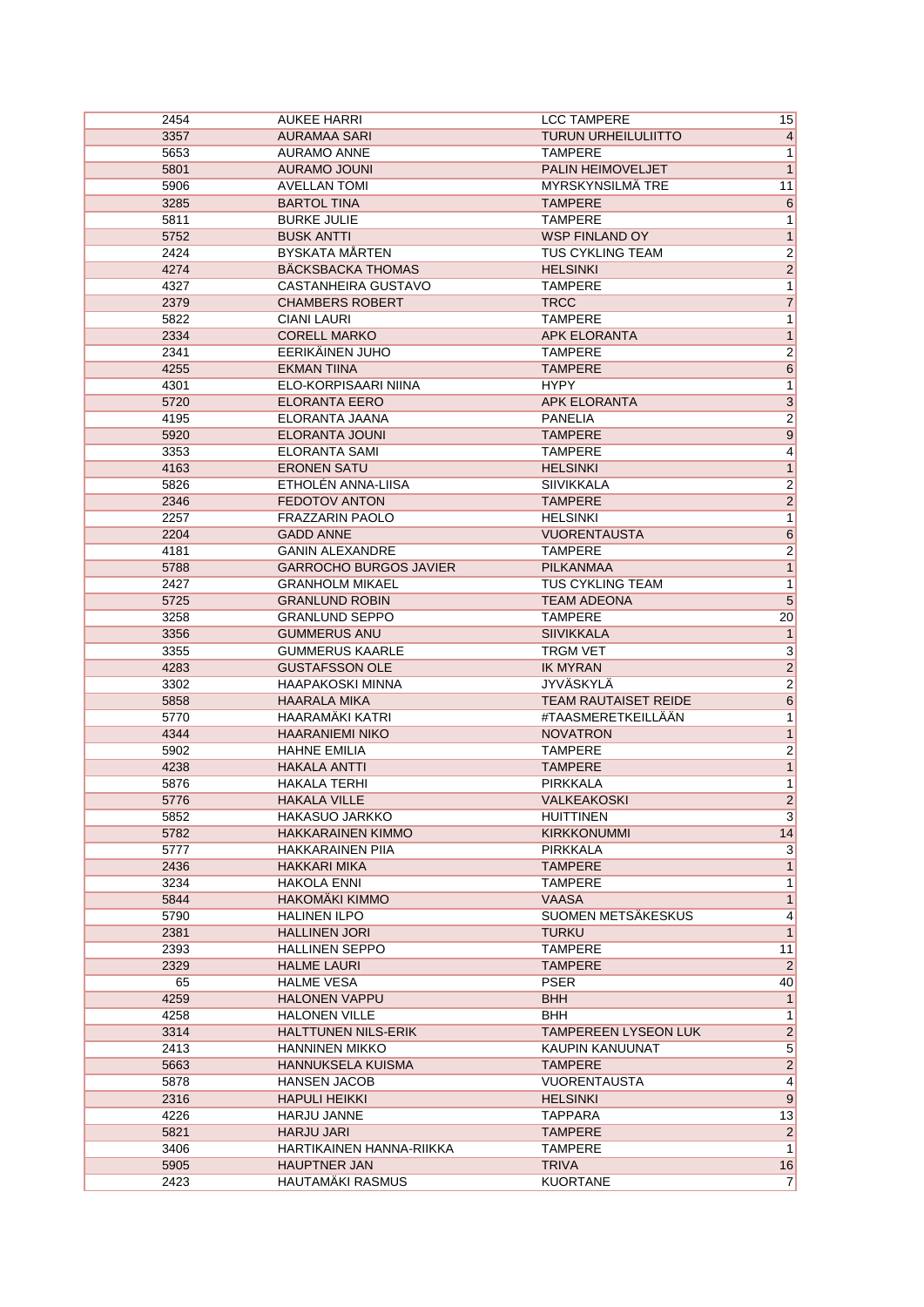| 3333 | <b>HAUTANEN LAURI</b>      | <b>PIRKKALA</b>         | 3                       |
|------|----------------------------|-------------------------|-------------------------|
| 4372 | <b>HAUTANIEMI EERO</b>     | <b>HELSINKI</b>         | 1                       |
| 2430 | <b>HAVERI VILLE-VEIKKO</b> | <b>LOIMAA</b>           | $\overline{2}$          |
| 4271 | <b>HAVUNEN TOMI</b>        | <b>TAMPERE</b>          | $\overline{3}$          |
| 2237 | <b>HEIKKILÄ AARNO</b>      | <b>CCH</b>              | $\overline{3}$          |
| 5807 | HEIKKILÄ LAURI             | <b>RYTMI-TUOTE OY</b>   | $\overline{3}$          |
| 2347 | <b>HEIKKILÄ MATTI</b>      | <b>VIRRAT</b>           | $\overline{3}$          |
| 3253 | HEIKKILÄ MILJA             | <b>TAMPERE</b>          | $\overline{2}$          |
| 2291 | <b>HEIKKILÄ TERHI</b>      | <b>TAMPERE</b>          | $\overline{3}$          |
| 4342 | <b>HEIKKINEN NIKO</b>      | <b>NOVATRON</b>         | $\overline{4}$          |
| 3217 | <b>HEINO HEIKKI</b>        | <b>HÄMEENLINNA</b>      | $\overline{1}$          |
| 2371 | <b>HEINO MIKA</b>          | <b>TAMPERE</b>          | $\overline{5}$          |
| 5893 | <b>HEINONEN ANNA</b>       | <b>LEPAA</b>            | $\overline{1}$          |
| 195  | <b>HEINONEN HEIKKI</b>     | <b>TAMPERE</b>          | 29                      |
| 2314 | <b>HEINONEN JUHO-MIKKO</b> | <b>PIRKKALA</b>         | $\overline{3}$          |
| 6000 | Heinonen Mikko             |                         | 1                       |
| 3281 | <b>HEINONEN RIKU</b>       | <b>HELSINKI</b>         | $\mathbf{1}$            |
| 2367 | HEINÄNEN SEPPO             | <b>TAMPERE</b>          | $\mathbf{1}$            |
| 3404 | <b>HELLÉN PATRIK</b>       | <b>IFK JAKOBSTAD</b>    | $\overline{3}$          |
| 2279 | <b>HELLSTEN HANNU</b>      | <b>TURKU</b>            |                         |
|      |                            |                         | 11                      |
| 2406 | <b>HELMINEN VALTTERI</b>   | <b>UUSIKAUPUNKI</b>     | $\overline{\mathbf{c}}$ |
| 3237 | <b>HELPPOLAINEN SATU</b>   | <b>ESPOO</b>            | 11                      |
| 3204 | <b>HENRIKSSON TIMO</b>     | <b>TAMPERE</b>          | 10                      |
| 4206 | <b>HENTTONEN JANNE</b>     | PIRKKALA                | $6\overline{6}$         |
| 5850 | <b>HERMAN HEIDI</b>        | <b>TAMPERE</b>          | $\overline{\mathbf{r}}$ |
| 3321 | <b>HERRAINSILTA JUHA</b>   | <b>JULKUJARVI</b>       | 4                       |
| 5828 | <b>HIETANEN JANNE</b>      | <b>YLINEN</b>           | $\overline{3}$          |
| 5846 | <b>HIETANEN JARKKO</b>     | <b>TAMPERE</b>          | $\overline{\mathbf{3}}$ |
| 5705 | <b>HIIRONNIEMI TERO</b>    | <b>TAMPERE</b>          | $\overline{4}$          |
| 4166 | HINKKA JANI                | <b>KAUPIN KANUUNAT</b>  | $\mathbf 1$             |
| 2442 | <b>HINKKA TERO</b>         | <b>TAMPERE</b>          | $\overline{5}$          |
| 4286 | <b>HIRVELÄ RIIKKA</b>      | <b>TAMPERE</b>          | 1                       |
| 5994 | <b>HIRVONEN EETU</b>       | <b>LOHJA</b>            | $\overline{9}$          |
| 5845 | <b>HOLMBERG SUVI</b>       | <b>PORI</b>             | 1                       |
| 3263 | <b>HOLMGREN WALTER</b>     | <b>VANTAA</b>           | $\overline{\mathbf{1}}$ |
| 3166 | <b>HOLMSTEN HARRI</b>      | LAHTI                   | $\overline{4}$          |
| 5856 | <b>HOLPAINEN MATTI</b>     | <b>KAUPIN KANUUNAT</b>  | $\overline{4}$          |
| 4184 | <b>HONKAKORPI TONI</b>     | KAUPIN KANUUNAT         |                         |
| 3341 | <b>HONKALA HANNU</b>       | <b>TAMPERE</b>          | $\frac{2}{8}$           |
| 3337 | HONKANEN EETU              | PARTIOLIPPUKUNTA TAM    | $\mathbf{1}$            |
| 4209 | <b>HONKANEN KIMMO</b>      | PIRKKALAN SPEEDYT       | $\overline{\mathbf{r}}$ |
| 4365 | HONKASALO ALEKSI           | <b>TAMPERE</b>          | 1                       |
| 5940 | <b>HOUTTU JUKKA</b>        | <b>VISUVESI</b>         | $\mathbf{1}$            |
| 5704 | HUHTAMÄKI JUKKA            | KAUPIN KANUUNAT         | $\overline{2}$          |
| 4299 | <b>HUHTINIEMI LOTTA</b>    | KOPA LUPA LIIKKUA       | $\mathbf{1}$            |
| 3251 | <b>HUOVILA HENRI</b>       | <b>TAMPERE</b>          | $\overline{2}$          |
| 4240 | <b>HUOVILA ILARI</b>       | <b>TAMPERE</b>          | $\overline{2}$          |
| 3328 | <b>HURSTI ANSSI</b>        | TAMPERE                 | 14                      |
| 3326 | <b>HURSTI ANTTE</b>        | <b>TAMPERE</b>          | $\overline{9}$          |
| 3327 | <b>HURSTI LENNI</b>        | <b>TAMPERE</b>          | $\overline{2}$          |
| 4318 | <b>HUSU TOMI</b>           | <b>PERTTULA</b>         | $\mathbf{1}$            |
|      | HUTTUNEN JARMO             | KANKAANPÄÄ              | 9                       |
| 3256 |                            | SUOMEN METSÄKESKUS      | 13                      |
| 5794 | <b>HUUHKA JOUKO</b>        |                         |                         |
| 5875 | <b>HUUKI MIKKO</b>         | <b>KANNUS</b>           | $\,6$                   |
| 5874 | <b>HUUKI TIINA</b>         | <b>KANNUS</b>           | $\overline{4}$          |
| 3384 | <b>HUURROS JARI</b>        | POWERHOUSE RY           | 15                      |
| 2311 | <b>HYTTINEN HARRI</b>      | KAUPIN KANUUNAT         | $\overline{5}$          |
| 5926 | <b>HYTÖNEN VESA</b>        | <b>RUUTANA</b>          | $\overline{5}$          |
| 3334 | HÅRD ARTTURI               | SKITEAM RASKASSARJA     | $\overline{2}$          |
| 2426 | <b>HÄGGBLOM KRISTER</b>    | <b>TUS CYKLING TEAM</b> | $\overline{\mathbf{c}}$ |
| 3379 | <b>HAKKINEN MATTI</b>      | <b>TAMPERE</b>          | 4                       |
| 3403 | <b>HOGLUND RONNY</b>       | <b>IFK JAKOBSTAD</b>    | $\overline{4}$          |
| 187  | <b>IHAMÄKI RISTO</b>       | <b>AKAA</b>             | 33                      |
| 2267 | <b>IKONEN ANNA</b>         | IK-32                   | 1                       |
| 3394 | <b>IKONEN JAAKKO</b>       | <b>EXERIUM</b>          | $\overline{8}$          |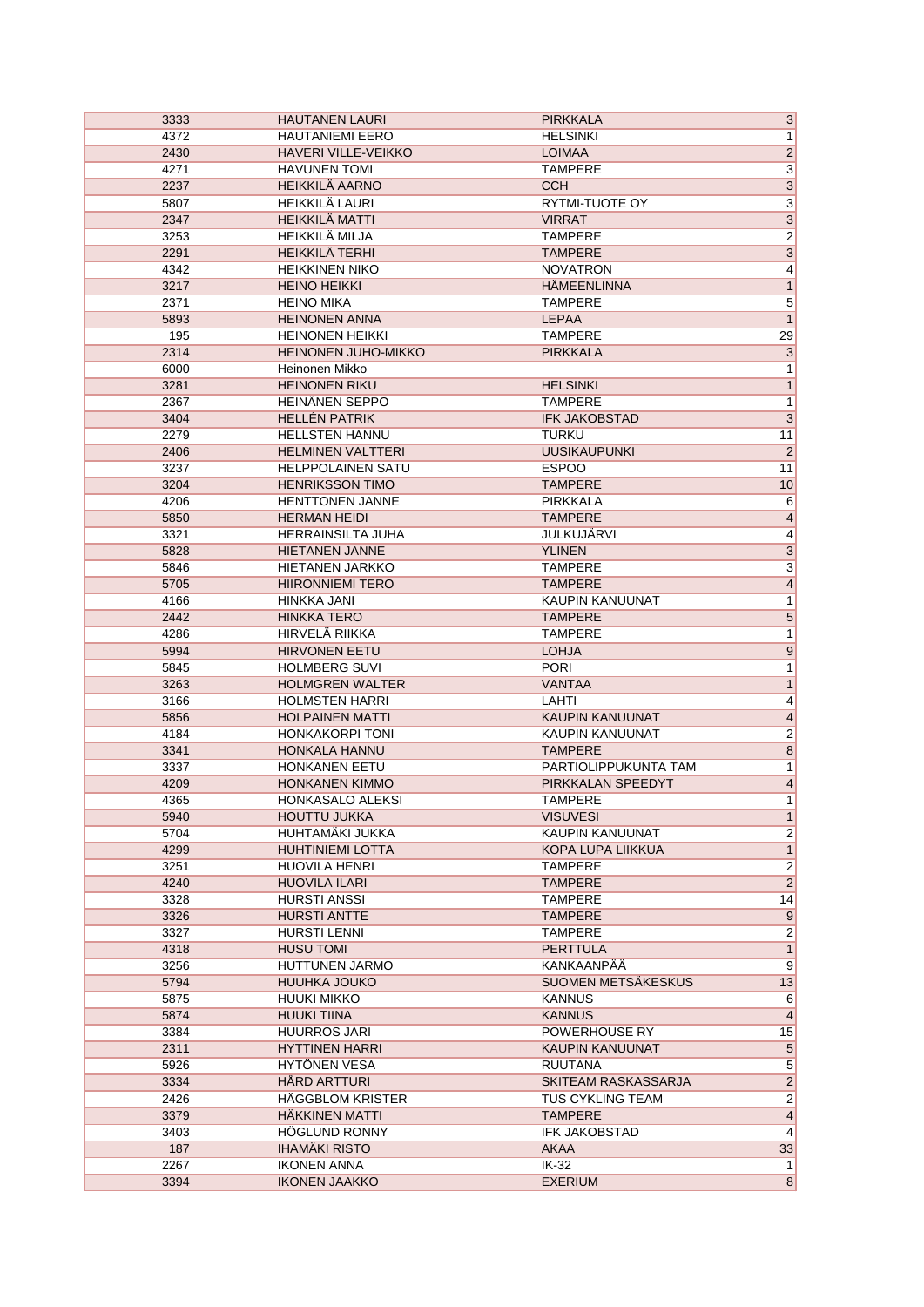| 2319         | <b>IKONEN JARMO</b>         | VANTAA                      | $\overline{2}$      |
|--------------|-----------------------------|-----------------------------|---------------------|
| 2394         | <b>IKÄVALKO TEEMU</b>       | <b>VANTAA</b>               | $\overline{3}$      |
| 5738         | <b>IMMONEN OONA</b>         | <b>LEMPÄÄLÄ</b>             | $\overline{1}$      |
| 4302         | <b>INNANMAA ANNE</b>        | <b>TAMMIKANKAAN PALLO</b>   | $\overline{4}$      |
| 5781         | <b>ISOKANGAS PIA</b>        | <b>PKK</b>                  | $\overline{3}$      |
| 3190         | <b>ISOTAHDON ELISA</b>      | KAUPIN KANUUNAT             | $\overline{5}$      |
| 5848         | <b>ISOTALO SAMI</b>         | YPÄJÄN PITO & AMP; LU       | 1                   |
| 3320         | <b>IVANOFF ILONA</b>        | <b>TREMK</b>                | $\overline{4}$      |
| 2248         | <b>IVORI KIMMO</b>          | <b>TAMPERE</b>              | 18                  |
| 5880         | <b>JAAKKO LAVAPURO</b>      | <b>TAMPERE</b>              | $\overline{1}$      |
| 2412         | <b>JAAKKOLA ANETTE</b>      | <b>NOKIA</b>                | $\overline{5}$      |
| 5702         | <b>JAATINEN MISKA</b>       | <b>TAMPERE</b>              | $\overline{5}$      |
| 5749         | <b>JALKANEN TERO</b>        | <b>WSP FINLAND OY</b>       | $\overline{1}$      |
| 169          | <b>JALONEN TAISTO</b>       | <b>TAMPERE</b>              | 32                  |
| 5833         | JATKOLA JARMO               | KAUPIN KANUUNAT             | 1                   |
| 4228         | <b>JOENSUU KATRIINA</b>     | YLÖJÄRVI                    | 1                   |
| 3374         | JOKELA JUHA-PEKKA           | <b>TAMPERE</b>              | 1                   |
| 2344         | <b>JOKELA RISTO</b>         | TAMPEREEN PYRINTÖ           | $\overline{3}$      |
|              | <b>JOKELAINEN JUHO</b>      | <b>TAMPERE</b>              | $\overline{1}$      |
| 5847<br>3224 | <b>JOKINEN EETU</b>         | <b>HC VOLTTI</b>            |                     |
|              |                             |                             | $\overline{2}$      |
| 3377         | <b>JOKINEN MARKO</b>        | TELIA INMICS-NEBULA         | $\overline{3}$      |
| 3194         | <b>JORMALAINEN KIMMO</b>    | YLÖJÄRVI                    | $\overline{1}$      |
| 3295         | <b>JUKARAINEN TARMO</b>     | PIRKKALA                    | $\overline{6}$      |
| 5753         | <b>JURVANEN MATIAS</b>      | <b>WSP FINLAND OY</b>       | $\overline{1}$      |
| 4382         | <b>JUURIKIVI PETTER</b>     | <b>JORVAS</b>               | $\overline{2}$      |
| 4366         | <b>JUUSELA KIRSI</b>        | PYÖRÄMIMMIT                 | $\overline{1}$      |
| 2336         | <b>JUUTI JUHA</b>           | <b>AKAA</b>                 | $\overline{3}$      |
| 3278         | <b>JUVA JONNA</b>           | ANGELNIEMEN ANKKURI         | $\overline{1}$      |
| 2318         | JYLHÄ NIKO                  | <b>LEMPÄÄLÄ</b>             | $\overline{7}$      |
| 4264         | <b>JÄNTTI OUTI</b>          | <b>HÄMEENLINNA</b>          | 1                   |
| 2416         | JÄPPINEN ERKKI              | KAUPIN KANUUNAT             | $\overline{7}$      |
| 3307         | <b>JÄRVELÄ AKI</b>          | <b>ISO-MUSTAJÄRVEN URHE</b> | 10                  |
| 5916         | JÄRVENSIVU JASMIN           | <b>TAMPERE</b>              | $\overline{1}$      |
| 5911         | JÄRVENSIVU JONI             | <b>PIRKKALA</b>             | $\overline{3}$      |
| 5910         | JÄRVENSIVU JOUNI            | <b>NOKIA</b>                | 1                   |
| 2227         | <b>JÄRVI TAPIO</b>          | <b>TAMPERE</b>              | $6\overline{6}$     |
| 2380         | JÄRVINEN WALTTER            | <b>TAMPERE</b>              | $\overline{3}$      |
| 4284         | <b>KAAKINEN PETRI</b>       | <b>ASPA</b>                 | 19                  |
| 2446         | <b>KAARNAMETSÄ JOHANNES</b> | <b>PIRKKALA</b>             | $\overline{2}$      |
| 3279         | <b>KAARTINEN SELJA</b>      | ANGELNIEMEN ANKKURI         | $\overline{1}$      |
| 2338         | KAASALAINEN SAULI           | <b>TAMPERE</b>              | $\overline{3}$      |
| 5656         | <b>KAILIO ELINA</b>         | <b>TAMPERE</b>              | 1                   |
| 4381         | KAINU IIDA                  | TAMPERE                     | $\vert$ 2           |
| 2360         | KAIPOLA JUHA                | <b>SKELETON RIDERS</b>      | 18                  |
| 2361         | KAIPOLA SAMI                | <b>TAMPERE</b>              | 8                   |
| 2296         | <b>KAITA TUOMAS</b>         | <b>VUORENTAUSTA</b>         | 10                  |
| 2302         | <b>KAITTOLA TUOMAS</b>      | <b>VINCIT</b>               | 1                   |
| 4241         | <b>KAJALA MILLA</b>         | <b>TAMPERE</b>              | 1                   |
| 5886         | KALELA TERO                 | <b>TAMPERE</b>              | 8                   |
| 2402         | <b>KALLIALA PETRI</b>       | YLÖJÄRVI                    | 11                  |
| 5789         | KALLIO JAAKKO               | SUOMEN METSÄKESKUS          | 5 <sup>5</sup>      |
| 5853         | KALLIOMÄKI SAILA            | <b>TAMPERE</b>              | 7                   |
|              |                             | <b>PIRKKALA</b>             |                     |
| 2343         | <b>KALTTI MARKUS</b>        |                             | 6                   |
| 2388         | <b>KALUGIN EVGENY</b>       | <b>NOKIA</b>                | $\vert 4 \vert$     |
| 3405         | KAMIL RONI                  | <b>TAMPERE</b>              | $\overline{3}$      |
| 3160         | KAMPPI JULIA                | <b>NUMMENKYLA</b>           | $\overline{2}$      |
| 2293         | KAMULA ERKKI                | JYVÄSKYLÄ                   | $\overline{5}$      |
| 3257         | KANERVA SAMI                | RAJAMAKI                    | $\overline{3}$      |
| 2298         | KANGAS MATTI                | <b>TAMPERE</b>              | $\vert$             |
| 2444         | KANGASMÄKI MARKO            | <b>TAMPERE</b>              | 10                  |
| 4369         | <b>KANGASNIEMI HELI</b>     | HARJAVALTA                  | 1                   |
| 4178         | <b>KANNINEN MIKKO</b>       | <b>TAMPEREEN MARATONKLU</b> | 6                   |
| 4170         |                             |                             |                     |
|              | KANTANEN KAISA              | <b>ESPOO</b>                | 10                  |
| 4307         | KANTOJÄRVI LAURI            | PONSSE OYJ                  | 6<br>$\overline{5}$ |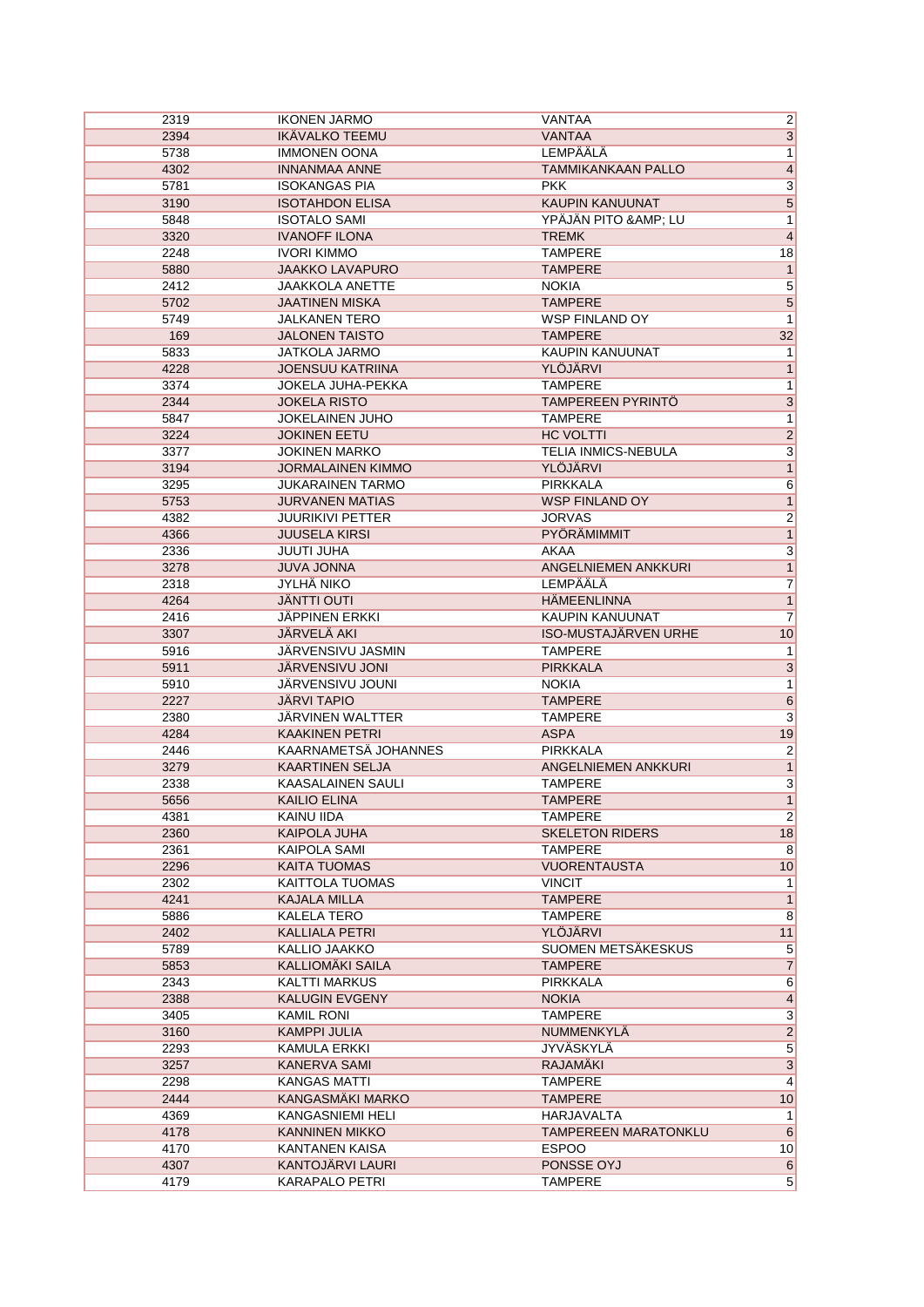| 3330 | <b>KARHU MARKUS</b>      | <b>KANGASALA</b>            | $\mathbf{1}$            |
|------|--------------------------|-----------------------------|-------------------------|
|      |                          |                             |                         |
| 4190 | KARIMA AKSU              | <b>TAHMELAN VESA</b>        | 3                       |
| 5894 | KARINKANTA VELI-MATTI    | LEMPÄÄLÄN SYOKONKAN         | 11                      |
| 4375 | <b>KARJALAINEN ANTTI</b> | DELETE FINLAND OY           | $\overline{3}$          |
| 3210 | <b>KARJALAINEN TOMMI</b> | <b>TAMPERE</b>              | $\overline{1}$          |
| 2307 | <b>KARPPINEN ARNO</b>    | LEMPÄÄLÄ                    | $\overline{4}$          |
| 2320 | <b>KARPPINEN JORI</b>    | <b>PIRKKALA</b>             | $\overline{3}$          |
| 4279 | <b>KARPPINEN KIIA</b>    | <b>LEMPÄÄLÄ</b>             | $\overline{1}$          |
| 4280 | <b>KARPPINEN LAURA</b>   | <b>TAMPERE</b>              | $\overline{1}$          |
| 5960 | <b>KARPPINEN MARKO</b>   | <b>ECONOCAP</b>             | $\overline{1}$          |
| 4396 | <b>KARTTUNEN SIMO</b>    | <b>MAKYRY</b>               | $\overline{2}$          |
| 5956 | <b>KARVINEN ATTE</b>     | <b>ECONOCAP</b>             | $\overline{2}$          |
| 2418 | <b>KARVINEN JUKKA</b>    | <b>YLÖJÄRVI</b>             | 12                      |
| 4321 | KARVINEN JUKKA           | <b>TAMPERE</b>              | $\overline{1}$          |
| 4177 | <b>KASKI TIMO</b>        | 28400                       | $\overline{2}$          |
| 5818 | <b>KASSO JOUNI</b>       | <b>TAMPERE</b>              | $\mathbf{1}$            |
| 3371 | <b>KATAJA RISTO</b>      | <b>HELSINKI</b>             | $\overline{8}$          |
| 3303 | <b>KATAJAINEN SAILA</b>  | <b>TAMPERE</b>              | $\mathbf{1}$            |
| 3205 | <b>KATAJISTO PEKKA</b>   | <b>HELSINKI</b>             | $\mathbf{1}$            |
| 5751 | <b>KATAJISTO VEIJO</b>   | RAJAMAKI                    | $\overline{4}$          |
| 266  | KAUHANIEMI TUOMO         | <b>VILPPULAN VEIKOT</b>     | 22                      |
| 2282 | <b>KAUKO EERO</b>        | KAUPIN KANUUNAT             | $\overline{2}$          |
| 5810 | <b>KAUNISTO MARTTI</b>   | SAKURY/SASKY/TPA            | $\overline{5}$          |
| 2266 | <b>KAUPPINEN JERE</b>    | <b>PKK</b>                  | $\overline{2}$          |
| 2265 | <b>KAUPPINEN JORI</b>    | <b>TAMPERE</b>              | $\overline{1}$          |
| 5823 | <b>KAUPPINEN MARKUS</b>  | <b>TAMPERE</b>              | $\overline{1}$          |
| 4183 | KAUPPINEN VELI-MATTI     | <b>KUOPION PYÖRÄILYSEUR</b> | $\overline{3}$          |
|      |                          |                             | $\overline{8}$          |
| 5890 | <b>KAURANEN ISMO</b>     | <b>TAMPERE</b>              | $\overline{2}$          |
| 5872 | <b>KAUTTO JUSSI</b>      | <b>VAPA</b>                 | $\overline{2}$          |
| 2399 | <b>KELLOKOSKI PASI</b>   | KAUPIN KANUUNAT             | 12                      |
| 3299 | <b>KEPPO JAAKKO</b>      | <b>TAMPERE</b>              |                         |
| 60   | <b>KEPPO JUKKA</b>       | <b>ENMAC OY</b>             | 42                      |
| 4221 | <b>KEROLA SANNA</b>      | <b>TAMPERE</b>              | $\overline{9}$          |
| 2445 | <b>KESKINEN JARI</b>     | <b>TURVA</b>                | 13                      |
| 250  | <b>KETKO JARMO</b>       | LIITINÄIJÄT                 | 24                      |
| 5675 | <b>KETTUNEN NIKO</b>     | <b>TAMPERE</b>              | $\mathbf{1}$            |
| 5891 | KIEKARA TEEMU            | <b>TAMPERE</b>              | $\overline{1}$          |
| 5700 | KIEKARA TOMMI            | <b>KANGASALA SK</b>         | $\overline{2}$          |
| 4361 | <b>KIERIKKA KIMMO</b>    | <b>TAMPERE</b>              | $\overline{6}$          |
| 3313 | <b>KIISKI MIKA</b>       | <b>YLÖJÄRVI</b>             | $\overline{\mathbf{3}}$ |
| 8651 | <b>KIISKI TERO</b>       | <b>AKAA</b>                 | $\overline{2}$          |
| 5936 | KIIVERI JESSE            | <b>TAMPERE</b>              | 1                       |
| 3381 | KILPELÄINEN HILKKA       | YLÖJÄRVI                    | $\overline{2}$          |
| 3215 | KINNUNEN JOHANNA         | <b>TAMPERE</b>              | $\overline{3}$          |
| 2240 | KIPINOINEN MIKKO         | <b>PINSIO</b>               | $\overline{5}$          |
| 3365 | KIRJONEN JANNE           | PMT-PIPE                    | $\overline{4}$          |
| 3332 | <b>KIRVESMAKI VILLE</b>  | <b>TAMPERE</b>              | $\overline{3}$          |
| 4262 | KITUNEN JUKKA            | KAUPIN KANUUNAT             | 15                      |
| 5895 | <b>KIVELÄ SARI</b>       | <b>TAMPERE</b>              | $6\overline{6}$         |
| 3188 | <b>KIVI EERO</b>         | <b>TAMPERE</b>              | $\overline{2}$          |
| 3389 | KIVILAHTI PETTERI        | <b>TAMPERE</b>              | $\overline{2}$          |
| 4337 | KIVILUOMA MIKA           | <b>TAKORU</b>               | $\overline{9}$          |
| 4224 | KIVIMÄKI JANNE           | <b>TAMPERE</b>              | $\overline{1}$          |
| 5932 | KIVINEN JAAKKO           | YHLÖJÄRVI                   | 13                      |
| 5808 | <b>KIVINEN KATI</b>      | MÄNTTÄ                      | $\overline{2}$          |
| 4370 | KIVINEN KEIJO            | <b>NOKIA</b>                | $\overline{2}$          |
| 4189 | <b>KIVINEN RASMUS</b>    | <b>HELSINKI</b>             | $\overline{1}$          |
| 4360 | KIVINIEMI ANTTI          | <b>TAMPERE</b>              | $\mathbf{1}$            |
| 5718 | KIVISTÖ MIKKO            | <b>TEAM KRAFTWERK!</b>      | 13                      |
| 4295 | KIVITALO KATRIINA        | <b>TAMPERE</b>              | 1                       |
| 3373 | <b>KLEMETTI JANNE</b>    | <b>TAMPERE</b>              | $\overline{1}$          |
| 2349 | KNUUTTILA JAAKKO         | <b>LCC TAMPERE</b>          | 16                      |
| 249  | KNUUTTILA PETRI          | <b>LCC</b>                  | 24                      |
| 3364 | KOIRANEN JARI            | <b>PKK</b>                  | 6                       |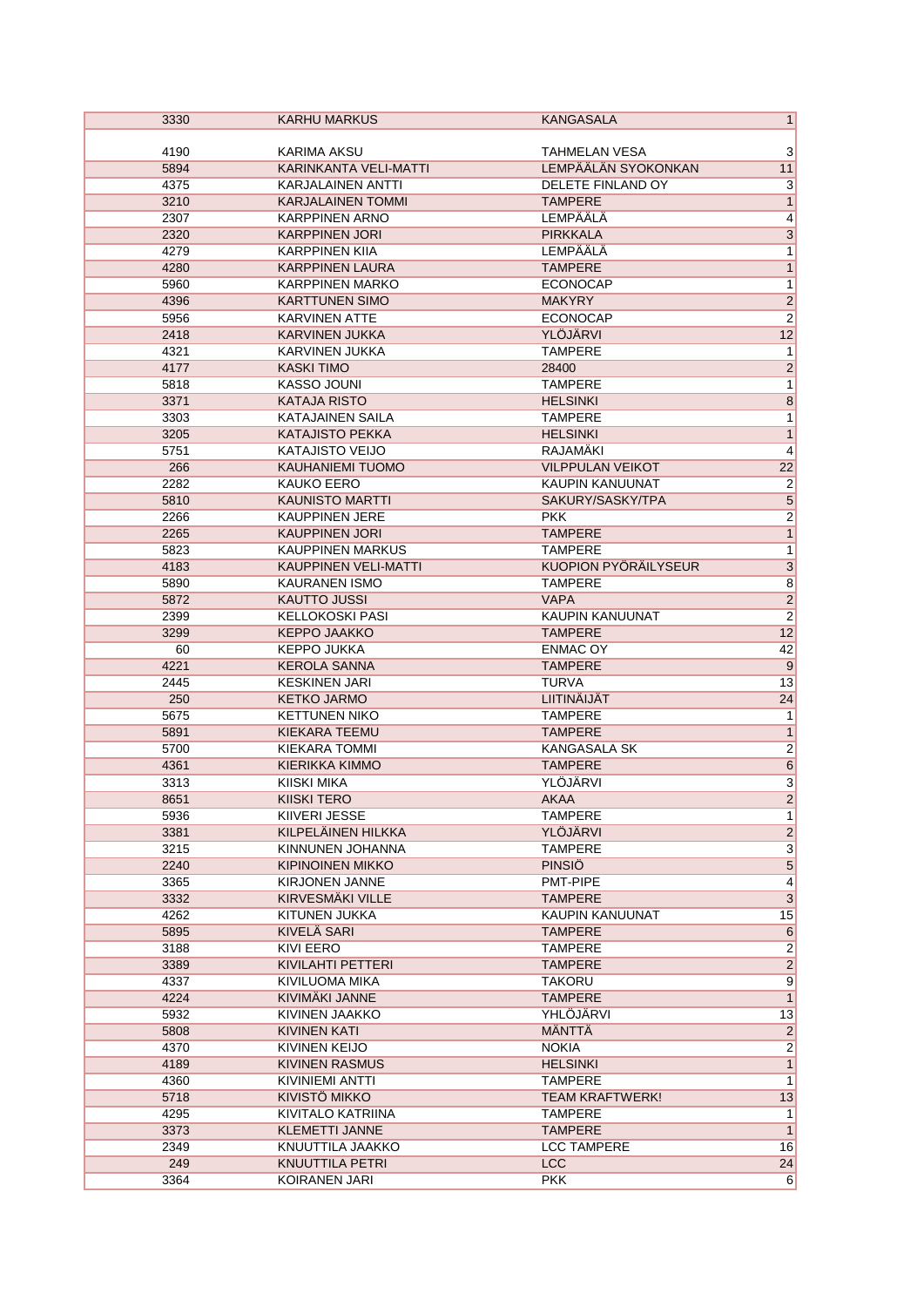| 2313 | KOIVISTO ANTTI              | <b>PIRKKALA</b>       | $\overline{2}$                          |
|------|-----------------------------|-----------------------|-----------------------------------------|
| 75   | KOIVISTO KAUKO              | <b>TAMPERE</b>        | 41                                      |
| 4310 | KOIVULA HANNU               | <b>COXA OY</b>        | $\mathbf{1}$                            |
| 3197 | KOIVULA HELI                | TAMPERE               | 4                                       |
| 3225 | KOIVULA JONATHAN            | <b>TAMPERE</b>        | $\mathbf{1}$                            |
| 4171 | KOIVULA SANNA               | <b>TAMPERE</b>        | 12                                      |
| 4376 | <b>KOIVULA TOMI</b>         | DELETE FINLAND OY     | $\overline{3}$                          |
| 3305 | KOIVUMÄKI JYRI              | <b>TAMPERE</b>        | $\overline{1}$                          |
| 2310 | <b>KOIVUNEN MIKKO</b>       | <b>TAMPERE</b>        | $\overline{1}$                          |
| 4285 | KOIVUNEN RIINA              | LEMPÄÄLÄ              | $\overline{1}$                          |
| 3368 | KOIVUNEN TEEMU              | LEMPÄÄLÄ              |                                         |
| 4384 | KOIVUNIEMI JUUSO            | <b>TAMPERE</b>        | $\frac{2}{2}$                           |
|      |                             |                       | $\overline{\mathbf{5}}$                 |
| 2228 | <b>KOJO TIMO</b>            | <b>TAMPERE</b>        |                                         |
| 3343 | KOKKO JOEL                  | VANTAA                | $\overline{2}$                          |
| 4398 | <b>KOKKO PETTERI</b>        | <b>KANGASALA</b>      | 9                                       |
| 3216 | KOLJONEN JARI               | <b>TAMPERE</b>        | $\overline{1}$                          |
| 5896 | <b>KONTIO TERHI</b>         | <b>AMR</b>            | $\overline{2}$                          |
| 4399 | <b>KONTTINEN REIMA</b>      | YLÖJÄRVI              | $\overline{2}$                          |
| 5758 | <b>KOPONEN ANDERS</b>       | <b>WSP FINLAND OY</b> | $\overline{1}$                          |
| 3297 | <b>KOPPEROINEN TUOMAS</b>   | OULU                  | $\mathbf{1}$                            |
| 2382 | <b>KOPPONEN ALEKSI</b>      | <b>TAMPERE</b>        | $\overline{\mathbf{3}}$                 |
| 221  | KOPPONEN SEPPO              | AKAA                  | 28                                      |
| 2323 | <b>KORHONEN JUKKA</b>       | <b>LABKOTEC OY</b>    | $\overline{\mathbf{3}}$                 |
| 5843 | <b>KORHONEN SARI</b>        | <b>TREMK</b>          | $\overline{9}$                          |
| 3317 | <b>KORPELA TIMO</b>         | <b>TK-38</b>          | 15                                      |
| 3185 | <b>KORPI ELIAS</b>          | <b>SÄHKÖKILTA</b>     | $\mathbf{1}$                            |
| 3184 | KORPI VELI-PETTERI          | <b>ESPOO</b>          | $\overline{1}$                          |
| 3382 | <b>KORTESUO PETRI</b>       | TAMPERE               | $\overline{6}$                          |
| 5986 | <b>KOSKELA HANNE</b>        | <b>TAMPERE</b>        | $\overline{1}$                          |
| 3311 | KOSKELA NIKO                | LAHDEN PYÖRÄILIJÄT    | $\overline{1}$                          |
| 4216 | <b>KOSKI TONI</b>           | <b>TAMPERE</b>        | $\overline{1}$                          |
| 4223 | <b>KOSKINEN TOMI</b>        | <b>LINNAVUORI TPK</b> | $\overline{9}$                          |
| 2438 | <b>KOSKINEN TONI</b>        | STOKIKSEN SEISOJAT    | $\overline{1}$                          |
| 3306 | <b>KOSKINIEMI JUHA</b>      | <b>KIHNIÖ</b>         | 10                                      |
|      | <b>KOSOLA MATTI</b>         | <b>PIRKKALA</b>       | 15                                      |
| 3195 |                             |                       |                                         |
| 4158 | <b>KOSONEN MARKO</b>        | TAMPERE               | 1                                       |
| 2359 | <b>KOSTER HELEEN</b>        | <b>TAMPERE</b>        | $\mathbf{1}$                            |
| 3248 | KOTAJÄRVI SAMULI            | <b>TAMPERE</b>        | $\overline{8}$                          |
| 2269 | <b>KOUKI SUVI</b>           | <b>ESPOO</b>          | $\overline{1}$                          |
| 2389 | <b>KRESTYANNIKOV EVGENY</b> | TAMPERE               | $\overline{2}$                          |
| 5951 | <b>KRÖGER JOUNI</b>         | PISPALAN POLKIJAT     | $\overline{6}$                          |
| 3287 | <b>KUISMA JUSSI</b>         | <b>INSTA</b>          | 17                                      |
| 4334 | <b>KUITUNEN MILLA</b>       | LAHDEN PYÖRÄILIJÄT    | $\mathbf{1}$                            |
| 4357 | KUIVANEN MARKO              | AKAA                  | $\overline{1}$                          |
| 2355 | <b>KUJANEN JUSSI</b>        | <b>INSTA GROUP OY</b> | $\overline{1}$                          |
| 5692 | KUKKONEN JARMO              | TURKU                 | $\overline{5}$                          |
| 2306 | KUKKONEN JUHA               | <b>TAMPERE</b>        | 14                                      |
| 3232 | KULMAKIVI JONI              | HELSINKI              | $\overline{2}$                          |
| 5909 | KULMALA JANI-PETRI          | <b>NUUKAT POJAT</b>   | $\overline{1}$                          |
| 3380 | KULMALA MIKKO               | PORUKKALENKIT         | 11                                      |
| 2289 | KUMPULAINEN TERO            | YLÖJÄRVI              | 11                                      |
| 4239 | KUORTTI ANTTI               | <b>TRIOLAB OY</b>     | $\overline{3}$                          |
| 3163 | <b>KUUSELA TOMMI</b>        | <b>SEINÄJOKI</b>      | $\overline{1}$                          |
| 5737 | KUVAJA HENNI                | TAMPERE               | $\overline{1}$                          |
| 5937 | <b>KVIST PASI</b>           | <b>TAMPERE</b>        | $\overline{8}$                          |
| 5938 | KVIST PIIA-LEENA            | <b>TAMPERE</b>        | $\overline{6}$                          |
| 2242 | KYLLIÄINEN JANNE            | <b>KEMIÖ</b>          |                                         |
| 3161 | KYLÄ KARRI                  |                       | $\begin{array}{c c} 3 \\ 8 \end{array}$ |
| 4231 | KÄPPI RAULI                 | <b>TAMPERE</b>        | $\overline{2}$                          |
| 2369 | KÄRKKÄINEN JARMO            | TAMPERE               | $\overline{1}$                          |
|      | KÖPPÄ VILLE                 | <b>NOKIA</b>          |                                         |
| 5883 |                             |                       | 15                                      |
| 5914 | KÖYKKÄ ILARI                | <b>KANKAANPÄÄ</b>     | $\overline{2}$                          |
| 2303 | <b>LAAKSO ESKO</b>          | <b>TAMPERE</b>        | 12                                      |
| 3351 | LAAKSO JOUNI                | <b>RIDEEP</b>         | 6                                       |
| 5742 | <b>LAAKSO KIMMO</b>         | <b>WSP FINLAND OY</b> | $\overline{8}$                          |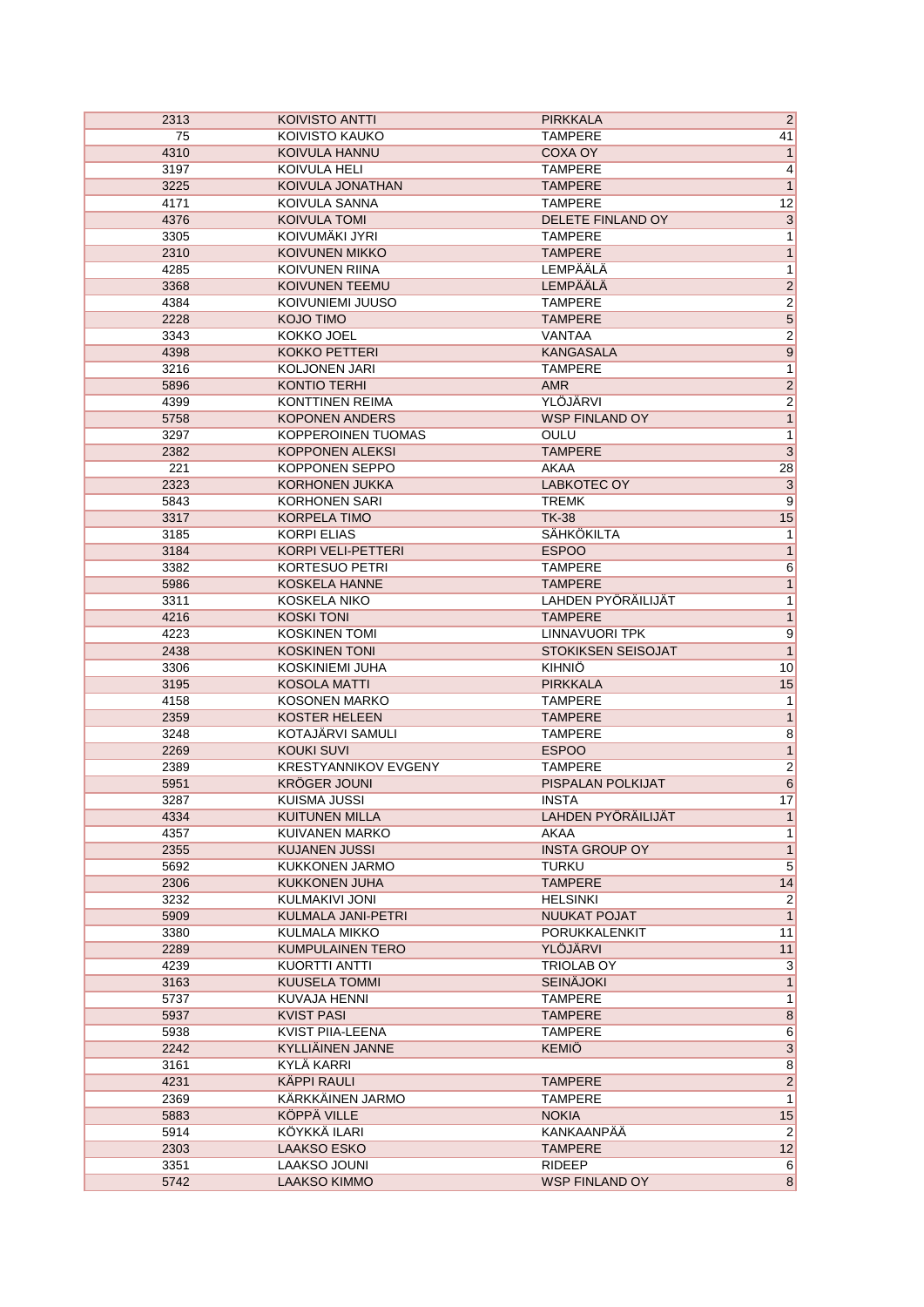| 278          | <b>LAAKSO PERTTI</b>            | <b>TAMPERE</b>              | 22                               |
|--------------|---------------------------------|-----------------------------|----------------------------------|
| 3289         | <b>LAAKSONEN NINNU</b>          | <b>NOKIA</b>                | 6                                |
| 2421         | <b>LAAKSONEN TEEMU</b>          | <b>TURKU</b>                | 1                                |
|              |                                 |                             |                                  |
| 2392         | <b>LAAKSONEN VESA</b>           | <b>HÄMEENLINNA</b>          | $\mathbf{1}$                     |
| 2354         | <b>LAHTI ANTTI</b>              | SASKY KOULUTUSKUNTAY        | 11                               |
| 3331         | <b>LAHTI JANNE</b>              | <b>TAMPERE</b>              | $\overline{4}$                   |
| 5696         | LAHTI MAARIT                    | <b>VUORENTAUSTA</b>         | $\overline{2}$                   |
| 2275         | <b>LAHTINEN MARJUKKA</b>        | <b>JÄMSÄ</b>                | $\overline{\mathbf{3}}$          |
| 2276         | <b>LAHTINEN PASI</b>            | JÄMSÄ                       | $\overline{3}$                   |
| 3385         | <b>LAHTINEN VEERA</b>           | <b>TAMPERE</b>              | $6\overline{6}$                  |
| 2217         | <b>LAIHONEN MARKKU</b>          | <b>TAMPERE</b>              | $\overline{1}$                   |
| 3293         | <b>LAINE ARTO</b>               | <b>HÄMEENLINNA</b>          | 12                               |
| 5664         | <b>LAINE JANNE</b>              | <b>LOHJA</b>                | 15                               |
| 2383         | <b>LAINE LAURA</b>              | <b>JOKIOINEN</b>            | 1                                |
| 5854         | <b>LAINE OLLI</b>               | 100MC.FI                    | 16                               |
| 2384         | <b>LAINE TONI</b>               | <b>JOKIOINEN</b>            | 1                                |
| 5831         | <b>LAITINEN JUUSO</b>           | <b>TAMPERE</b>              | $\overline{2}$                   |
| 3153         | <b>LAITINEN PEKKA</b>           | <b>KAUPIN KANUUNAT</b>      | 9                                |
|              | <b>LAITINEN VISA</b>            |                             |                                  |
| 5727         |                                 | <b>TEAM ADEONA</b>          | $\overline{4}$                   |
| 5923         | <b>LAMPINEN JANI</b>            | <b>TAMPERE</b>              | 6                                |
| 4339         | <b>LAMPINEN KIMMO</b>           | YLÖJÄRVI                    | $\overline{3}$                   |
| 3294         | <b>LAMPINEN PEKKA</b>           | <b>TEAM RAHOLA</b>          | $\overline{4}$                   |
| 5849         | <b>LAMPINEN TOMMI</b>           | VAAARALANFILLARISTIT        | 1                                |
| 3283         | <b>LAPPALAINEN JOONAS</b>       | <b>NOKIA</b>                | 1                                |
| 4251         | <b>LAPPALAINEN KATI</b>         | <b>TEAM KILVAKKALA</b>      | $\,6$                            |
| 4253         | <b>LAPPALAINEN PIA</b>          | <b>TEAM KILVAKKALA</b>      | 14                               |
| 5755         | LAPPALAINEN SIRPA               | WSP FINLAND OY              | 1                                |
| 5952         | <b>LASSINARO OLLI</b>           | <b>TAMPERE</b>              | $\overline{3}$                   |
| 3304         | <b>LATONEN JARKKO</b>           | <b>LABKOTEC</b>             | $\overline{2}$                   |
| 3255         | LATVA-HIRVELÄ HANNU             | <b>KURIKKA</b>              | $\overline{4}$                   |
| 3243         | <b>LATVALA PETRI</b>            | <b>TAMPERE</b>              | $\overline{4}$                   |
| 4305         | LAUKKANEN SONJA                 | <b>TAMPERE</b>              | 1                                |
| 4169         | LAUKKANEN TOMMI                 | LEMPÄÄLÄ                    | 11                               |
| 188          | <b>LAURILA ERKKI</b>            | <b>UPM TERVASAARI</b>       | 32                               |
| 2239         | LEHOJÄRVI MAURI                 | <b>TCC</b>                  | $\overline{4}$                   |
| 3191         | <b>LEHTINEN JUKKA</b>           | <b>ORIVESI</b>              | $\overline{7}$                   |
| 5865         | <b>LEHTINEN OLLI</b>            | 33820                       | 1                                |
| 5785         | <b>LEHTINEN VESA</b>            | <b>XTRI LAHTI</b>           | $\mathbf{1}$                     |
| 2450         | LEHTINIEMI JUSSI                | LAVIA                       | $\overline{3}$                   |
| 2292         | <b>LEHTOLA ARI</b>              | <b>PIRKKALA</b>             | 16                               |
| 4199         | <b>LEHTOLA JENNI</b>            | <b>TAMPERE</b>              | $\overline{2}$                   |
| 2245         | <b>LEHTONEN ARI</b>             | JÄRVENPÄÄ                   | $6 \mid$                         |
| 5769         | <b>LEHTONEN ISMO</b>            | <b>TAMPEREEN MARATONKLU</b> | 10                               |
| 261          | <b>LEHTONEN JARI</b>            | <b>LCC</b>                  | 23                               |
| 3390         | <b>LEHTONEN JOUNI</b>           | <b>TAMPERE</b>              | 19                               |
| 2224         | <b>LEHTONEN SENNA</b>           | <b>TAMPERE</b>              | 6                                |
|              | <b>LEHTONEN VELI-PEKKA</b>      |                             |                                  |
| 2233         |                                 | <b>TAMPERE</b>              | $\overline{7}$                   |
| 3223         | <b>LEHTONEN VILLE</b>           | <b>TAMPERE</b>              | $5\overline{}$<br>$\overline{7}$ |
| 2244<br>3349 | LEHTOVAARA OLLI<br>LEIKAS PEKKA | <b>RUUTANA</b>              |                                  |
|              |                                 | <b>TAMPERE</b>              | 14                               |
| 3323         | <b>LEINONEN MIKKO</b>           | <b>TAMPERE</b>              | 1                                |
| 5873         | LEINONEN SAKARI                 | <b>TAMPERE</b>              | 13                               |
| 5791         | LEMETTI ARI                     | SUOMEN METSÄKESKUS          | 11                               |
| 2435         | <b>LEPOLA JARI</b>              | <b>TURKU</b>                | $\overline{2}$                   |
| 3250         | LEPONIEMI VALTTERI              | PIRKKALA                    | 1                                |
| 5943         | <b>LEPPIHALME HARRI</b>         | <b>IKAALINEN</b>            | 18                               |
| 4211         | LEPPÄLÄ HELJÄ                   | TEAM TAATALA                | $\mathbf{2}$                     |
| 4210         | LEPPÄLÄ JOUKO                   | <b>TAMPERE</b>              | $\overline{2}$                   |
| 3245         | LEPPÄNEN TERO                   | VANTAA                      | $2\vert$                         |
| 2396         | <b>LESKINEN JUSSI</b>           | <b>ESPOO</b>                | 6                                |
| 2315         | <b>LESKINEN SANTERI</b>         | <b>TAMPERE</b>              | $\overline{5}$                   |
| 5950         | <b>LINDEN JARI</b>              | <b>KARJALOHJA</b>           | 1                                |
| 3220         | LINDEVALL ALEX                  | VANTAA                      | $\overline{1}$                   |
| 3226         | <b>LINDGREN AKU</b>             | <b>TAMPERE</b>              | $\overline{2}$                   |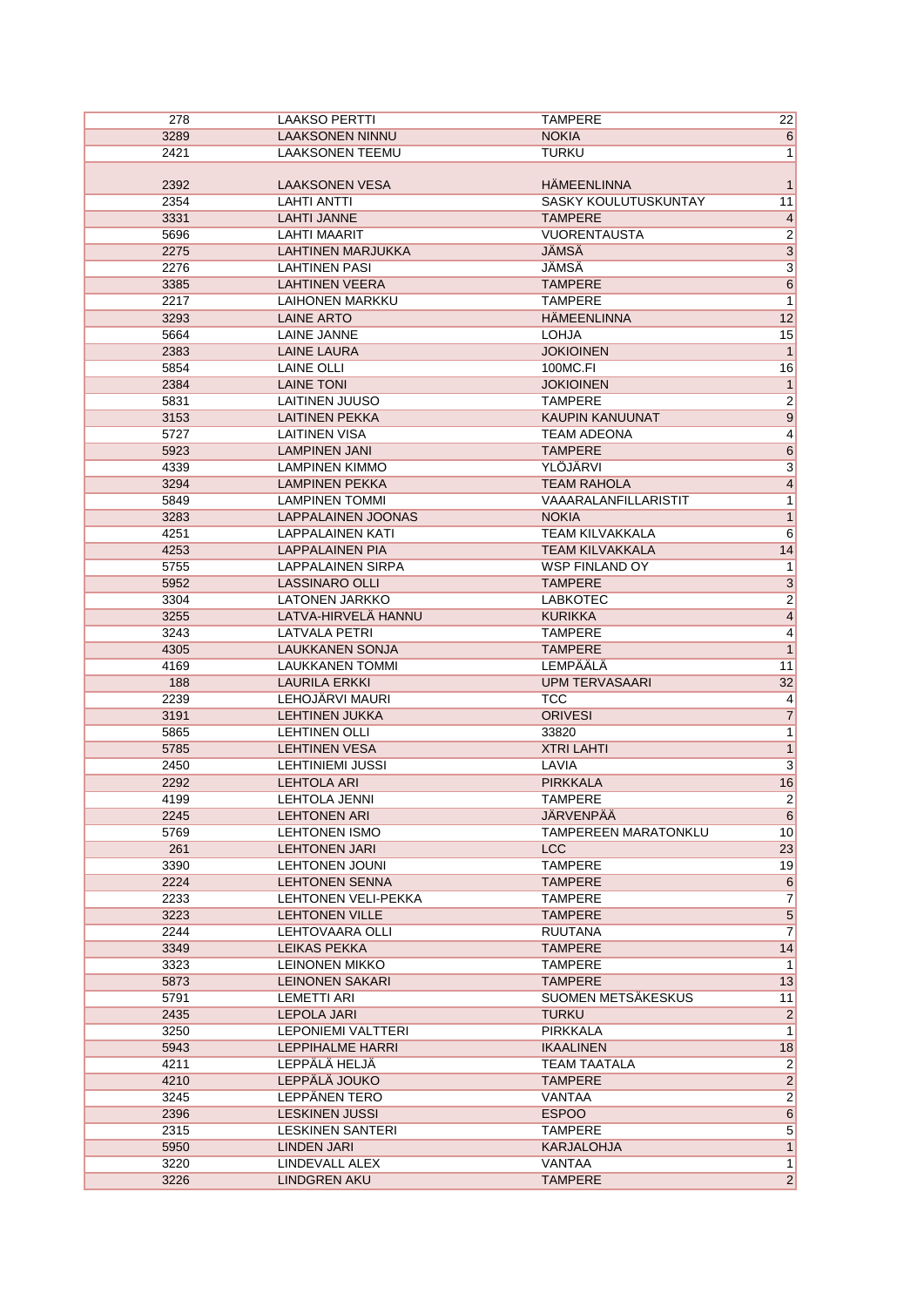| 3208 | LINDGREN MIKAEL                                | <b>ESPOO</b>               | 1               |
|------|------------------------------------------------|----------------------------|-----------------|
| 2408 | <b>LINDROTH TEEMU</b>                          | <b>TURUN URHEILULIITTO</b> | $\vert 4 \vert$ |
| 2407 | <b>LINDROTH VEERA</b>                          | <b>TUUL</b>                | 1               |
| 2286 | <b>LINDSTRÖM ASKO</b>                          | <b>LEMPÄÄLÄ</b>            | 1               |
| 164  | LINNAINMAA VEIKKO                              | <b>VVA</b>                 | 36              |
| 5793 | LINTUHARJU TIINA                               | SUOMEN METSÄKESKUS         | 1               |
| 2210 | LINTUKANGAS JARMO                              | HÄMEENLINNA                | $\overline{2}$  |
| 2299 | <b>LIPPONEN ANTTI</b>                          | <b>NOKIA</b>               | $\overline{8}$  |
| 2337 | <b>LOIJAS SAMI</b>                             | VALKEAKOSKI                | $\overline{4}$  |
| 4197 | LOISKEKOSKI MARKKU                             | <b>LUKSIA</b>              | 19              |
| 4196 | LOISKEKOSKI PIRJO                              | <b>HYVINKÄÄ</b>            | 19              |
| 4261 | LOISKEKOSKI TUOMAS                             | <b>HYVINKÄÄ</b>            | $\overline{2}$  |
| 3325 | LOUKASMÄKI JOHANNA                             | <b>JYVÄSKYLÄ</b>           | $\overline{1}$  |
| 5795 | <b>LOUNENTO HEIKKI</b>                         | SUOMEN METSÄKESKUS         | $\overline{8}$  |
| 2358 | LU SAMPO                                       | <b>TAMPERE</b>             | $\overline{1}$  |
| 3252 | <b>LUHTALO KAUKO</b>                           | <b>TAMPERE</b>             | $\overline{7}$  |
| 2429 | <b>LUKKARI PERTTI</b>                          | KAUPIN KANUUNAT            | $6\overline{}$  |
| 2362 | LUMMAA JUHA                                    | NOKIAN URHEILUAUTOIL       | 10              |
|      |                                                |                            |                 |
| 5855 | LUNDGREN-LAINE HELJÄ<br><b>LUUKKONEN JOUNI</b> | <b>KSSHP</b>               | $\overline{8}$  |
| 2339 |                                                | <b>TAMPERE</b>             | $\overline{8}$  |
| 2252 | LÅNGFORS SATU                                  | <b>KOSKENKORVA</b>         | $\overline{4}$  |
| 3198 | LÄHDEKORPI PANU                                | <b>TAMPERE</b>             | $\overline{5}$  |
| 4335 | LÄHDESMÄKI HARRI                               | <b>ESPOO</b>               | $\overline{2}$  |
| 4336 | LÄHDESMÄKI KARI                                | <b>KAUHAJOKI</b>           | $\overline{9}$  |
| 3229 | LÄHDETIE ARTTURI                               | <b>ESPOO</b>               | 1               |
| 4212 | LÄHDETIE SAKARI                                | NUORIKKALAN NAPAKETU       | $\overline{2}$  |
| 4191 | LÄNSIÖ JUHA                                    | PIRKKALA                   | $\overline{1}$  |
| 203  | <b>MAJAMÄKI KARI</b>                           | YLÖJÄRVI                   | 29              |
| 252  | MAJAVA TARMO                                   | <b>TAIVALTAJAT</b>         | 24              |
| 5903 | <b>MAKKONEN MARKUS</b>                         | <b>TAMPERE</b>             | 1               |
| 2376 | <b>MAKSIMAINEN TOMI</b>                        | <b>LCC TAMPERE</b>         | $\overline{6}$  |
| 5879 | MALKAMÄKI HEIKKI                               | <b>LEMPÄÄLÄ</b>            | $\overline{5}$  |
| 2409 | MANSIKKAMAA SANTTU                             | <b>TAMPERE</b>             | $\overline{3}$  |
| 3344 | MANSIKKAMÄKI AKI                               | <b>MRACING</b>             | 9               |
| 3383 | MANSIKKAMÄKI HANNU                             | HÄMEENKYRÖ                 | $\overline{9}$  |
| 2327 | MANSIKKAMÄKI MARKO                             | <b>M-RACING</b>            | 11              |
| 2403 | <b>MARTIKAINEN TIMO</b>                        | TAMPEREEN MARATONKLU       | $\vert 4 \vert$ |
| 5837 | <b>MARTIN LAURA</b>                            | <b>TAMPERE</b>             | 1               |
| 4298 | MARTTILA JENNY                                 | <b>KOPA LUPA LIIKKUA</b>   | $\overline{2}$  |
| 5955 | <b>MARTTILA PEKKA</b>                          | <b>ECONOCAP</b>            | 10              |
| 3264 | MATTILA ANNUKKA                                | <b>HELSINKI</b>            | $\mathbf{1}$    |
| 2328 | <b>MATTILA KALLE</b>                           | <b>PIRKKALA</b>            | 14              |
| 3329 | MATTILA MARIKA                                 | PIRKKALA                   | 3               |
| 4194 | <b>MATTILA PAULA</b>                           | <b>TAMPERE</b>             | 1               |
| 3261 | MATTILA RISTO                                  | <b>PALOJOKI</b>            | $\overline{2}$  |
| 3203 | MERENVIRTA JUKKA                               | KAUHEAT KANUUNAT           | $\overline{3}$  |
| 4289 | <b>MERITIMO</b>                                | <b>HELSINKI</b>            | 6               |
| 5958 | MERIMÄE MELVIN                                 | <b>ECONOCAP</b>            | 7               |
| 2243 | <b>METSO TAPIO</b>                             | <b>TAMPERE</b>             | 15              |
| 2440 | <b>METSO TIMO</b>                              | <b>SASTAMALA</b>           | 3               |
|      | <b>METSO TOMMI</b>                             |                            |                 |
| 2249 |                                                | STADI HC                   | 13              |
| 292  | <b>MIELONEN JORMA</b>                          | <b>TAMPERE</b>             | 21              |
| 5756 | <b>MIETTINEN HENRI</b>                         | <b>WSP FINLAND OY</b>      | 1               |
| 3360 | <b>MIIKKULAINEN TATU</b>                       | KAUPIN KANUUNAT            | $5\phantom{.0}$ |
| 4309 | MIKA HANGASMAKI                                | COXA OY                    | $\overline{2}$  |
| 2428 | <b>MIKKOLA TONI</b>                            | <b>TAMPERE</b>             | $\overline{2}$  |
| 2331 | <b>MINKKINEN VEIKKO</b>                        | <b>CYCLING ACADEMY</b>     | 6               |
| 5697 | <b>MOILANEN RIINA</b>                          | <b>TAMPERE</b>             | 1               |
| 5946 | <b>MOILANEN TEEMU</b>                          | COXA                       | $2\vert$        |
| 2260 | <b>MOLONEY SEAMUS</b>                          | RIIHIMÄKI                  | $\overline{3}$  |
| 4324 | <b>MONTONEN SAMU</b>                           | <b>LEMPÄÄLÄ</b>            | 1               |
| 2342 | <b>MORRI MATTI</b>                             | <b>VUORENTAUSTA</b>        | 10              |
| 3361 | <b>MULI KALLE</b>                              | JYVASKYLA                  | 1               |
| 3362 | <b>MULI MATTI</b>                              | <b>TAMPERE</b>             | 1               |
| 282  | <b>MURANEN JUKKA</b>                           | <b>TAMHATTAN RY</b>        | 22              |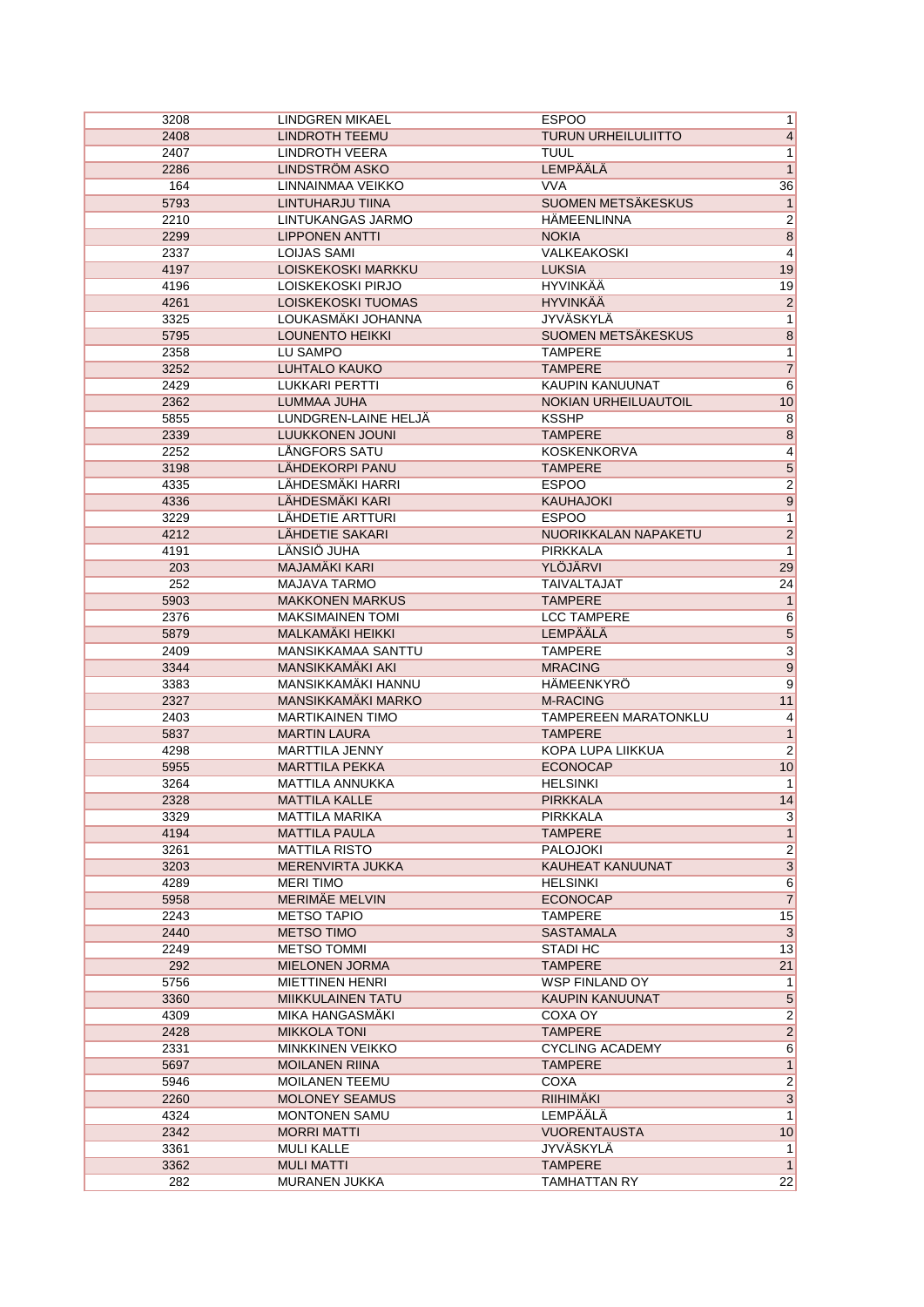| 4172 | MURTOPERÄ MAIJA                          | <b>TAMPERE</b>              | $\overline{3}$          |
|------|------------------------------------------|-----------------------------|-------------------------|
| 3388 | <b>MUSTALAMMI RISTO</b>                  | YLÖJÄRVI                    | $\overline{2}$          |
| 2220 | <b>MUSTANIEMI EMMI</b>                   | <b>TAMPERE</b>              | $\overline{6}$          |
| 5800 | <b>MUTANEN MARI</b>                      | <b>WSP FINLAND OY</b>       | $\overline{1}$          |
| 4213 | <b>MUURINEN JENNI</b>                    | <b>TAMPERE</b>              | $\mathbf{1}$            |
| 4214 | <b>MUURINEN OSKAR</b>                    | <b>TAMPERE</b>              | $\overline{1}$          |
| 5707 | <b>MYLLYKOSKI MIKKO</b>                  | <b>TAMPERE</b>              | $\overline{7}$          |
| 2294 | MYLLYLÄ PAAVO                            | <b>KINKOMAA</b>             | $\overline{2}$          |
| 5771 | <b>MYLLYMÄKI MIKA</b>                    | #TAASMERETKEILLÄÄN          | $\overline{2}$          |
| 2274 | <b>MYLLYNEN TUOMAS</b>                   | <b>TAMPERE</b>              | $\overline{4}$          |
| 3315 | <b>MYRSKYLÄ WIMME</b>                    | <b>TAMPEREEN LYSEON LUK</b> | $\overline{2}$          |
| 3199 | MÄCKLIN ANU                              | <b>TAMPERE</b>              | 1                       |
| 4230 | <b>MÄENPÄÄ TEUVO</b>                     | KONEPAJA WINGMET            | 20                      |
| 5728 | MÄKELÄ ALEKSI                            | KANGASALA                   | $\overline{2}$          |
| 5730 | MÄKELÄ EMMA                              | <b>KANGASALA</b>            | $\overline{1}$          |
| 2417 | MÄKELÄ JARI                              | <b>TAMPERE</b>              | $\overline{2}$          |
| 5912 | MÄKELÄ MARI                              | <b>TAMPERE</b>              | $\bf 8$                 |
| 5907 | <b>MÄKELÄ MARKO</b>                      | <b>TAMPERE</b>              | $\overline{1}$          |
|      |                                          |                             |                         |
| 5706 | <b>MÄKELÄ TUOMO</b><br>MÄKI-JOKELA ANTTI | <b>RAJAMÄKI</b>             | 5                       |
| 5731 |                                          | <b>ESPOO</b>                | $\overline{1}$          |
| 5746 | <b>MÄKINEN JUHA</b>                      | <b>WSP FINLAND</b>          | $\overline{3}$          |
| 3319 | <b>MAKINEN KATRI</b>                     | <b>TAMPERE</b>              | $\overline{4}$          |
| 4287 | <b>MÄKINEN MIINA</b>                     | KOPA, LUPA LIIKKUA          | $\overline{1}$          |
| 2297 | MÄKINEN PASI                             | YIT SUOMI OY                | $\overline{8}$          |
| 4252 | MÄKINEN TATU                             | <b>TAMPERE</b>              | 1                       |
| 5724 | MÄKIPÄÄ KARI                             | KYRÖSKOSKI                  | 12                      |
| 3272 | <b>MÄKI-TUURI NINA</b>                   | <b>AQUA PLUS TRIATHLON</b>  | $\overline{4}$          |
| 5667 | <b>MÄNTTÄRI JYRKI</b>                    | VANTAA                      | $\overline{3}$          |
| 2368 | <b>MÄNTYLÄ JUHO</b>                      | <b>TAMPERE</b>              | $\overline{3}$          |
| 286  | MÄÄTTÄ TONI                              | <b>ESPOO</b>                | 21                      |
| 4355 | MÖTTÖNEN MIKA                            | <b>TAMPERE</b>              | $\overline{7}$          |
| 5686 | NIEMELÄ ESA                              | <b>KLAUKKALA</b>            | $\overline{\mathbf{3}}$ |
| 5882 | <b>NIEMI EIJA</b>                        | <b>TAMPERE</b>              | $\overline{3}$          |
| 5867 | <b>NIEMI TAPIO</b>                       | <b>TAMPERE</b>              | $\overline{1}$          |
| 3387 | <b>NIEMINEN JARI</b>                     | <b>NOKIA</b>                | 5                       |
| 4269 | NIEMINEN JASU                            | <b>KYRÖ</b>                 | $\overline{4}$          |
| 3386 | NIEMINEN JENNI                           | <b>NOKIA</b>                | $\mathbf{1}$            |
| 4219 | NIEMINEN JUUSO                           | <b>TAMPERE</b>              | $\overline{1}$          |
| 4268 | <b>NIEMINEN KIRSI</b>                    |                             | $\overline{1}$          |
| 4161 | <b>NIEMINEN MIKKO</b>                    | <b>TAMPERE</b>              | $\overline{2}$          |
| 2305 | <b>NIEMINEN PASI</b>                     | <b>TAJT</b>                 | 12                      |
| 197  | NIINIMÄKI TIMO                           | <b>LAPINNEVAN YRITYS</b>    | 31                      |
| 4377 | NIKANDER PETRI                           | DELETE FINLAND OY           | $\vert$ 2               |
| 5766 | NIKKINEN JANI                            | OULU                        | 1                       |
| 5778 | NISKANEN ELLA                            | <b>VUORENTAUSTA</b>         | $\vert 4 \vert$         |
| 4254 | NISUMAA JUSTIINA                         | <b>TAMPERE</b>              | 1                       |
| 3322 | NOKELAINEN ANNA-LEENA                    | <b>TAMPEREEN MARATONKLU</b> | 6                       |
| 5825 | NORDSTRÖM MIA                            | VALKEAKOSKI                 | 1                       |
| 3282 | <b>NURMELA HARRI</b>                     | LEMPÄÄLÄ                    | $\overline{2}$          |
| 4235 | NURMINEN HENRI                           | <b>TAMPERE</b>              | $\overline{3}$          |
| 4385 | <b>NURMINEN JUKKA</b>                    | <b>TAMPERE</b>              | $\overline{1}$          |
| 5838 | NURMINEN VELI-MATTI                      | KAUPIN KANUUNAT             | 5 <sup>5</sup>          |
|      |                                          |                             |                         |
| 105  | NUUTTILA HARRI                           | KANGASALA                   | 38                      |
| 5944 | NYMAN TOMAS                              | <b>NOKIA</b>                | $\mathbf{2}$            |
| 4152 | NYYSSÖNEN EERIKA                         | KYRÖSKOSKI                  | $\left  \right $        |
| 2400 | NARHI HANNU                              | <b>KARKKILAN SISU</b>       | $\overline{3}$          |
| 5721 | <b>OIKARINEN ANTTI</b>                   | <b>TAMPERE</b>              | $\overline{5}$          |
| 4186 | <b>OJA ANNA</b>                          | YLÖJÄRVI                    | 1                       |
| 4187 | <b>OJA MATIAS</b>                        | YLÖJÄRVI                    | 1                       |
| 5710 | <b>OJALA MIIKKA</b>                      | <b>TAMPERE</b>              | $\vert 4 \vert$         |
| 4308 | <b>OJALA SAMI</b>                        | PONSSE OYJ                  | 3                       |
| 2448 | <b>OJALAINEN TAPANI</b>                  | X-TRI LAHTI                 | 1                       |
| 5861 | <b>OJANEN MIIKKA</b>                     | <b>TAMPERE</b>              | 1                       |
| 4266 | OJANPERÄ JOHANNA                         | PIRKKALA                    | $\overline{3}$          |
| 4265 | OJANPERÄ JUHA                            | <b>PIRKKALA</b>             | $\overline{2}$          |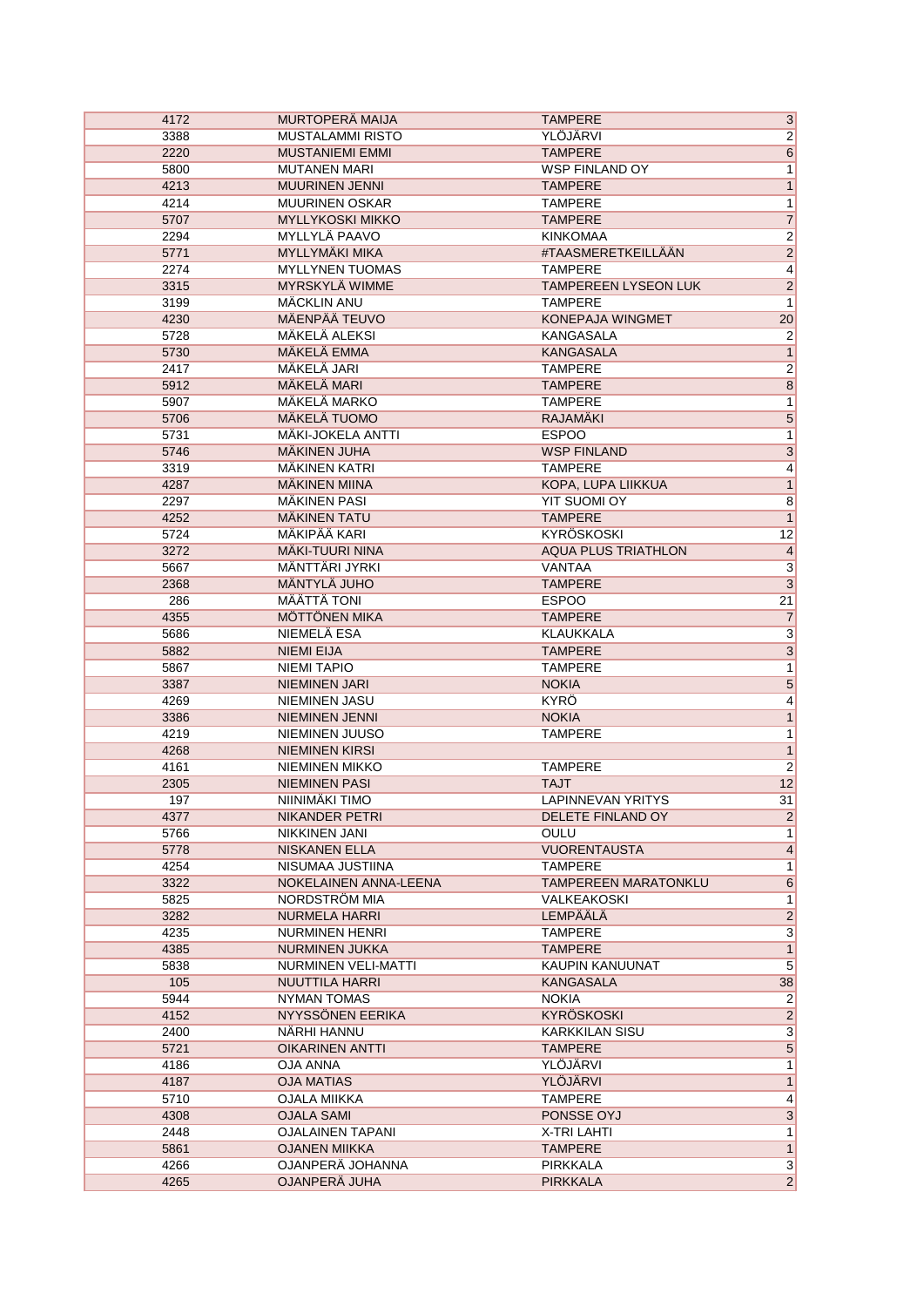| 4354 | OJANPERÄ MIKKO             | <b>TAMPERE</b>              | $\overline{5}$          |
|------|----------------------------|-----------------------------|-------------------------|
| 4326 | <b>OLLINEN PÄIVI</b>       | <b>TAMPERE</b>              | $\mathbf{1}$            |
| 3318 | <b>ONIKKI MIIA-MAARIT</b>  | <b>TAMPEREEN HIIHTOKLUB</b> | 10                      |
| 3391 | <b>OSAMO ESA</b>           | SUOMINEN JOUSTOPAKK.        | 20                      |
| 2350 | <b>PAARLAHTI ANTTI</b>     | <b>TAMPERE</b>              | 19                      |
| 3339 | PAASONEN JARNO             | <b>TAMPERE</b>              | $\overline{4}$          |
| 2271 | PAAVILAINEN KARI           | <b>NOKIA</b>                | $\overline{6}$          |
| 3300 | PAJAKOSKI JANI             | LEMPÄÄLÄ                    | $\mathbf{1}$            |
| 265  | PAJUNEN MIKÄ               | <b>TAMPERE</b>              | 23                      |
| 3316 | <b>PAJUNEN VERTTI</b>      | <b>TAMPEREEN LYSEON LUK</b> | $\overline{\mathbf{c}}$ |
| 2410 | PAJUNOJA AKI               | <b>TAMPERE</b>              | $\mathbf{1}$            |
| 3186 | PALOLA SARIANNA            | <b>TAMPERE</b>              | $\mathbf{1}$            |
| 4208 | PALOMÄKI JORMA             | NOPALINE OY                 | $\overline{5}$          |
| 5862 | <b>PALONEN TUOMAS</b>      | <b>TAMPERE</b>              | $\overline{3}$          |
| 4227 | PALTTALA SUVI              | <b>TAMPERE</b>              | $\overline{3}$          |
| 3207 | PARIKKA REINI              | <b>TAMPERE</b>              | $\overline{4}$          |
| 2246 | PARKKAMÄKI LASSE           | YLÖJÖRVI                    | $\overline{4}$          |
|      | PARKKONEN SAMI             |                             | $\overline{3}$          |
| 5735 | <b>PARVINEN RIKU-MATTI</b> | <b>TAMPERE</b>              |                         |
| 5908 |                            | <b>TAMPERE</b>              | $\overline{2}$          |
| 5775 | PARVIOLA MIKA              | <b>TAMPERE</b>              | 5                       |
| 3271 | <b>PASANEN SATU</b>        | KUMPULAN KOMEETAT           | $\overline{2}$          |
| 5768 | PATOLA TUOMAS              | <b>TAMPERE</b>              | $\overline{1}$          |
| 4203 | PAULAKORPI HENNA           | <b>PIRKKALA</b>             | $\overline{2}$          |
| 3192 | <b>PAUNONEN PEKKA</b>      | <b>RANTASALMI</b>           | $\overline{1}$          |
| 2268 | PEKKARINEN TANJA           | <b>ESPOO</b>                | 1                       |
| 4350 | PELO JARI-PEKKA            | <b>HATTULA</b>              | $\overline{3}$          |
| 5729 | PELTOKANGAS IIRO           | <b>TAMPERE</b>              | $\overline{2}$          |
| 5927 | PELTOLA MAIJU              | <b>KANGASALA</b>            | $\overline{1}$          |
| 2262 | PELTOMAA HARRI             | <b>KAUHAJOKI</b>            | 4                       |
| 4180 | PELTOMAA MIKKO             | <b>RUUTANA</b>              | $\overline{2}$          |
| 116  | PELTONEN JUHA              | <b>TAMPERE 56</b>           | 40                      |
| 3235 | PELTONEN JUUSO             | <b>TAMPERE</b>              | $\overline{5}$          |
| 3395 | PELTONEN MINNA             | <b>TAMPERE</b>              | $\mathbf 1$             |
| 4322 | PELTONEN VILLE             | <b>TAMPERE</b>              | $\overline{1}$          |
| 4306 | PELTONIEMI TEEMU           | PONSSE OYJ                  | $\overline{\mathbf{3}}$ |
| 4312 | PELTORINNE MIKKO           | <b>COXA OY</b>              | $\overline{1}$          |
| 3200 | PENTTILÄ ANITA             | TUTKU/PVTUTKL               | 19                      |
| 3268 | PENTTINEN HENRI            | <b>ESPOO</b>                | $\overline{1}$          |
| 5819 | PERKIO ESA                 | KAUHAJOKI                   | $\overline{2}$          |
| 5805 | PERKIÖ PASI                | <b>TAMPERE</b>              | $\overline{1}$          |
| 5809 | PERKIÖ TOMI                | <b>KAUHAJOKI</b>            | $\overline{2}$          |
|      |                            | <b>TAMPERE</b>              |                         |
| 4217 | PERTTILÄ VILI              |                             | $\overline{1}$          |
| 5928 | PESSI JOONAS               | <b>KANGASALA</b>            | $\overline{2}$          |
| 5961 | PIEKKOLA-FABRIN HANNE      | <b>ECONOCAP</b>             | $\mathbf{1}$            |
| 3246 | PIETILA SAMI               | TAMPERE                     | $\mathbf{1}$            |
| 5796 | PIETILÄ HANNU              | <b>UUTELAISET</b>           | 20                      |
| 5798 | PIETILÄ TIMO               | <b>UUTELAISET</b>           | 20                      |
| 4275 | PIETINEN HANNA             | <b>HELSINKI</b>             | $\overline{1}$          |
| 88   | PIIPPO PEKKA               | LEMPÄÄLÄ                    | 41                      |
| 5701 | PIIRAINEN JUHO             | YLÖJÄRVI                    | $\mathbf{1}$            |
| 4348 | PIITTINEN HENRI            | <b>NOVATRON</b>             | 1                       |
| 5941 | PIRINEN MARKKU             | <b>TAMPERE</b>              | $\overline{3}$          |
| 5748 | PITKAKOSKI NIKLAS          | WSP FINLAND OY              | 1                       |
| 5824 | PITKANEN RIIKKA            | <b>TAMPERE</b>              | $\overline{2}$          |
| 2425 | PLOMP JOHAN                | KAUPIN KANUUNAT             | $\overline{5}$          |
| 4346 | POHJA JOONA                | <b>NOVATRON</b>             | $\mathbf{1}$            |
| 2443 | POHJOLA PEKKA              | KATEPAL OY                  | 13                      |
| 4359 | POHJOLA PETTERI            | <b>TAMPERE</b>              | $\overline{4}$          |
| 4367 | POLVI ANNIKA               | PYÖRÄMIMMIT                 | 1                       |
| 5767 | <b>POUKKANEN ESSI</b>      | <b>OULU</b>                 | $\mathbf{1}$            |
| 5929 | POUTALA ARI                | PUNKALAIDUN                 | 7                       |
| 4257 | PRIHA-PAIVASAARI JOHANNA   | <b>TAMPEREEN MARATONKLU</b> | $\overline{1}$          |
| 5832 | PRYJMA DANIEL              | <b>BRAZIL</b>               | $\overline{2}$          |
| 2308 | <b>PUDAS LAURI</b>         | <b>INSTA GROUP OY</b>       | $\overline{2}$          |
| 2277 | PURONEN TUOMAS             | YLÖJÄRVI                    | $\overline{2}$          |
|      |                            |                             |                         |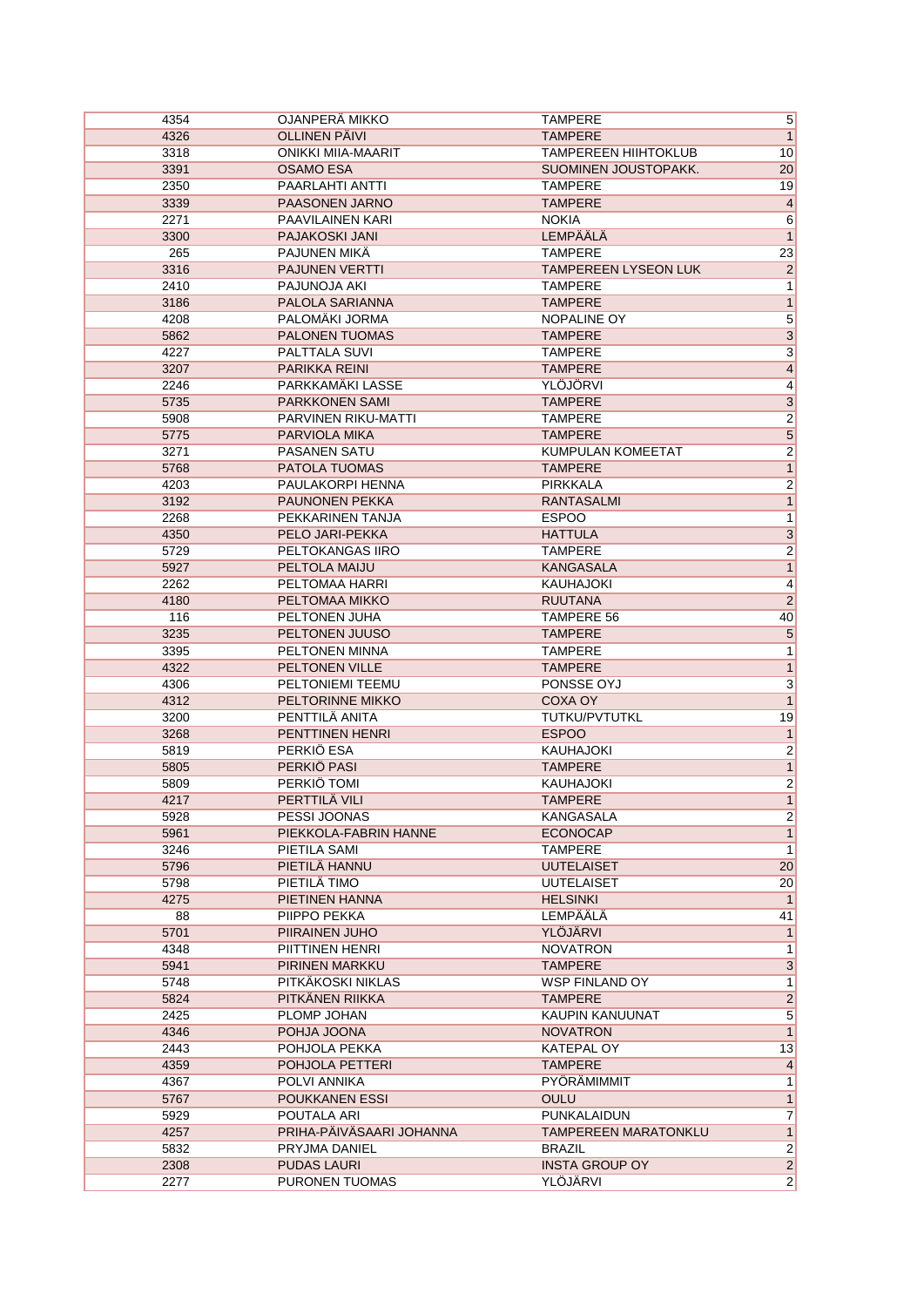| 5884         | PUTAANSUU MARKUS                | <b>ASENNUSMARE</b>           | $\mathbf{1}$                   |
|--------------|---------------------------------|------------------------------|--------------------------------|
| 5939         | PUTKISAARI CARITA               | KAMMENNIEMI                  | 3                              |
| 5881         | PUTKISAARI SAMI                 | <b>TEISKON VPK</b>           | 16                             |
| 4244         | PUTKONEN EMMI                   | <b>TAMPERE</b>               | 1                              |
| 3170         | <b>PUUMILA SAMI</b>             | <b>HYLLYKALLIO</b>           | $\overline{2}$                 |
| 5954         | PUURUNEN PEKKA                  | <b>ECONOCAP</b>              | $\overline{7}$                 |
| 3291         | PYKÄLÄINEN ANTTI                | <b>HYVINKÄÄ</b>              | $\overline{7}$                 |
| 5764         | PYNNÖNEN JORMA                  | POWER MINING                 | $\mathbf{1}$                   |
| 2395         | PYYMÄKI RAIMO                   | <b>YLÖJÄRVI</b>              | 10                             |
|              | PÄIVINEN RYHMÄKOTI T SAUL       | <b>LEMPÄÄLÄ</b>              |                                |
| 5803         |                                 |                              | 1                              |
| 3270         | PÄRSSINEN JUSSI                 | <b>KUMPULAN KOMEETAT</b>     | $\mathbf{1}$                   |
| 5804         | PÖLLÄNEN MIKKO                  | <b>TAMPERE</b>               | 15                             |
| 3159         | PÖLÖNEN JUHA                    | <b>HELSINKI</b>              | $\overline{1}$                 |
| 4185         | PÖYHÖNEN HEIKKI                 | <b>TAMPERE</b>               | $\overline{9}$                 |
| 5851         | PÖYRI JOUNI                     | <b>HUITTINEN</b>             | $\overline{2}$                 |
| 3262         | PÖYTÄNIEMI ELMER                | <b>HELSINKI</b>              | $\mathbf{1}$                   |
| 5726         | <b>QVIST ANDREAS</b>            | <b>TEAM ADEONA</b>           | $\overline{5}$                 |
| 4329         | RAAMI LASSI                     | <b>TAKON SOUTAJAT</b>        | $\overline{5}$                 |
| 2340         | <b>RAAMI NIKO</b>               | <b>TAKON SOUTAJAT</b>        | 13                             |
| 4363         | RAASSINA JERE                   | <b>HELSINKI</b>              | $\mathbf{1}$                   |
| 3218         | RAEHALME RIKU                   | <b>HELSINKI</b>              | $\mathbf{1}$                   |
| 4293         | RAHIKAINEN IIDA                 | <b>TAMPERE</b>               | $\overline{2}$                 |
| 4292         | RAHIKAINEN ROLLE                | <b>TAMPERE</b>               | $\overline{1}$                 |
| 2332         | RAHIKKALA JUHA                  | AKAA                         | 5                              |
| 4222         | RAHKO LEENA                     | <b>HAUKIPUTAAN HEITTO R</b>  |                                |
| 4387         | RAISKIO JOHANNA                 | <b>TAMPERE</b>               | $\frac{1}{3}$                  |
| 5816         | <b>RAITANEN NOORA</b>           | <b>CTM KALEVA</b>            | $\overline{2}$                 |
| 3335         | RAITINPÄÄ MARKO                 | SKITEAM RASKASSARJA          | $\overline{2}$                 |
| 4338         | RAJALA JARKKO                   | <b>NOKIA</b>                 | $\overline{1}$                 |
| 5949         | RANTALA JANNE                   | <b>TRIATHLON SUOMI</b>       | $\overline{5}$                 |
| 3367         | RANTALA JARI-PEKKA              | ERÄS SEURA                   | $\overline{3}$                 |
|              |                                 |                              |                                |
| 5948         | RANTALA JUHA                    | SASTAMALA                    | 4                              |
| 4358         | <b>RANTANEN ANTTI</b>           | <b>HÄMEENLINNA</b>           | $\overline{2}$                 |
| 2432         | RANTANEN JANI                   | <b>ESPOO</b>                 | 1                              |
|              |                                 |                              |                                |
| 5690         | RANTANEN LAURA                  | <b>SUOMEN METSÄKESKUS</b>    | 1                              |
| 2449         | <b>RANTANEN MIKA</b>            | LENTÄVÄ GUSTEAU              |                                |
| 5723         | <b>RANTANEN MILLA</b>           | KURALAN NUORISOSEURA         | 4                              |
| 5722         | <b>RANTANEN OTTO</b>            | KURALAN NUORISOSEURA         | $\mathbf{1}$<br>$\mathbf{1}$   |
|              | <b>RANTANEN SINIKKA</b>         | <b>VANTAA</b>                |                                |
| 2251         |                                 |                              | $\overline{\mathbf{4}}$        |
| 4391         | RANTASALO TIMO                  | <b>TAMPERE</b>               | 4                              |
| 4356         | RAPATTI AURA                    | TAMPERE                      | $\overline{2}$                 |
| 3352         | <b>RASIMUS OLLI</b>             | <b>TAMPERE</b>               | $\overline{2}$                 |
| 3165         | <b>RATIA OLLI</b>               | <b>CC ILVES</b>              | $\overline{2}$                 |
| 5918         | RAUHAMÄKI JUHA-PEKKA            | HIKI-HAKA                    | $\overline{8}$                 |
| 2372         | RAUTAMA KALLE                   | <b>NOKIA</b>                 | $\overline{2}$                 |
| 4202         | REHN AULI                       | <b>KAUPIN KANUUNAT</b>       | $\overline{\mathbf{5}}$        |
| 5678         | REKOLA RIIKKA                   | <b>LEMPÄÄLÄ</b>              | $\overline{3}$                 |
| 2373         | <b>RENFORS JOUNI</b>            | <b>MAMIL</b>                 | $\overline{5}$                 |
| 2419         | <b>RETKIN HARRI</b>             | <b>ESPOO</b>                 | 10                             |
| 4205         | <b>REUTER EWALD</b>             | LEMPÄÄLÄ                     | 11                             |
| 5783         |                                 |                              |                                |
| 5924         | <b>REUTER SANDRA</b>            | <b>SIIVIKKALA</b>            | $\mathbf{1}$                   |
| 5942         | RICHTER THOMAS                  | <b>TAMPERE</b>               | 1                              |
|              | RIIHIMÄKI HENRY                 | <b>KATTOKESKUS</b>           | $\mathbf{1}$                   |
| 3292         | RIIHIMÄKI MIKKO                 | <b>TAMPERE</b>               | $\mathbf{1}$                   |
| 3392         | RIKALA JARKKO                   | <b>TAMPERE</b>               | $\overline{8}$                 |
| 5715         | RIMPINEN HEIKKI-JUHANI          | <b>URJALA</b>                | 10                             |
| 5714         | RIMPINEN KRISTIINA              | <b>URJALA</b>                |                                |
| 3274         | <b>RINNE TUULI</b>              | AQUA PLUS TRIATHLON          | $\overline{2}$<br>4            |
| 5658         | RINTALUOMA HANNU                | <b>HÄMEENLINNA</b>           |                                |
| 5835         | RINTAMÄKI JUHA                  | VAASA                        | $\overline{3}$                 |
| 2385         | RINTAMÄKI PÄIVI                 | JÄRVENPÄÄ                    | $\overline{7}$                 |
|              |                                 |                              | $\mathbf{1}$                   |
| 2415<br>4313 | RISSANEN PASI<br>RISTIMÄKI OLLI | YLÖJÄRVI<br><b>KANGASALA</b> | $\overline{2}$<br>$\mathbf{1}$ |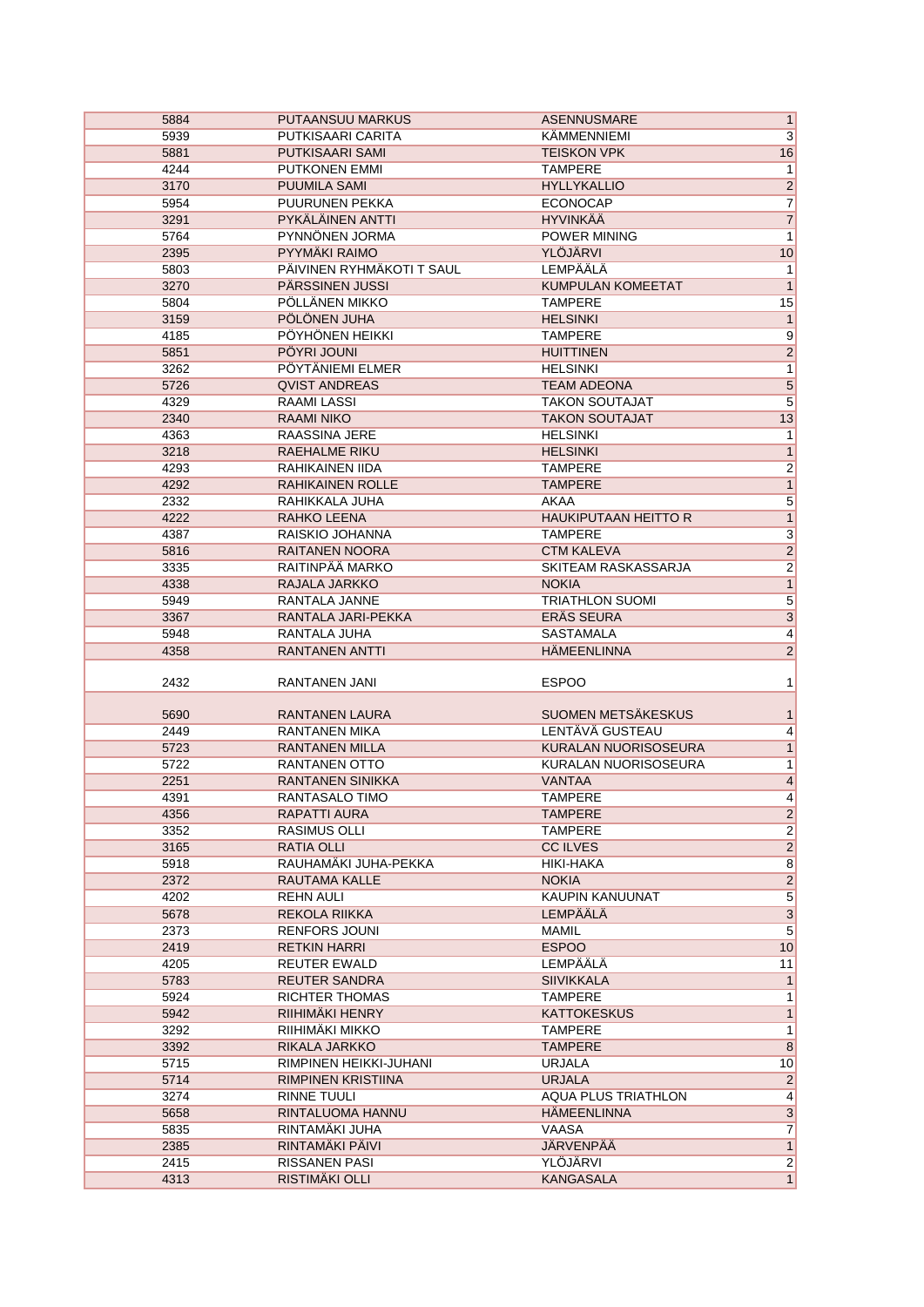| 5904 | <b>RITONIEMI SANNA</b>     | <b>KAUPIN KANUUNAT</b>     | 5                       |
|------|----------------------------|----------------------------|-------------------------|
| 4247 | <b>ROGERS JOHN</b>         | <b>NOORMARKKU</b>          | 12                      |
| 5817 | <b>ROGERS MATIAS</b>       | <b>TAMPERE</b>             | 1                       |
| 5979 | <b>ROGERS SAMI</b>         | <b>TAMPERE</b>             | $\mathbf{1}$            |
| 4248 | ROIHUVUO MIKKO             | <b>TAMPERE</b>             | 1                       |
| 3169 | <b>ROINE JARMO</b>         | <b>TAMPERE</b>             | $\overline{3}$          |
| 4225 | ROMPPANEN HELI             | <b>SAKURY</b>              | 1                       |
| 4288 | ROSSI KATJA                | <b>TAMPERE</b>             | $\overline{\mathbf{4}}$ |
| 5830 | <b>ROTH JYRI</b>           | <b>NOKIA</b>               | 4                       |
|      | ROTHOVIUS JAANA            | <b>TAMPERE</b>             |                         |
| 5836 |                            |                            | $\overline{3}$          |
| 2261 | ROTOLA-PUKKILA JUHA        | <b>KAUHAJOKI</b>           | 1                       |
| 4151 | ROUKALA HANNA              | LEMPÄÄLÄ                   | $\mathbf{1}$            |
| 4323 | ROUKALA LAURI              | <b>TAMPERE</b>             | $\overline{2}$          |
| 5762 | RUHANEN MAARIT             | <b>TAMPERE</b>             | $\overline{2}$          |
| 5921 | RUOKONEN JORMA             | KAUPIN KANUUNA             | $\overline{9}$          |
| 4281 | RUSTHOLLKARHU SAMI         | <b>TAMPERE</b>             | $\overline{2}$          |
| 4260 | RUUTIKAINEN-HONKANEN TARJA | <b>TT226</b>               | $\overline{3}$          |
| 2231 | RYYPPÖ VESA                | <b>TAMPERE</b>             | 18                      |
| 233  | RÄISÄNEN ERKKI             | <b>NOKIA</b>               | 25                      |
| 5953 | RÄISÄNEN JARMO             | <b>ECONOCAP</b>            | $\overline{3}$          |
| 3254 | RÄSÄNEN INKERI             | <b>TAMPERE</b>             | $\overline{3}$          |
| 5716 | RÄSÄNEN JANNE              | <b>TAMPERE</b>             | $\overline{2}$          |
| 2284 | RÄSÄNEN MARKO              | KAUPIN KANUUNAT            | $\overline{9}$          |
| 4237 | RÄSÄNEN OLLI-PEKKA         | LEMPÄÄLÄ                   | $\overline{3}$          |
| 2304 | RÄTTÖ TOMMI                | <b>KOPA LUPA LIIKKUA</b>   | 4                       |
| 3151 | <b>RÖMAN ANTTIJUSSI</b>    | YLÖJÄRVI                   | $\overline{3}$          |
| 4294 | RÖYSKÖ JUHA                | <b>TAMPERE</b>             | $\overline{4}$          |
| 2211 | <b>SAARELAINEN JONI</b>    | <b>HELSINKI</b>            | $\overline{6}$          |
| 2364 | SAARELAINEN TATU           | COXA                       | $\overline{\mathbf{c}}$ |
| 2447 | <b>SAARENOJA PIIA</b>      | YLÖJÄRVI                   | 16                      |
| 178  | <b>SAARI PEKKA</b>         | <b>TAMPERE</b>             | 33                      |
| 4343 | <b>SAARI TIMO</b>          | <b>NOVATRON</b>            | $\overline{\mathbf{4}}$ |
|      |                            |                            | 6                       |
|      |                            |                            |                         |
| 2288 | <b>SAARIO ARI</b>          | TAMPERE                    |                         |
|      |                            |                            |                         |
| 5863 | SAARISTENPERÄ JONI         | <b>TAMPERE</b>             | 8                       |
| 5934 | SAASTAMOINEN LASSE         | PIRKKALA                   | $\overline{3}$          |
| 5698 | <b>SAAVALAINEN ASSI</b>    | <b>TAMPERE</b>             | $\overline{1}$          |
| 3236 | SAAVALAINEN JANNE          | TEAM POWERHOUSE GYM        | $\overline{2}$          |
| 2345 | <b>SAINIO VESA</b>         | <b>PIRKKALA</b>            | $\overline{2}$          |
| 4397 | <b>SAINIO VILLE</b>        | <b>TAMPERE</b>             | $\overline{1}$          |
| 2256 | SAJAVUORI MIKKO            | <b>VANTAA</b>              | $\overline{9}$          |
| 4453 | SALAKARI RIKU              | LAKIALA                    | 3                       |
| 4452 | <b>SALAKARI SATU</b>       |                            | $\overline{c}$          |
| 2434 | <b>SALLI TUOMAS</b>        | KANGASALA                  | $\overline{1}$          |
| 2232 | <b>SALMEN VILLE</b>        | <b>TAMPERE</b>             | $\overline{2}$          |
| 4207 | <b>SALMI ARI</b>           | <b>SSAB EUROPE TOIJALA</b> | 19                      |
| 5889 | <b>SALMI NELLI</b>         | <b>TAMPERE</b>             | $\mathbf{1}$            |
| 2254 | <b>SALMIKIVI KERTTU</b>    | <b>TREMK</b>               | 14                      |
| 5668 | SALMINEN KATRIINA          | <b>LOHJA</b>               | $\overline{4}$          |
| 3260 | SALO JARMO                 | PORIN TARMO                | $\overline{5}$          |
| 4362 | SALO JUKKA                 | <b>NIINISALO</b>           | $\overline{1}$          |
| 3242 | SALO LEEVI                 | <b>FASTEMS</b>             | $\overline{2}$          |
| 4290 | <b>SALO MARKKU</b>         | <b>KAARO</b>               | $\overline{4}$          |
| 5901 | <b>SALO TOMMI</b>          | PIRKKALA                   | $\overline{2}$          |
| 198  | <b>SALOKANNEL MARKUS</b>   | <b>TREMK</b>               | 31                      |
| 3340 | SALOKOSKI VISA             | <b>TAMPERE</b>             | $\overline{2}$          |
| 5827 | <b>SALOMAA TERHI</b>       | <b>YLINEN</b>              | $\overline{3}$          |
| 5945 | SALONEN HEIDI              | <b>NOKIA</b>               | $\overline{2}$          |
| 4263 | <b>SALONEN JARI</b>        | KUHMALAHTI                 | 12                      |
| 4297 | <b>SALONEN SANTERI</b>     | VALKEAKOSKI                | $\mathbf{1}$            |
| 5759 | SANTAHARJU PASI            | <b>PIRKKALA</b>            | $\mathbf{1}$            |
| 4311 | SARAJÄRVI HANNU            | COXA OY                    | $\overline{2}$          |
| 3401 | SAUKKO ARI-PEKKA           |                            | $\overline{1}$          |
| 4378 | <b>SAUKKO MARKUS</b>       | LEMPÄÄLÄ                   | $\overline{5}$          |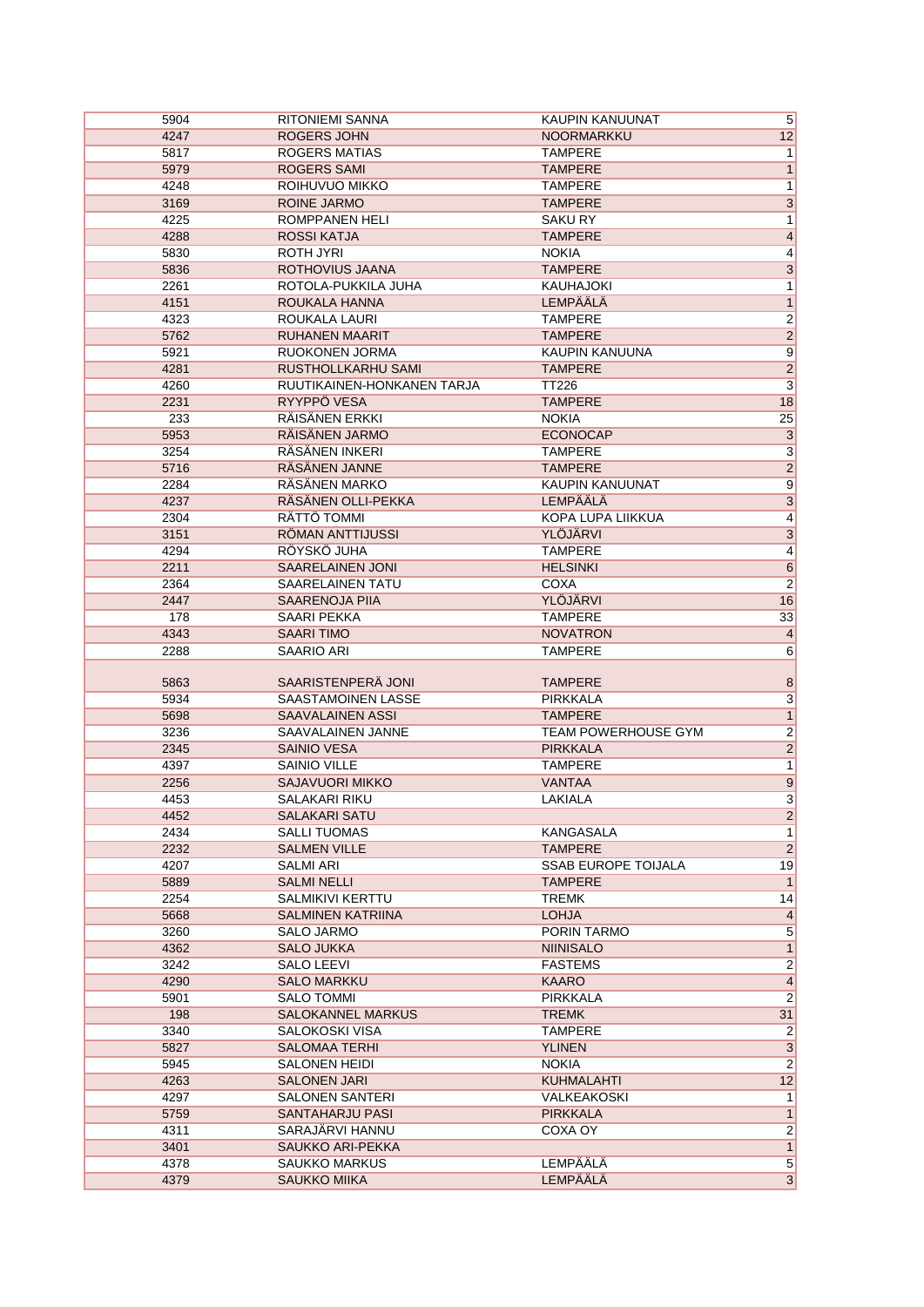| 5888 | SAVELA PAULI              | <b>RARY</b>                 | 4                       |
|------|---------------------------|-----------------------------|-------------------------|
| 5897 | <b>SAVUSTJAN GRIGORI</b>  | <b>WILLTRI</b>              | $\mathbf{1}$            |
| 254  | SEPPÄLÄ EERO              | ATLETICO PAROSPERÄ          | 24                      |
| 2253 | SEPPÄLÄ JUHA              | <b>VIHTI TRIATHLON</b>      | $\overline{3}$          |
| 4340 | SEPPÄLÄ MIIKKA            | YLOJARVI                    | $\overline{8}$          |
| 3298 | <b>SIGFRIDS KRISTER</b>   | <b>PIRKKALA</b>             | 4                       |
| 2322 | SIIKALUOMA JUHO           | <b>TAMPERE</b>              | $\overline{4}$          |
| 5842 | SIINTOHARJU JASPER        | <b>NOKIA</b>                | $\overline{1}$          |
|      |                           |                             |                         |
| 2356 | <b>SIIRANEN SANTERI</b>   | <b>INSTA GROUP OY</b>       | $\mathbf{1}$            |
| 3179 | <b>SIITARI VESA</b>       | <b>VEIKKOLA</b>             | $\overline{2}$          |
| 3366 | SILFVER JUHO              | <b>PIRKKALA</b>             | $\mathbf{1}$            |
| 2404 | SILFVER TINO              | <b>TAMPERE</b>              | $\overline{1}$          |
| 2280 | SILVENTOINEN PETRI        | AR-CLUB                     | $\overline{5}$          |
| 4291 | <b>SIMOLA JARI</b>        | <b>TAMPERE</b>              | $\overline{4}$          |
| 3244 | <b>SIMPANEN ESKO</b>      | <b>HELSINKI</b>             | $\overline{2}$          |
| 5780 | SINERVO LOTTA-MARIA       | <b>TAMPERE</b>              | $\overline{2}$          |
| 5779 | SINERVO RISTO             | <b>TAMPERE</b>              | $\overline{3}$          |
| 3286 | SIPILÄ TUOMAS             | <b>HELSINKI</b>             | 13                      |
| 283  | SIPPONEN JANI             | " CYCLOHOLIC&QU             | $\overline{21}$         |
| 4229 | <b>SITARI HANNA</b>       | <b>YLÖJÄRVI</b>             | $\mathbf{1}$            |
| 2333 | SOINILA JIMI              | <b>TAMPERE</b>              | 4                       |
| 3267 | <b>SOININEN JUKKA</b>     | <b>HÄMEENKYRÖ</b>           | 18                      |
| 5869 | <b>SOLISMAA HENRI</b>     | SYYSJALLUSAUNA              | $\mathbf{1}$            |
| 4325 | <b>SORJONEN MANU</b>      | HÄMEENKYRÖ                  | $\mathbf{1}$            |
| 2283 | <b>SORRI NIKLAS</b>       | <b>TAMPERE</b>              |                         |
|      |                           | <b>TAMPERE</b>              | 1                       |
| 5898 | <b>SORVALI TERHI</b>      |                             | $\overline{2}$          |
| 5784 | <b>SPARRE PINJA</b>       | KÄMMENNIEMI                 | $\mathbf{1}$            |
| 2352 | <b>STENMAN NINA</b>       | <b>MAMIS JAKOBSTAD</b>      | $\overline{1}$          |
| 2290 | STORÅS JONAS              | LAPVÄÄRTTI                  | $\overline{2}$          |
| 4296 | <b>STRANDMAN ELINA</b>    | <b>TAMPERE</b>              | $\overline{1}$          |
| 2225 | <b>STRANG JOHANNES</b>    | <b>HELSINGFORS</b>          | $\mathbf{1}$            |
| 4352 | <b>STUMPF KATARIINA</b>   | <b>HELSINKI</b>             | $\overline{2}$          |
| 5829 | SUOMALAINEN LAURA         | <b>LEMPÄÄLÄ</b>             | 4                       |
|      |                           |                             |                         |
| 4233 | <b>SUOMELA MIKKO</b>      | <b>TAMPERE</b>              | 9                       |
| 2451 | <b>SUOMI KAI</b>          | <b>VELO SALO</b>            | 1                       |
| 5712 | <b>SUPPOLA JANNE</b>      | <b>HELSINKI</b>             | $\overline{\mathbf{1}}$ |
| 2437 | <b>SUURONEN TEIJA</b>     | <b>TAMPEREEN TRIATHLONK</b> | 9                       |
| 2273 | <b>SWEINS PETRA</b>       | <b>SIRKKA</b>               | $\mathbf{1}$            |
| 3247 | SYKKÖ MARKO               | KAUPIN KANUUNAT             | $\overline{2}$          |
| 2317 | <b>SYREN ILKKA</b>        | <b>NOKIA</b>                | $\overline{5}$          |
| 5917 | SYRJÄ PASI                | <b>KAUPIN KANUUNAT</b>      | 13                      |
| 4328 | <b>SYRJÄ SILJA</b>        | <b>TAMPERE</b>              | $\mathbf{1}$            |
| 5871 | SYRJÄMÄKI TIMO            | KAUPIN KANUUNAT             | $\overline{6}$          |
| 4256 | <b>SZANTI HANNA</b>       | <b>PIRKKALA</b>             | $\overline{1}$          |
| 5925 | SÄILY SAMPO               | <b>PROMART</b>              | $\overline{\mathbf{3}}$ |
| 5860 | SÄILÄ SATU                | <b>TAMPERE</b>              | $\overline{\mathbf{5}}$ |
| 5812 | SÄKKINEN JUHO             | TAMPERE                     | 1                       |
| 3370 | TAANILA HEIKKI            | <b>TAMPERE</b>              | $\overline{1}$          |
| 73   | TAHKOKORPI JARMO          | TAMPERE                     | 41                      |
| 2326 | <b>TAIMI ILONA</b>        | <b>HAMEENKYRO</b>           |                         |
|      |                           |                             | 9                       |
| 4320 | <b>TAIPALE JUHANA</b>     | <b>PALOJOKI</b>             | 1                       |
| 2309 | <b>TAJAKKA ESKO</b>       | <b>INSTA GROUP OY</b>       | $\overline{5}$          |
| 3378 | TAKALA JARMO              | KANGASALAN TRIATHLON        | 6                       |
| 4278 | TALASMA EEVA-MAIJA        | VELO&CAVA                   | $\mathbf{1}$            |
| 4276 | <b>TALASMA TOMMI</b>      | VELO&CAVA                   | 1                       |
| 2397 | TALLGREN MIKA-ANTERO      | <b>GRIPS</b>                | $6\overline{6}$         |
| 3221 | <b>TALONEN VELI-MATTI</b> | <b>IKAALISTEN URHEILIJA</b> | 1                       |
| 4374 | <b>TANNINEN SUVI</b>      | <b>TREENITEHDAS</b>         | $\mathbf{1}$            |
| 4218 | TAPANINEN JONNA           | <b>TAMPERE</b>              | $\mathbf{1}$            |
| 3241 | <b>TAPIO LAURI</b>        | <b>SASTAMALA</b>            | $\overline{2}$          |
| 5913 | TAPIOLA SIMO              | <b>TAMPERE</b>              | 13                      |
| 3155 | <b>TARKIAINEN JARI</b>    | <b>KLAUKKALA</b>            | $\mathbf{1}$            |
| 5679 |                           |                             |                         |
|      | <b>TASKINEN HEIKKI</b>    | <b>HELSINKI</b>             | $\mathbf{1}$            |
| 4192 | <b>TAUPILA MIKKO</b>      | <b>RUOVESI</b>              | $\overline{5}$          |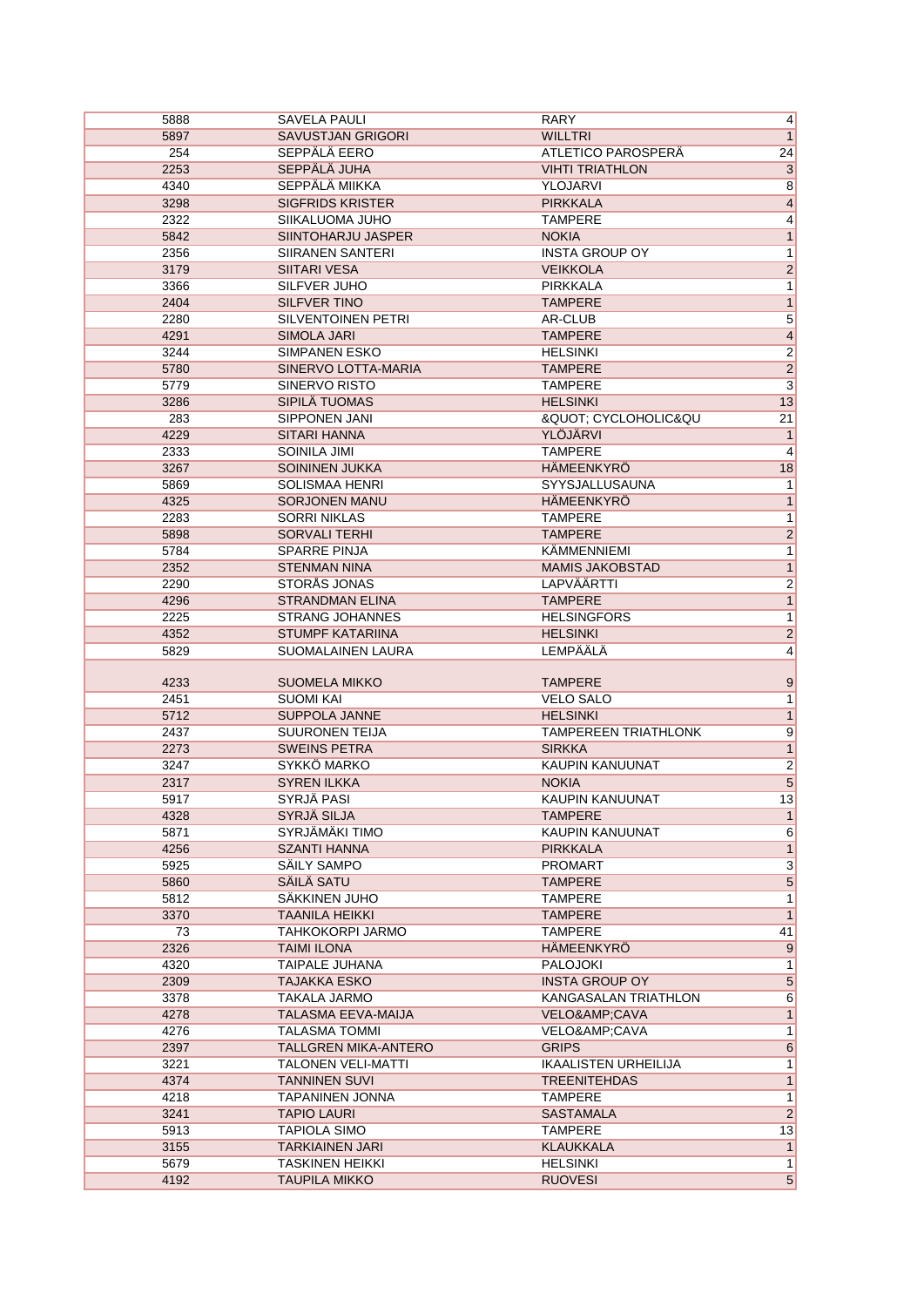| 4332 | <b>TAUREN TIMO</b>           | <b>TAMPERE</b>                              | $\overline{2}$   |
|------|------------------------------|---------------------------------------------|------------------|
| 4364 | <b>TAURIAINEN JUHA-MATTI</b> | <b>TAMPERE</b>                              | 1                |
| 5671 | TAURIALA MAIJA               | <b>TAMPERE</b>                              | 1                |
| 5745 | <b>TAWAST PAAVO</b>          | <b>WSP FINLAND OY</b>                       | $\overline{1}$   |
| 4153 | <b>TEERI EVELIINA</b>        | KANGASALA                                   | $6\overline{}$   |
| 5864 | TEINILÄ ILKKA                | <b>KAUPIN KANUUNAT</b>                      | 18               |
| 2411 | <b>TENHO TERO</b>            | KAUPIN KANUUNAT                             | 1                |
| 3393 | <b>TENKANEN VILLE</b>        | <b>EXERIUM</b>                              | $\overline{8}$   |
| 5814 | <b>TENNO OLAVI</b>           | <b>ALATORNION AHJO RY</b>                   | 18               |
| 3288 | <b>TERO LEPPIKANGAS</b>      | <b>VINCIT</b>                               | 1                |
| 4371 | <b>TEROMAA STAFFAN</b>       | <b>HELSINKI</b>                             | 1                |
| 4167 | <b>TERONEN ESSI</b>          | <b>TAMPERE</b>                              | 1                |
| 3369 | <b>TERVALA EMMI</b>          | <b>HELSINKI</b>                             | 1                |
| 3193 | <b>TERVO JUHO</b>            | KAUPIN KANUUNAT                             | $\overline{3}$   |
| 5740 | <b>TIALA EELIS</b>           | KOMEET KOLLIT                               | $\overline{1}$   |
| 3296 | TIETÄVÄINEN ANTT             | KOPA LUPA LIIKKUA                           | 1                |
| 5892 | <b>TIKKA ANSSI</b>           | <b>TAMPERE</b>                              | $\vert 4 \vert$  |
| 5763 | <b>TIKKANEN TERO</b>         | KAJAANIN UIMASEURA                          | $\overline{1}$   |
| 5765 | <b>TIKKANEN TONI</b>         | <b>POWER MINING</b>                         | 1                |
| 5970 | <b>TILVIS MIKKO</b>          | <b>PUUPINO</b>                              | 13               |
| 3228 | <b>TIRRONIEMI ILKKA</b>      | NURMIJÄRVI                                  | $\overline{5}$   |
| 5813 | <b>TIRRONIEMI SIRKKA</b>     | <b>ALATORNION AHJO RY</b>                   | 14               |
| 3310 | <b>TOIVO LEEVI</b>           | <b>TREEN MARATONKLUBI</b>                   | $\overline{5}$   |
| 3222 | <b>TOIVONEN ARTO</b>         | <b>IF VAHINKOVAKUUTUS O</b>                 | $\overline{8}$   |
| 3214 | <b>TOIVONEN PAULO</b>        | <b>KANGASALA</b>                            | 1                |
| 5709 | <b>TOLPANNIEMI TAPANI</b>    | <b>TAMPERE</b>                              | 1                |
| 2370 | <b>TORNBERG JOEL</b>         | <b>TAMPERE</b>                              | 1                |
| 6197 | TRÄSKILÄ JUSSI               | <b>TAMPERE</b>                              | $\overline{8}$   |
|      | <b>TUISKULA TERO</b>         | <b>HÄMEENKYRÖ</b>                           |                  |
| 3259 |                              |                                             | $\overline{8}$   |
| 4249 | <b>TUOMINEN ANNIKKI</b>      | <b>TAMPERE</b>                              | 10               |
| 4272 | <b>TUOMINEN MATIAS</b>       | <b>TAMPERE</b>                              | $\overline{2}$   |
| 5820 | <b>TUOMINEN PINJA</b>        | <b>CTM KALEVA</b>                           | $\overline{1}$   |
| 4250 | <b>TUOMINEN TAISTO</b>       | TAMPEREEN PYRINTÖ RY                        | 19               |
| 5719 | <b>TUOMINEN TIMO</b>         | <b>FUN-WAARIT</b>                           | 18               |
| 3301 | <b>TUOMISTO JARMO</b>        | KANGASALA                                   | $\overline{9}$   |
| 3266 | <b>TUPPURAINEN RIKU</b>      | <b>TAMPERE</b>                              | $\mathbf 2$      |
| 2287 | <b>TURKKINEN TIMO</b>        | LEMPÄÄLÄ                                    | 1                |
| 2285 | <b>TURKKINEN TUOMO</b>       | LEMPÄÄLÄ                                    | 12               |
| 264  | <b>TURUNEN MIKKO</b>         | <b>VIHATTULAN PUDOTUS</b><br><b>TAMPERE</b> | 23               |
| 293  | <b>TYNKKY JOUNI</b>          |                                             | 18               |
| 3212 | <b>TYRNI JUHA</b>            | <b>PKK</b>                                  | $\vert 4 \vert$  |
| 2401 | <b>TÄHKÄNEN TOMMI</b>        | <b>PKK</b>                                  | $\overline{4}$   |
| 3347 | <b>UIMI MERVI</b>            | KAUPIN KANUUNAT RY                          | 3                |
| 3348 | <b>UIMI PEKKA</b>            | <b>PKK</b>                                  | 6                |
| 3157 | <b>UKKONEN LEO</b>           | <b>ORIVESI</b>                              | 5 <sup>5</sup>   |
| 3359 | <b>USKALI PERTTI</b>         | KAUPIN KANUUNAT                             | 18               |
| 2259 | UUSI-ILLIKAINEN JUSSI        | KAUPIN KANUUNAT                             | 8                |
| 5930 | <b>UUSIMAA RISTO</b>         | KANGKI (KANGASALAN K                        | 17               |
| 3275 | <b>VAAHTERA KARI</b>         | KANKAANPÄÄ                                  | 8                |
| 3336 | <b>VAARALA VILLE</b>         | PARTIOLIPPUKUNTA TAM                        | $\overline{1}$   |
| 5834 | <b>VAHERI OLLI</b>           | <b>KANGASALA</b>                            | $\overline{1}$   |
| 3276 | VAINIONPÄÄ TUIJA             | <b>TAMPERE</b>                              | $\overline{8}$   |
| 5711 | <b>VALKAMA JUHA</b>          | HÄMEENLINNA                                 | 6                |
| 5739 | VALKEAPÄÄ MIKAEL             | KOMEET KOLLIT                               | 1                |
| 5806 | <b>VALKONEN SOHVI</b>        | VANTAA                                      | 1                |
| 4243 | <b>VALLIN MIKA</b>           | <b>TAMPERE</b>                              | $\overline{1}$   |
| 2247 | <b>VALLIN SAMI</b>           | <b>ESPOO</b>                                | 1                |
| 4176 | <b>VANHATALO JUKKA</b>       | <b>ULVILA</b>                               | $\overline{2}$   |
| 5870 | <b>VANNINEN MIKA</b>         | SYYSJALLUSAUNA                              | 1                |
| 3219 | <b>VARANTOLA SAMU</b>        | <b>HERRALA</b>                              | $\overline{2}$   |
| 5665 | VARPOMAA JERRY               | <b>TAMPERE</b>                              | 1                |
| 2301 | VASTAMÄKI PETRI              | KANGASALA                                   | $\overline{5}$   |
| 4188 | <b>VEIJALAINEN LAURI</b>     | <b>TAMPERE</b>                              | 1                |
| 5713 | <b>VESA TONI</b>             | KAUPIN KANUUNAT                             | $\left  \right $ |
| 5799 | <b>VESOLA MARTTI</b>         | <b>ESPOO</b>                                | $\overline{2}$   |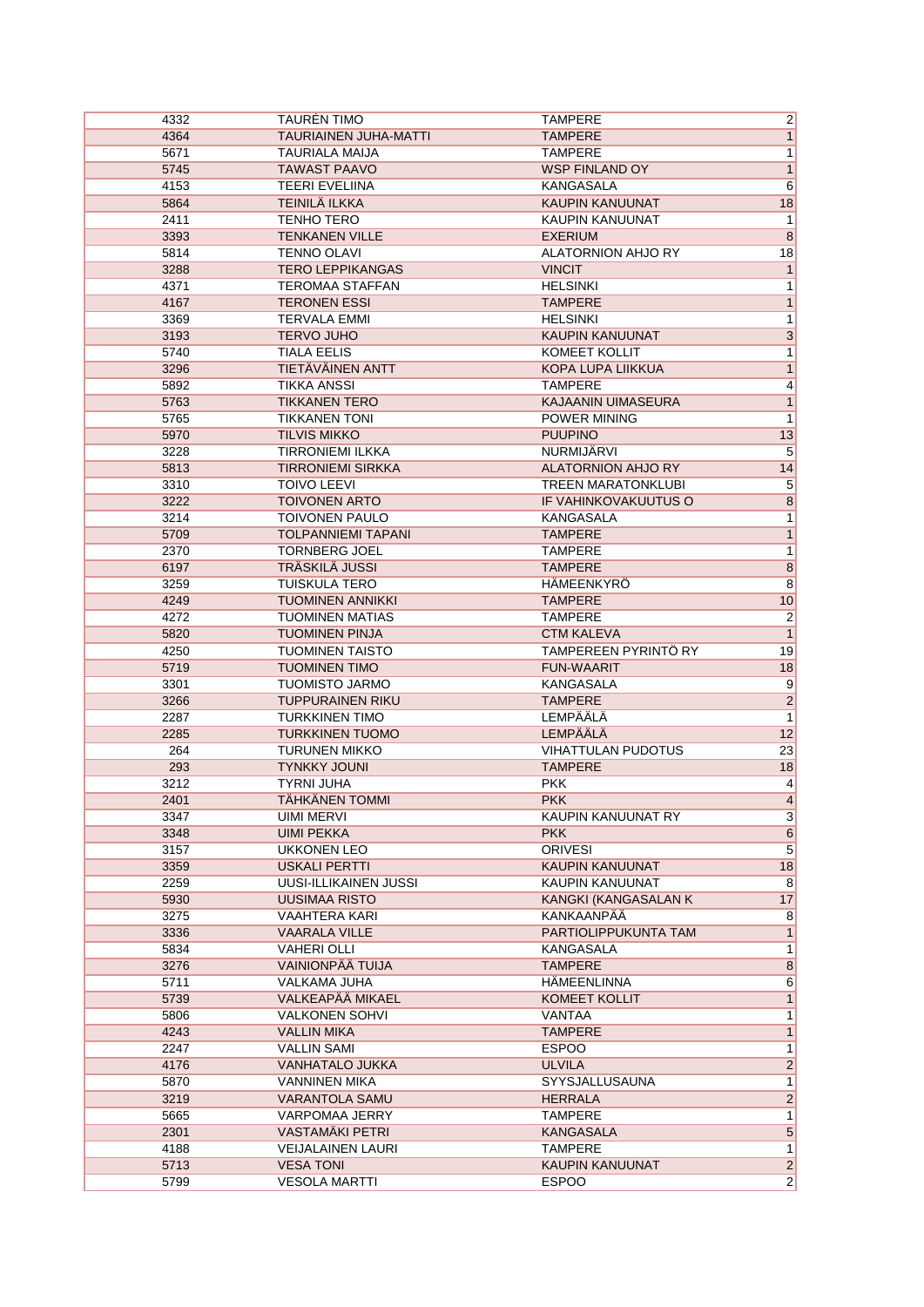| 1<br>5841<br>VIHERIÄLEHTO ALEKSANTERI<br><b>NEKALA</b><br>$\overline{1}$<br>5859<br><b>VIHIKANGAS TYTTI</b><br><b>TEAM RAUTAISET REIDE</b><br>VIITAMÄKI JOUNI<br><b>PARKANO</b><br>15<br>3269<br>2325<br><b>VIITANEN JOHANNA</b><br>HÄMEENKYRÖN RÄPSÄ<br>$\overline{3}$<br>$\overline{4}$<br>3238<br><b>VIITANEN JUKKA</b><br><b>FASTEMS</b><br><b>YLOEJAERVI</b><br>1<br>4331<br><b>VIITANEN TIINA</b><br>90<br><b>VIITANIEMI PEKKA</b><br><b>NOKIA</b><br>36<br><b>VIKMAN MARKKU</b><br><b>RAISIO</b><br>11<br>3240<br>$\overline{2}$<br>4353<br><b>VILENIUS HEIDI</b><br>AALLON LEIPOMO<br><b>TAMPERE</b><br>$\overline{1}$<br>4215<br><b>VILJA MIKKO</b><br>$\overline{7}$<br><b>VILSKA JUUSO</b><br><b>SAIRION KAJAUS</b><br>2453<br>$\overline{2}$<br><b>LEMPÄÄLÄ</b><br>2209<br><b>VIMPELI JARI</b><br>$\overline{2}$<br><b>VIRTANEN ANNA</b><br>KAUPIN KANUUNAT<br>3324<br>4236<br><b>VIRTANEN VERNA</b><br>33500 TAMPERE<br>$\overline{1}$<br><b>VIRTANEN VESA-MATTI</b><br>SUOMEN METSÄKESKUS<br>1<br>5792<br>6<br>4341<br><b>VITTINKI TOMI</b><br><b>NOVATRON</b><br>$\overline{8}$<br>2374<br>VON BAGH ALEXEJ<br><b>LCC</b><br>$\overline{2}$<br>2330<br><b>VUOKILA TIMO</b><br><b>ELECTROFIT</b><br><b>KUNTO PIRKAT</b><br>295<br><b>VUOLLE JUKKA</b><br>21<br>TAMPEREEN PYÖRÄ-POJA<br>3372<br><b>VUOLLE KIMMO</b><br>15<br>3312<br><b>VUORENMAA VESA</b><br><b>XMOTION OY</b><br>1<br>$\overline{1}$<br>4383<br><b>VUORINEN JUUSO</b><br><b>TAMPERE</b><br>$\overline{1}$<br>4386<br><b>VUORINEN ROLLO</b><br><b>TAMPERE</b><br>3273<br><b>VUORINEN SINI</b><br><b>AQUA PLUS TRIATHLON</b><br>1<br>$\overline{2}$<br>5761<br>VÄHÄKANGAS MINNA<br><b>TAMPERE</b><br>$\overline{1}$<br>VÄISÄNEN JUHO<br>3158<br><b>PIRKKALA</b><br>VÄISÄNEN PIIA<br>1<br>4273<br><b>TAMPERE</b><br>$\overline{1}$<br>2390<br>VÄISÄNEN VELI-PEKKA<br><b>TREEN MARATONKLUBI</b><br>VÄKEVÄINEN KYÖSTI<br>PPP<br>$\overline{2}$<br>2391<br>$\overline{1}$<br><b>PORI</b><br>4175<br>VÄKIPARTA LASSI<br>3174<br><b>VÄLILEHTO SUVI</b><br><b>TAMPERE</b><br>1<br>1<br>5971<br>VÄLIMAA ARI<br><b>KUOTANE</b><br>VÄLIMÄKI PÄIVI<br><b>PORI</b><br>20<br>4282<br>VÄÄRÄLÄ HANNA<br><b>KANGASALA</b><br>6<br>2420<br>$\overline{4}$<br>4316<br><b>WALKER SIRPA</b><br><b>TEAM RAHOLA</b><br><b>WESTERHOLM SAMI</b><br><b>KIHNIÖ</b><br>1<br>3211<br>$\overline{2}$<br>4330<br><b>WRANGÉN ERKKI</b><br>AKAA<br>$\overline{2}$<br>WÖLKNER MICHAEL<br><b>TAMPERE</b><br>3284<br>YLINEN ANTTI<br>1<br>5734<br><b>TAMPERE</b><br>2363<br>YLINEN HANNA<br><b>KANGASALA</b><br>1<br>YLI-PUKKA ROOPE<br>1<br>5760<br><b>TAMPERE</b><br>25<br>YLÄKOSKI JARI<br><b>TAMPERE</b><br>246<br>YRITYS ANNE-MARIA<br>$\overline{2}$<br>5840<br><b>TAMPERE</b><br>$\overline{2}$<br>2386<br>ÅKERBERG SIRPA<br><b>TAMPERE</b><br>$\overline{3}$<br>ÄIJÄLÄ MIKKO<br>VANTAA<br>3230<br>$\overline{3}$<br>3354<br>ÄÄRINEN KIMMO<br><b>TAMPERE</b> | 4200 | <b>VESTERINEN ESA</b> | <b>HÄMEENLINNA</b> | $\overline{1}$ |
|--------------------------------------------------------------------------------------------------------------------------------------------------------------------------------------------------------------------------------------------------------------------------------------------------------------------------------------------------------------------------------------------------------------------------------------------------------------------------------------------------------------------------------------------------------------------------------------------------------------------------------------------------------------------------------------------------------------------------------------------------------------------------------------------------------------------------------------------------------------------------------------------------------------------------------------------------------------------------------------------------------------------------------------------------------------------------------------------------------------------------------------------------------------------------------------------------------------------------------------------------------------------------------------------------------------------------------------------------------------------------------------------------------------------------------------------------------------------------------------------------------------------------------------------------------------------------------------------------------------------------------------------------------------------------------------------------------------------------------------------------------------------------------------------------------------------------------------------------------------------------------------------------------------------------------------------------------------------------------------------------------------------------------------------------------------------------------------------------------------------------------------------------------------------------------------------------------------------------------------------------------------------------------------------------------------------------------------------------------------------------------------------------------------------------------------------------------------------------------------------------------------------------------------------------------------------------------------------------------------------------------------------------------------------------------------------------------------------------------------------------------------------------------------------------------------------------------------------------------------------------------------------------------------|------|-----------------------|--------------------|----------------|
|                                                                                                                                                                                                                                                                                                                                                                                                                                                                                                                                                                                                                                                                                                                                                                                                                                                                                                                                                                                                                                                                                                                                                                                                                                                                                                                                                                                                                                                                                                                                                                                                                                                                                                                                                                                                                                                                                                                                                                                                                                                                                                                                                                                                                                                                                                                                                                                                                                                                                                                                                                                                                                                                                                                                                                                                                                                                                                              |      |                       |                    |                |
|                                                                                                                                                                                                                                                                                                                                                                                                                                                                                                                                                                                                                                                                                                                                                                                                                                                                                                                                                                                                                                                                                                                                                                                                                                                                                                                                                                                                                                                                                                                                                                                                                                                                                                                                                                                                                                                                                                                                                                                                                                                                                                                                                                                                                                                                                                                                                                                                                                                                                                                                                                                                                                                                                                                                                                                                                                                                                                              |      |                       |                    |                |
|                                                                                                                                                                                                                                                                                                                                                                                                                                                                                                                                                                                                                                                                                                                                                                                                                                                                                                                                                                                                                                                                                                                                                                                                                                                                                                                                                                                                                                                                                                                                                                                                                                                                                                                                                                                                                                                                                                                                                                                                                                                                                                                                                                                                                                                                                                                                                                                                                                                                                                                                                                                                                                                                                                                                                                                                                                                                                                              |      |                       |                    |                |
|                                                                                                                                                                                                                                                                                                                                                                                                                                                                                                                                                                                                                                                                                                                                                                                                                                                                                                                                                                                                                                                                                                                                                                                                                                                                                                                                                                                                                                                                                                                                                                                                                                                                                                                                                                                                                                                                                                                                                                                                                                                                                                                                                                                                                                                                                                                                                                                                                                                                                                                                                                                                                                                                                                                                                                                                                                                                                                              |      |                       |                    |                |
|                                                                                                                                                                                                                                                                                                                                                                                                                                                                                                                                                                                                                                                                                                                                                                                                                                                                                                                                                                                                                                                                                                                                                                                                                                                                                                                                                                                                                                                                                                                                                                                                                                                                                                                                                                                                                                                                                                                                                                                                                                                                                                                                                                                                                                                                                                                                                                                                                                                                                                                                                                                                                                                                                                                                                                                                                                                                                                              |      |                       |                    |                |
|                                                                                                                                                                                                                                                                                                                                                                                                                                                                                                                                                                                                                                                                                                                                                                                                                                                                                                                                                                                                                                                                                                                                                                                                                                                                                                                                                                                                                                                                                                                                                                                                                                                                                                                                                                                                                                                                                                                                                                                                                                                                                                                                                                                                                                                                                                                                                                                                                                                                                                                                                                                                                                                                                                                                                                                                                                                                                                              |      |                       |                    |                |
|                                                                                                                                                                                                                                                                                                                                                                                                                                                                                                                                                                                                                                                                                                                                                                                                                                                                                                                                                                                                                                                                                                                                                                                                                                                                                                                                                                                                                                                                                                                                                                                                                                                                                                                                                                                                                                                                                                                                                                                                                                                                                                                                                                                                                                                                                                                                                                                                                                                                                                                                                                                                                                                                                                                                                                                                                                                                                                              |      |                       |                    |                |
|                                                                                                                                                                                                                                                                                                                                                                                                                                                                                                                                                                                                                                                                                                                                                                                                                                                                                                                                                                                                                                                                                                                                                                                                                                                                                                                                                                                                                                                                                                                                                                                                                                                                                                                                                                                                                                                                                                                                                                                                                                                                                                                                                                                                                                                                                                                                                                                                                                                                                                                                                                                                                                                                                                                                                                                                                                                                                                              |      |                       |                    |                |
|                                                                                                                                                                                                                                                                                                                                                                                                                                                                                                                                                                                                                                                                                                                                                                                                                                                                                                                                                                                                                                                                                                                                                                                                                                                                                                                                                                                                                                                                                                                                                                                                                                                                                                                                                                                                                                                                                                                                                                                                                                                                                                                                                                                                                                                                                                                                                                                                                                                                                                                                                                                                                                                                                                                                                                                                                                                                                                              |      |                       |                    |                |
|                                                                                                                                                                                                                                                                                                                                                                                                                                                                                                                                                                                                                                                                                                                                                                                                                                                                                                                                                                                                                                                                                                                                                                                                                                                                                                                                                                                                                                                                                                                                                                                                                                                                                                                                                                                                                                                                                                                                                                                                                                                                                                                                                                                                                                                                                                                                                                                                                                                                                                                                                                                                                                                                                                                                                                                                                                                                                                              |      |                       |                    |                |
|                                                                                                                                                                                                                                                                                                                                                                                                                                                                                                                                                                                                                                                                                                                                                                                                                                                                                                                                                                                                                                                                                                                                                                                                                                                                                                                                                                                                                                                                                                                                                                                                                                                                                                                                                                                                                                                                                                                                                                                                                                                                                                                                                                                                                                                                                                                                                                                                                                                                                                                                                                                                                                                                                                                                                                                                                                                                                                              |      |                       |                    |                |
|                                                                                                                                                                                                                                                                                                                                                                                                                                                                                                                                                                                                                                                                                                                                                                                                                                                                                                                                                                                                                                                                                                                                                                                                                                                                                                                                                                                                                                                                                                                                                                                                                                                                                                                                                                                                                                                                                                                                                                                                                                                                                                                                                                                                                                                                                                                                                                                                                                                                                                                                                                                                                                                                                                                                                                                                                                                                                                              |      |                       |                    |                |
|                                                                                                                                                                                                                                                                                                                                                                                                                                                                                                                                                                                                                                                                                                                                                                                                                                                                                                                                                                                                                                                                                                                                                                                                                                                                                                                                                                                                                                                                                                                                                                                                                                                                                                                                                                                                                                                                                                                                                                                                                                                                                                                                                                                                                                                                                                                                                                                                                                                                                                                                                                                                                                                                                                                                                                                                                                                                                                              |      |                       |                    |                |
|                                                                                                                                                                                                                                                                                                                                                                                                                                                                                                                                                                                                                                                                                                                                                                                                                                                                                                                                                                                                                                                                                                                                                                                                                                                                                                                                                                                                                                                                                                                                                                                                                                                                                                                                                                                                                                                                                                                                                                                                                                                                                                                                                                                                                                                                                                                                                                                                                                                                                                                                                                                                                                                                                                                                                                                                                                                                                                              |      |                       |                    |                |
|                                                                                                                                                                                                                                                                                                                                                                                                                                                                                                                                                                                                                                                                                                                                                                                                                                                                                                                                                                                                                                                                                                                                                                                                                                                                                                                                                                                                                                                                                                                                                                                                                                                                                                                                                                                                                                                                                                                                                                                                                                                                                                                                                                                                                                                                                                                                                                                                                                                                                                                                                                                                                                                                                                                                                                                                                                                                                                              |      |                       |                    |                |
|                                                                                                                                                                                                                                                                                                                                                                                                                                                                                                                                                                                                                                                                                                                                                                                                                                                                                                                                                                                                                                                                                                                                                                                                                                                                                                                                                                                                                                                                                                                                                                                                                                                                                                                                                                                                                                                                                                                                                                                                                                                                                                                                                                                                                                                                                                                                                                                                                                                                                                                                                                                                                                                                                                                                                                                                                                                                                                              |      |                       |                    |                |
|                                                                                                                                                                                                                                                                                                                                                                                                                                                                                                                                                                                                                                                                                                                                                                                                                                                                                                                                                                                                                                                                                                                                                                                                                                                                                                                                                                                                                                                                                                                                                                                                                                                                                                                                                                                                                                                                                                                                                                                                                                                                                                                                                                                                                                                                                                                                                                                                                                                                                                                                                                                                                                                                                                                                                                                                                                                                                                              |      |                       |                    |                |
|                                                                                                                                                                                                                                                                                                                                                                                                                                                                                                                                                                                                                                                                                                                                                                                                                                                                                                                                                                                                                                                                                                                                                                                                                                                                                                                                                                                                                                                                                                                                                                                                                                                                                                                                                                                                                                                                                                                                                                                                                                                                                                                                                                                                                                                                                                                                                                                                                                                                                                                                                                                                                                                                                                                                                                                                                                                                                                              |      |                       |                    |                |
|                                                                                                                                                                                                                                                                                                                                                                                                                                                                                                                                                                                                                                                                                                                                                                                                                                                                                                                                                                                                                                                                                                                                                                                                                                                                                                                                                                                                                                                                                                                                                                                                                                                                                                                                                                                                                                                                                                                                                                                                                                                                                                                                                                                                                                                                                                                                                                                                                                                                                                                                                                                                                                                                                                                                                                                                                                                                                                              |      |                       |                    |                |
|                                                                                                                                                                                                                                                                                                                                                                                                                                                                                                                                                                                                                                                                                                                                                                                                                                                                                                                                                                                                                                                                                                                                                                                                                                                                                                                                                                                                                                                                                                                                                                                                                                                                                                                                                                                                                                                                                                                                                                                                                                                                                                                                                                                                                                                                                                                                                                                                                                                                                                                                                                                                                                                                                                                                                                                                                                                                                                              |      |                       |                    |                |
|                                                                                                                                                                                                                                                                                                                                                                                                                                                                                                                                                                                                                                                                                                                                                                                                                                                                                                                                                                                                                                                                                                                                                                                                                                                                                                                                                                                                                                                                                                                                                                                                                                                                                                                                                                                                                                                                                                                                                                                                                                                                                                                                                                                                                                                                                                                                                                                                                                                                                                                                                                                                                                                                                                                                                                                                                                                                                                              |      |                       |                    |                |
|                                                                                                                                                                                                                                                                                                                                                                                                                                                                                                                                                                                                                                                                                                                                                                                                                                                                                                                                                                                                                                                                                                                                                                                                                                                                                                                                                                                                                                                                                                                                                                                                                                                                                                                                                                                                                                                                                                                                                                                                                                                                                                                                                                                                                                                                                                                                                                                                                                                                                                                                                                                                                                                                                                                                                                                                                                                                                                              |      |                       |                    |                |
|                                                                                                                                                                                                                                                                                                                                                                                                                                                                                                                                                                                                                                                                                                                                                                                                                                                                                                                                                                                                                                                                                                                                                                                                                                                                                                                                                                                                                                                                                                                                                                                                                                                                                                                                                                                                                                                                                                                                                                                                                                                                                                                                                                                                                                                                                                                                                                                                                                                                                                                                                                                                                                                                                                                                                                                                                                                                                                              |      |                       |                    |                |
|                                                                                                                                                                                                                                                                                                                                                                                                                                                                                                                                                                                                                                                                                                                                                                                                                                                                                                                                                                                                                                                                                                                                                                                                                                                                                                                                                                                                                                                                                                                                                                                                                                                                                                                                                                                                                                                                                                                                                                                                                                                                                                                                                                                                                                                                                                                                                                                                                                                                                                                                                                                                                                                                                                                                                                                                                                                                                                              |      |                       |                    |                |
|                                                                                                                                                                                                                                                                                                                                                                                                                                                                                                                                                                                                                                                                                                                                                                                                                                                                                                                                                                                                                                                                                                                                                                                                                                                                                                                                                                                                                                                                                                                                                                                                                                                                                                                                                                                                                                                                                                                                                                                                                                                                                                                                                                                                                                                                                                                                                                                                                                                                                                                                                                                                                                                                                                                                                                                                                                                                                                              |      |                       |                    |                |
|                                                                                                                                                                                                                                                                                                                                                                                                                                                                                                                                                                                                                                                                                                                                                                                                                                                                                                                                                                                                                                                                                                                                                                                                                                                                                                                                                                                                                                                                                                                                                                                                                                                                                                                                                                                                                                                                                                                                                                                                                                                                                                                                                                                                                                                                                                                                                                                                                                                                                                                                                                                                                                                                                                                                                                                                                                                                                                              |      |                       |                    |                |
|                                                                                                                                                                                                                                                                                                                                                                                                                                                                                                                                                                                                                                                                                                                                                                                                                                                                                                                                                                                                                                                                                                                                                                                                                                                                                                                                                                                                                                                                                                                                                                                                                                                                                                                                                                                                                                                                                                                                                                                                                                                                                                                                                                                                                                                                                                                                                                                                                                                                                                                                                                                                                                                                                                                                                                                                                                                                                                              |      |                       |                    |                |
|                                                                                                                                                                                                                                                                                                                                                                                                                                                                                                                                                                                                                                                                                                                                                                                                                                                                                                                                                                                                                                                                                                                                                                                                                                                                                                                                                                                                                                                                                                                                                                                                                                                                                                                                                                                                                                                                                                                                                                                                                                                                                                                                                                                                                                                                                                                                                                                                                                                                                                                                                                                                                                                                                                                                                                                                                                                                                                              |      |                       |                    |                |
|                                                                                                                                                                                                                                                                                                                                                                                                                                                                                                                                                                                                                                                                                                                                                                                                                                                                                                                                                                                                                                                                                                                                                                                                                                                                                                                                                                                                                                                                                                                                                                                                                                                                                                                                                                                                                                                                                                                                                                                                                                                                                                                                                                                                                                                                                                                                                                                                                                                                                                                                                                                                                                                                                                                                                                                                                                                                                                              |      |                       |                    |                |
|                                                                                                                                                                                                                                                                                                                                                                                                                                                                                                                                                                                                                                                                                                                                                                                                                                                                                                                                                                                                                                                                                                                                                                                                                                                                                                                                                                                                                                                                                                                                                                                                                                                                                                                                                                                                                                                                                                                                                                                                                                                                                                                                                                                                                                                                                                                                                                                                                                                                                                                                                                                                                                                                                                                                                                                                                                                                                                              |      |                       |                    |                |
|                                                                                                                                                                                                                                                                                                                                                                                                                                                                                                                                                                                                                                                                                                                                                                                                                                                                                                                                                                                                                                                                                                                                                                                                                                                                                                                                                                                                                                                                                                                                                                                                                                                                                                                                                                                                                                                                                                                                                                                                                                                                                                                                                                                                                                                                                                                                                                                                                                                                                                                                                                                                                                                                                                                                                                                                                                                                                                              |      |                       |                    |                |
|                                                                                                                                                                                                                                                                                                                                                                                                                                                                                                                                                                                                                                                                                                                                                                                                                                                                                                                                                                                                                                                                                                                                                                                                                                                                                                                                                                                                                                                                                                                                                                                                                                                                                                                                                                                                                                                                                                                                                                                                                                                                                                                                                                                                                                                                                                                                                                                                                                                                                                                                                                                                                                                                                                                                                                                                                                                                                                              |      |                       |                    |                |
|                                                                                                                                                                                                                                                                                                                                                                                                                                                                                                                                                                                                                                                                                                                                                                                                                                                                                                                                                                                                                                                                                                                                                                                                                                                                                                                                                                                                                                                                                                                                                                                                                                                                                                                                                                                                                                                                                                                                                                                                                                                                                                                                                                                                                                                                                                                                                                                                                                                                                                                                                                                                                                                                                                                                                                                                                                                                                                              |      |                       |                    |                |
|                                                                                                                                                                                                                                                                                                                                                                                                                                                                                                                                                                                                                                                                                                                                                                                                                                                                                                                                                                                                                                                                                                                                                                                                                                                                                                                                                                                                                                                                                                                                                                                                                                                                                                                                                                                                                                                                                                                                                                                                                                                                                                                                                                                                                                                                                                                                                                                                                                                                                                                                                                                                                                                                                                                                                                                                                                                                                                              |      |                       |                    |                |
|                                                                                                                                                                                                                                                                                                                                                                                                                                                                                                                                                                                                                                                                                                                                                                                                                                                                                                                                                                                                                                                                                                                                                                                                                                                                                                                                                                                                                                                                                                                                                                                                                                                                                                                                                                                                                                                                                                                                                                                                                                                                                                                                                                                                                                                                                                                                                                                                                                                                                                                                                                                                                                                                                                                                                                                                                                                                                                              |      |                       |                    |                |
|                                                                                                                                                                                                                                                                                                                                                                                                                                                                                                                                                                                                                                                                                                                                                                                                                                                                                                                                                                                                                                                                                                                                                                                                                                                                                                                                                                                                                                                                                                                                                                                                                                                                                                                                                                                                                                                                                                                                                                                                                                                                                                                                                                                                                                                                                                                                                                                                                                                                                                                                                                                                                                                                                                                                                                                                                                                                                                              |      |                       |                    |                |
|                                                                                                                                                                                                                                                                                                                                                                                                                                                                                                                                                                                                                                                                                                                                                                                                                                                                                                                                                                                                                                                                                                                                                                                                                                                                                                                                                                                                                                                                                                                                                                                                                                                                                                                                                                                                                                                                                                                                                                                                                                                                                                                                                                                                                                                                                                                                                                                                                                                                                                                                                                                                                                                                                                                                                                                                                                                                                                              |      |                       |                    |                |
|                                                                                                                                                                                                                                                                                                                                                                                                                                                                                                                                                                                                                                                                                                                                                                                                                                                                                                                                                                                                                                                                                                                                                                                                                                                                                                                                                                                                                                                                                                                                                                                                                                                                                                                                                                                                                                                                                                                                                                                                                                                                                                                                                                                                                                                                                                                                                                                                                                                                                                                                                                                                                                                                                                                                                                                                                                                                                                              |      |                       |                    |                |
|                                                                                                                                                                                                                                                                                                                                                                                                                                                                                                                                                                                                                                                                                                                                                                                                                                                                                                                                                                                                                                                                                                                                                                                                                                                                                                                                                                                                                                                                                                                                                                                                                                                                                                                                                                                                                                                                                                                                                                                                                                                                                                                                                                                                                                                                                                                                                                                                                                                                                                                                                                                                                                                                                                                                                                                                                                                                                                              |      |                       |                    |                |
|                                                                                                                                                                                                                                                                                                                                                                                                                                                                                                                                                                                                                                                                                                                                                                                                                                                                                                                                                                                                                                                                                                                                                                                                                                                                                                                                                                                                                                                                                                                                                                                                                                                                                                                                                                                                                                                                                                                                                                                                                                                                                                                                                                                                                                                                                                                                                                                                                                                                                                                                                                                                                                                                                                                                                                                                                                                                                                              |      |                       |                    |                |
|                                                                                                                                                                                                                                                                                                                                                                                                                                                                                                                                                                                                                                                                                                                                                                                                                                                                                                                                                                                                                                                                                                                                                                                                                                                                                                                                                                                                                                                                                                                                                                                                                                                                                                                                                                                                                                                                                                                                                                                                                                                                                                                                                                                                                                                                                                                                                                                                                                                                                                                                                                                                                                                                                                                                                                                                                                                                                                              |      |                       |                    |                |
|                                                                                                                                                                                                                                                                                                                                                                                                                                                                                                                                                                                                                                                                                                                                                                                                                                                                                                                                                                                                                                                                                                                                                                                                                                                                                                                                                                                                                                                                                                                                                                                                                                                                                                                                                                                                                                                                                                                                                                                                                                                                                                                                                                                                                                                                                                                                                                                                                                                                                                                                                                                                                                                                                                                                                                                                                                                                                                              |      |                       |                    |                |
|                                                                                                                                                                                                                                                                                                                                                                                                                                                                                                                                                                                                                                                                                                                                                                                                                                                                                                                                                                                                                                                                                                                                                                                                                                                                                                                                                                                                                                                                                                                                                                                                                                                                                                                                                                                                                                                                                                                                                                                                                                                                                                                                                                                                                                                                                                                                                                                                                                                                                                                                                                                                                                                                                                                                                                                                                                                                                                              |      |                       |                    |                |
|                                                                                                                                                                                                                                                                                                                                                                                                                                                                                                                                                                                                                                                                                                                                                                                                                                                                                                                                                                                                                                                                                                                                                                                                                                                                                                                                                                                                                                                                                                                                                                                                                                                                                                                                                                                                                                                                                                                                                                                                                                                                                                                                                                                                                                                                                                                                                                                                                                                                                                                                                                                                                                                                                                                                                                                                                                                                                                              |      |                       |                    |                |
|                                                                                                                                                                                                                                                                                                                                                                                                                                                                                                                                                                                                                                                                                                                                                                                                                                                                                                                                                                                                                                                                                                                                                                                                                                                                                                                                                                                                                                                                                                                                                                                                                                                                                                                                                                                                                                                                                                                                                                                                                                                                                                                                                                                                                                                                                                                                                                                                                                                                                                                                                                                                                                                                                                                                                                                                                                                                                                              |      |                       |                    |                |
|                                                                                                                                                                                                                                                                                                                                                                                                                                                                                                                                                                                                                                                                                                                                                                                                                                                                                                                                                                                                                                                                                                                                                                                                                                                                                                                                                                                                                                                                                                                                                                                                                                                                                                                                                                                                                                                                                                                                                                                                                                                                                                                                                                                                                                                                                                                                                                                                                                                                                                                                                                                                                                                                                                                                                                                                                                                                                                              |      |                       |                    |                |
|                                                                                                                                                                                                                                                                                                                                                                                                                                                                                                                                                                                                                                                                                                                                                                                                                                                                                                                                                                                                                                                                                                                                                                                                                                                                                                                                                                                                                                                                                                                                                                                                                                                                                                                                                                                                                                                                                                                                                                                                                                                                                                                                                                                                                                                                                                                                                                                                                                                                                                                                                                                                                                                                                                                                                                                                                                                                                                              |      |                       |                    |                |

## **Pirkan Pyhä n. 40 km**

| <b>Numero</b> | Sarake <sub>2</sub> | <b>Nimi</b>                       | <b>Seura</b>        |
|---------------|---------------------|-----------------------------------|---------------------|
| 7225          |                     | AARNIKKO TENHO                    | <b>TAMPERE</b>      |
| 7244          |                     | AHLROTH JENNI                     | <b>TAMPERE</b>      |
| 7255          |                     | <b>AHLROTH MIKKO</b>              | <b>TAMPERE</b>      |
| 7247          |                     | AURA LEO                          | <b>TAMPERE</b>      |
| 7246          |                     | <b>AURA PAULA</b>                 | <b>TAMPERE</b>      |
| 7204          |                     | <b>BJÖRK KAJ</b>                  | <b>TAMPERE</b>      |
|               |                     |                                   |                     |
| 7308          |                     | <b>CICORTAS MARIA</b>             | <b>TAMPERE</b>      |
| 7281          |                     | DE MIRANDA MAGALHES DYANNE FLAVIA | <b>TAMPERE</b>      |
| 7164          |                     | ELORANTA OSKARI                   | <b>APK ELORANTA</b> |
| 7194          |                     | <b>ESKELINEN OUTI</b>             |                     |
| 7185          |                     | <b>FURBINO RADAMES</b>            | <b>TAMPERE</b>      |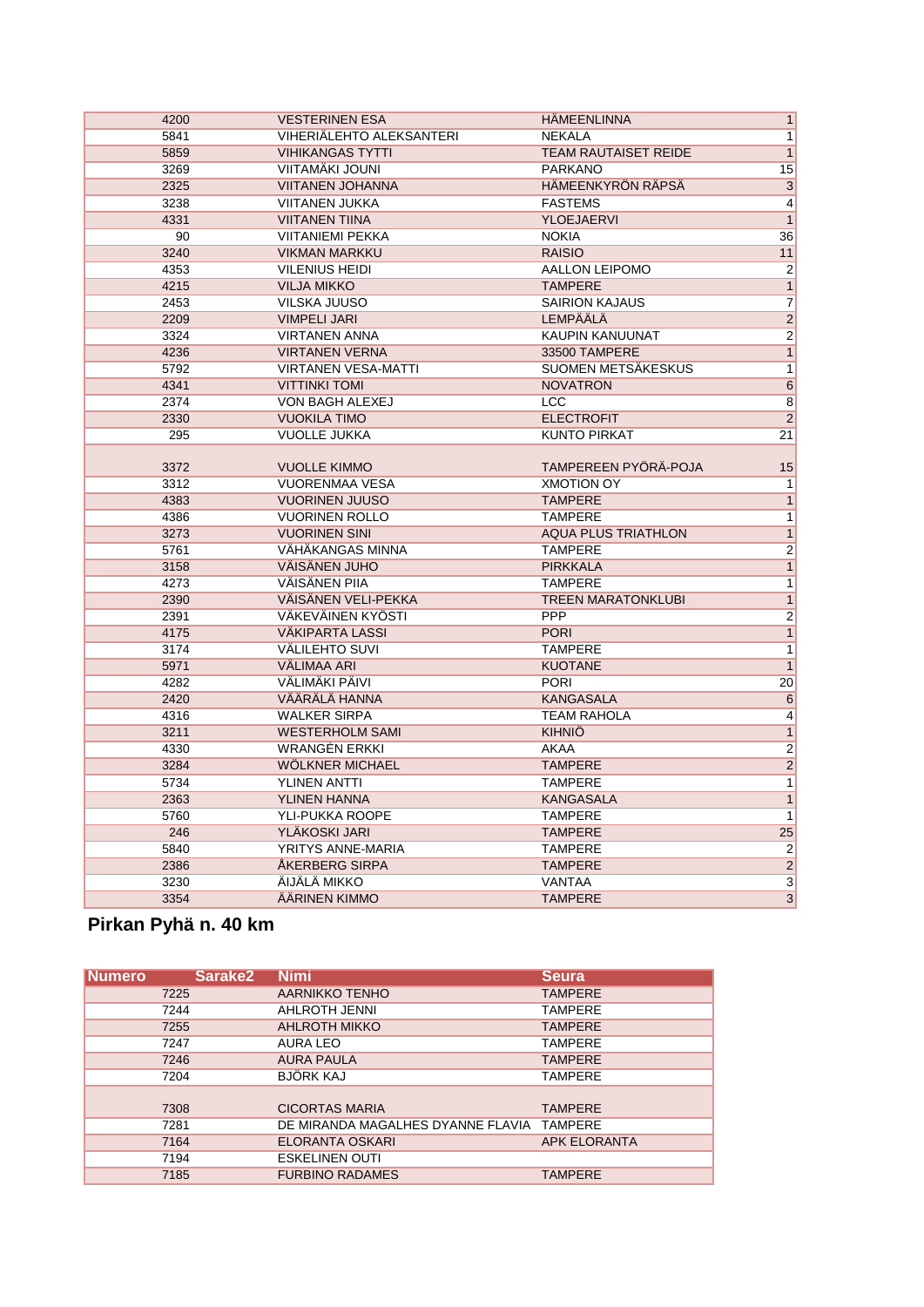| 7205         | <b>HAAPASAARI LAURI</b>                         | <b>NOKIA</b>                              |
|--------------|-------------------------------------------------|-------------------------------------------|
| 7216         | <b>HAKAVUORI EMMI</b>                           | KAUPIN KANUUNAT                           |
| 7214         | <b>HAKAVUORI HARRI</b>                          | KAUPIN KANUUNAT                           |
| 7184         | <b>HANSKI VARPU</b>                             | <b>VALKEAKOSKI</b>                        |
| 7152         | HARJU ANNA                                      | KANGASALA                                 |
| 7150         | <b>HARJU JARKKO</b>                             | <b>KANGASALA</b>                          |
| 7236         | <b>HARJU LEENA</b>                              |                                           |
| 7237         | <b>HARJU MAIJA</b>                              |                                           |
| 7153         | <b>HARJU OLLI</b>                               | KANGASALA                                 |
| 7235         | <b>HARJU TEPPO</b>                              | <b>HELSINKI</b>                           |
| 7180         | <b>HARJULA AJ</b>                               | <b>NOKIA</b>                              |
| 7267         | <b>HARVIO SUSANNA</b>                           | <b>WSP FINLAND OY</b>                     |
| 7215         | <b>HAU ANNIKA</b>                               | <b>HELSINKI</b>                           |
| 7317         | HAUTAKOSKI VÄINÖ                                |                                           |
| 7299         | <b>HEIKKINEN ANDREA</b>                         | TAMPERE                                   |
| 7300         | <b>HEIKKINEN NIKO</b>                           | <b>NOVATRON</b>                           |
| 7278         | <b>HIRVIKOSKI JARNO</b>                         | <b>SANDVIK</b>                            |
| 7208         | <b>HYTTINEN ARI</b>                             | <b>KANGASALA</b>                          |
|              | HÄNNINEN JOHANNA                                |                                           |
| 7231         |                                                 | <b>TOIVION PYÖRÄLIJÄT</b><br>PIRKAN SOUTU |
| 7234         | <b>HANNINEN JUHA</b>                            |                                           |
| 7233         | HÄNNINEN KERTTU                                 | <b>PIRKKALA</b>                           |
| 7232         | <b>HANNINEN SENNI</b>                           | <b>PIRKKALA</b>                           |
| 7283         | <b>ISOSALO ANTTI</b>                            | <b>TAMPERE</b>                            |
| 7285         | <b>ISOSALO EERO</b>                             | <b>TAMPERE</b>                            |
| 7284         | <b>ISOSALO IIDA</b>                             | <b>TAMPERE</b>                            |
| 7286         | <b>ISOSALO OONA</b>                             | <b>TAMPERE</b>                            |
| 7201         | <b>JARTTI PETTERI</b>                           | PADEL TAMPERE                             |
| 7306         | <b>JOKINEN JOONA</b>                            | <b>TAMPERE</b>                            |
| 7307         | <b>JOKINEN MARKO</b>                            | <b>TAMPERE</b>                            |
| 7259         | <b>JOKIRANTA ANNA</b>                           | <b>WSP FINLAND OY</b>                     |
| 7206         | <b>JUKKOLA AULI</b>                             | <b>TAMPERE</b>                            |
| 7209         | JYLHÄ ANNA                                      | <b>LEMPÄÄLÄ</b>                           |
|              |                                                 |                                           |
| 7210         | <b>JYLHÄ ANTERO</b>                             |                                           |
| 7297         | <b>JÄRVENSIVU MARTTI</b>                        | METALLIK. K. SEPPÄNE                      |
| 7296         | JÄÄSKELÄINEN ELLA                               | <b>NOKIA</b>                              |
| 7316         | KANERVA ANNA                                    | <b>TAMPERE</b>                            |
| 7313         | KANERVA OLIVIA                                  | <b>TAMPERE</b>                            |
| 7314         | <b>KANERVA TOMI</b>                             | <b>TAMPERE</b>                            |
| 7315         | KANERVA ULLA                                    | <b>TAMPERE</b>                            |
| 7179         | <b>KANNISTO RITVA</b>                           | <b>TAMPERE</b>                            |
| 7155         | <b>KARPPINEN KIIA</b>                           | <b>LEMPÄÄLÄ</b>                           |
| 7154         | <b>KARPPINEN TARU</b>                           | <b>LEMPÄÄLÄ</b>                           |
| 7189         | KAUTTO MRKO                                     | SASTAMALA                                 |
| 7263         | <b>KEMPPI HANNELE</b>                           | WSP FINLAND OY                            |
| 7195         | KIVINI WIVECA                                   |                                           |
| 7222         | KOIVUMÄKI TEEMU                                 | <b>TAMPERE</b>                            |
| 7200         | KOIVUNIEMI TOMMI                                | <b>NOKIA</b>                              |
| 7275         | <b>KOSKINEN MIKKO</b>                           | <b>SIIVIKKALA</b>                         |
| 7277         |                                                 |                                           |
|              | <b>KOSKINEN PAAVO</b>                           |                                           |
| 7276<br>7197 | <b>KOSKINEN VEIKKO</b><br><b>LAHTINEN SAMPO</b> | <b>SIIVIKKALA</b><br><b>TAMPERE</b>       |
|              |                                                 |                                           |
| 7265         | <b>LEHTINEN SANNI</b>                           | WSP FINLAND OY                            |
| 7181         | LUUKKONEN TIINA<br><b>MAJANEN LIISA</b>         | <b>TAMPERE</b><br><b>TAMPERE</b>          |
| 7203         |                                                 |                                           |
| 7272         | MALM LEO                                        | <b>PKK</b>                                |
| 7271         | <b>MALM MIKA</b>                                | <b>PKK</b>                                |
| 7224         | MARJAMÄKI ALEKSI                                | YLÖJÄRVI                                  |
| 7163         | <b>MIETTINEN EERO</b>                           | <b>JULKUJÄRVI</b>                         |
| 7162         | <b>MIETTINEN IIDA</b>                           | JULKUJARVI                                |
| 7169         | <b>MÄKELÄ HARRI</b>                             | <b>NOKIA</b>                              |
| 7178         | <b>MAKINEN ARTTU</b>                            | <b>TAMPERE</b>                            |
| 7309         | <b>NURMI IIDA</b>                               | <b>TAMPERE</b>                            |
| 7238         | PAKKANEN MARKO                                  | <b>HELSINKI</b>                           |
| 7239<br>7301 | PAKKANEN TUOMAS<br>PETRELL NOÉLLE               | <b>TAMPERE</b><br>TAMPERE                 |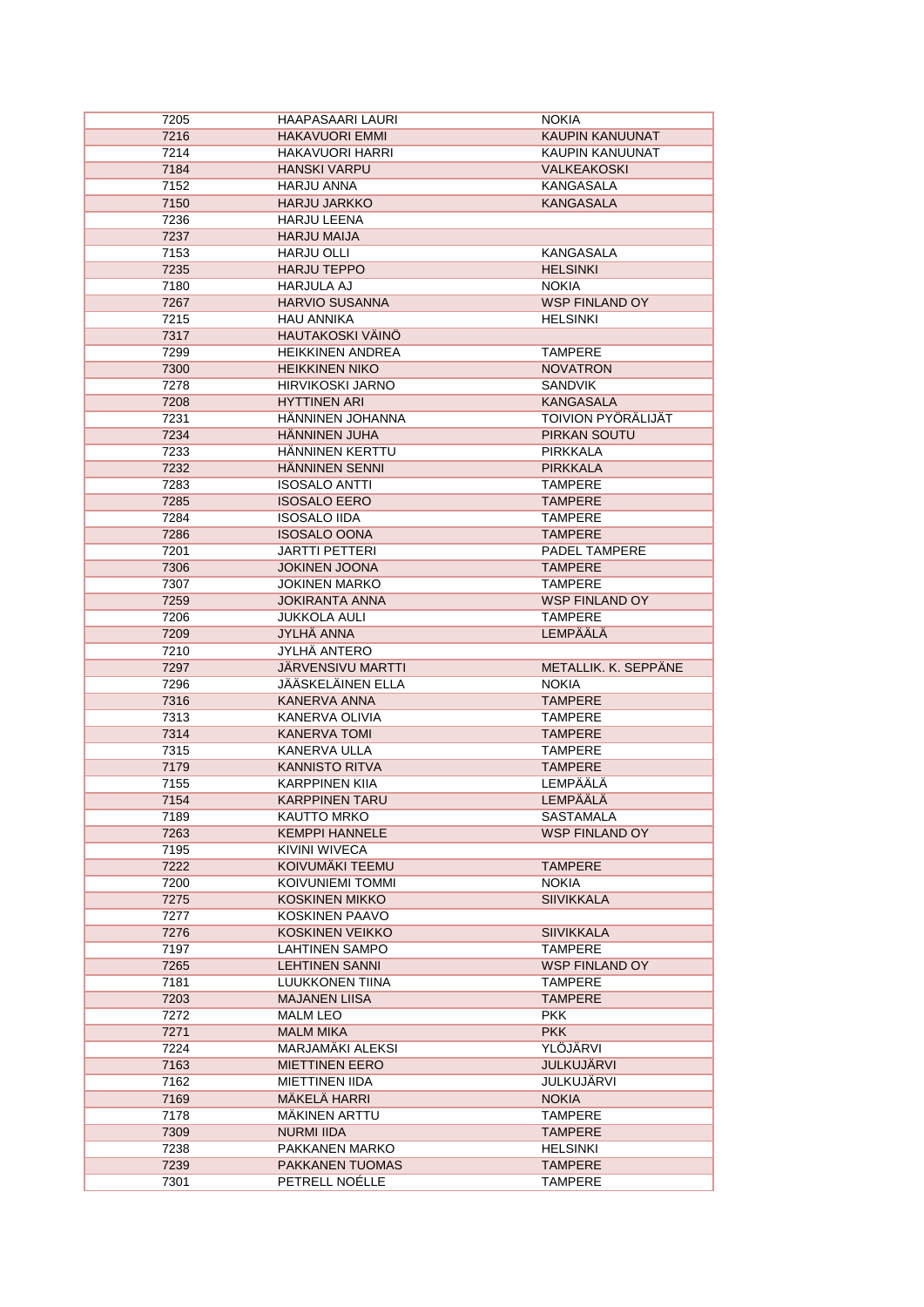| 7165 | PIHLAJAMÄKI KAI           | <b>APK ELORANTA</b>   |
|------|---------------------------|-----------------------|
| 7199 | PINOLA PEKKA              | <b>TAMPERE</b>        |
| 7198 | PINOLA PENTTI             | YLÖJÄRVI              |
| 7183 | POUKKULA KATRI            | <b>VALKEAKOSKI</b>    |
| 7264 | PUISTOVIRTA LAURA         | <b>WSP FINLAND OY</b> |
| 7157 | RAHIKAINEN IIDA           | <b>TAMPERE</b>        |
| 7158 | <b>RAHIKAINEN ROLLE</b>   | <b>TAMPERE</b>        |
| 7159 | <b>RAHIKAINEN SISU</b>    |                       |
| 7160 | <b>RAHIKAINEN URHO</b>    | <b>TAATALANTIE 12</b> |
| 7228 | <b>RENVIK PEKKA</b>       | <b>TAMPERE</b>        |
| 7257 | <b>RUIS MIIA</b>          | <b>TAMPERE</b>        |
| 7256 | <b>RUPONEN JENNI</b>      | <b>TAMPERE</b>        |
| 7207 | <b>SUONIEMI ANTTI</b>     | <b>TAMPERE</b>        |
| 7312 | <b>SYREN AMANDA</b>       | <b>TAMPERE</b>        |
| 7311 | <b>SYREN ILKKA</b>        | <b>NOKIA</b>          |
| 7211 | <b>TARHONEN ANU</b>       | LEMPÄÄLÄ              |
| 7212 | <b>TARHONEN NIILO</b>     |                       |
| 7193 | <b>TERVONEN JUSSI</b>     | KAIHARI               |
| 7266 | <b>TOORIKKA SAILA</b>     | <b>WSP FINLAND OY</b> |
| 7261 | <b>TYRNI SANNA</b>        | <b>WSP FINLAND OY</b> |
| 7304 | <b>WAHLROOS ELINA</b>     | <b>TAMPERE</b>        |
| 7305 | <b>WAHLROOS PETTERI</b>   | <b>PP</b>             |
| 7303 | <b>WAHLROOS TOMI</b>      | <b>TAMPERE</b>        |
| 7302 | <b>VAINIO ARNO</b>        | <b>TAMPERE</b>        |
| 7156 | <b>VAINIO JUSSI</b>       | <b>NOKIA</b>          |
| 7182 | <b>VAINIO MERJA</b>       | <b>NOKIA</b>          |
| 7274 | <b>VANHANEN RUUSA</b>     | <b>SIIVIKKALA</b>     |
| 7166 | VIITALA JANNE             | KANKAANPÄÄ            |
| 7287 | <b>VLADISLAV ERMOSHIN</b> | <b>TAMPERE</b>        |
| 7230 | <b>VÄNTTI SAULI</b>       | SÄHKÖLIITTO           |
| 7219 | YLI-KOHTAMÄKI ELLI        | <b>KANGASALA</b>      |
| 7218 | YLI-KOHTAMÄKI JARNO       | <b>KANGASALA</b>      |
| 7217 | YLI-KOHTAMÄKI MARJAANA    | <b>KANGASALA</b>      |
| 7269 | YLIPUKKI MATIAS           | <b>WSP FINLAND OY</b> |
| 7226 | ÄIJÄLÄ MARI               | <b>NOKIA</b>          |

# **Yöpyöräily 134 km**

| <b>Numero</b> | Sarake <sub>2</sub> | <b>Nimi</b>             | <b>Seura</b>                | <b>Kerrat</b>            |
|---------------|---------------------|-------------------------|-----------------------------|--------------------------|
|               | 8785                | <b>AHO ASTA</b>         | <b>YLÖJÄRVI</b>             |                          |
|               | 8599                | AHOLA PANU              | MAASTOONPOLJE.FI            | 7                        |
|               | 8476                | AHOLA REKO              | <b>HYVINKÄÄ</b>             | $\mathbf{1}$             |
|               | 8475                | AHOLA ROOPE             | <b>TAMPERE</b>              | $\overline{\mathbf{c}}$  |
|               | 8657                | <b>ALANEN RAILI</b>     | <b>JÄMIJÄRVI</b>            | 10                       |
|               | 8690                | <b>ALI-LEKKALA AKI</b>  | <b>PIRKKALA</b>             | 6                        |
|               | 8590                | <b>ALVASTO TEIJO</b>    | <b>HELSINKI TRIATHLON</b>   | 13                       |
|               | 8668                | <b>AROSARKA PETRI</b>   | <b>NOKIA</b>                | $\overline{5}$           |
|               | 8702                | <b>BERGQVIST MIKKO</b>  | <b>VANAJAVEDEN RUUTANAT</b> | $\overline{6}$           |
|               | 8574                | <b>BERGSTRÖM TERO</b>   | <b>KAUPIN KANUUNAT</b>      | 11                       |
|               | 8773                | <b>BORG HENRI</b>       | <b>INSTA GROUP OY</b>       | $6\phantom{1}6$          |
|               | 8547                | <b>CHAMBERS ROBERT</b>  | <b>TRCC</b>                 | 7                        |
|               | 8791                | DE WESTELINCK BART      | <b>TRCC</b>                 | $\overline{\mathcal{L}}$ |
|               | 8700                | <b>DEWES TOMI</b>       | <b>TAKON SOUTAJAT</b>       | $\overline{3}$           |
|               | 8652                | <b>DOMANSKYI ANDRII</b> | <b>HELSINKI</b>             | $\overline{c}$           |
|               | 8587                | EERIKÄINEN JUHO         | <b>TAMPERE</b>              | $\overline{2}$           |
|               | 8557                | <b>EKHOLM HANNU</b>     | KUHMALAHTI                  | $\overline{1}$           |
|               | 8667                | <b>ELO MARKO</b>        | <b>NOKIA</b>                | $\overline{8}$           |
|               | 8481                | FRÄNTI JUKKA            | <b>TAMPERE</b>              | $\frac{2}{5}$            |
|               | 8500                | <b>HAANPÄÄ JUSSI</b>    | <b>KAUPIN KANUUNAT</b>      |                          |
|               | 2162                | <b>HAANPÄÄ JUSSI</b>    | <b>KAUPIN KANUUNAT</b>      | $\frac{5}{2}$            |
|               | 8591                | <b>HAAPANEN ATTE</b>    | <b>TOTTENKYRÖ</b>           |                          |
|               | 8544                | <b>HAARALA ILKKA</b>    | <b>TAMPERE</b>              | 18                       |
|               | 8621                | <b>HAAVISTO PETRI</b>   | <b>LEMPÄÄLÄ</b>             | 4                        |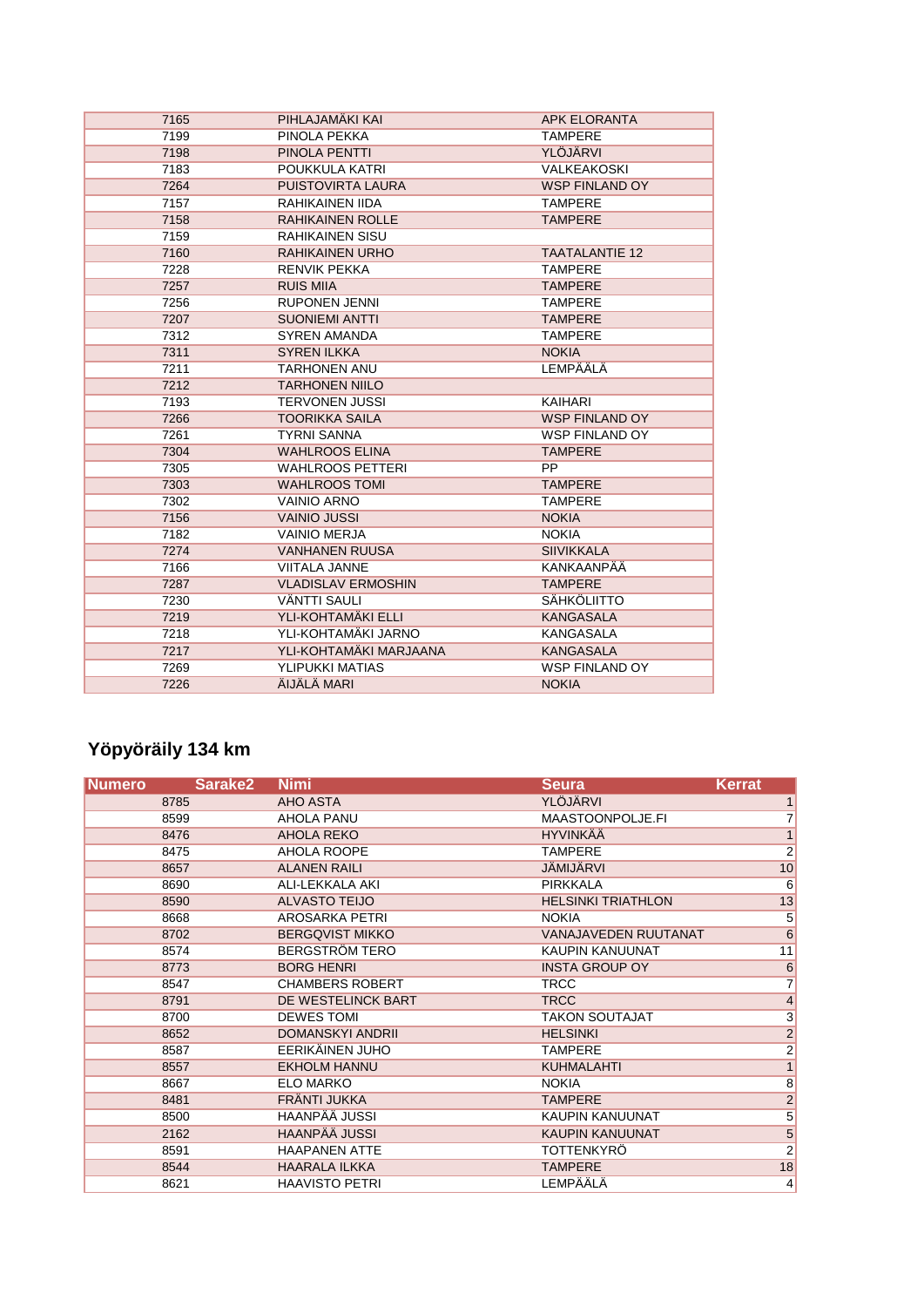| 8625 | <b>HAKOAHO TEEMU</b>            | YLÖJÄRVI                                | 1                       |
|------|---------------------------------|-----------------------------------------|-------------------------|
| 8570 | <b>HAKULINEN JOHANNES</b>       | <b>TAMPERE</b>                          | $6\overline{6}$         |
| 8705 | <b>HALLENBERG TONI</b>          | KAUPIN KANNUUNAT                        | $6\phantom{1}6$         |
| 8520 | <b>HALME PASI</b>               | <b>LINKOMIEHET</b>                      | 18                      |
| 8567 | HANNULA MARKKU                  | KAUPIN KANUUNAT                         | $\overline{5}$          |
| 8569 | <b>HAUTAMÄKI SINI-KRISTIINA</b> | <b>TT226</b>                            | $\overline{1}$          |
| 8710 | <b>HAVERI TUULIA</b>            | PYHTÄÄ                                  | $\overline{3}$          |
| 8533 | <b>HEIKKILÄ ESA</b>             | <b>NOKIA</b>                            | $\overline{5}$          |
| 8645 | <b>HEIKKILÄ JOHANNA</b>         | KAINUUN PYÖRÄILIJÄT                     | $\overline{1}$          |
| 8646 | <b>HEIKKILÄ TATU</b>            | KAINUUN PYÖRÄILIJÄT                     | $\overline{1}$          |
| 8562 | <b>HEINO MIKA</b>               | <b>TAMPERE</b>                          | $\overline{\mathbf{5}}$ |
| 8757 | <b>HEISKANEN VILLE</b>          | <b>TAMPERE</b>                          | $\overline{1}$          |
| 8593 | <b>HELIN KAJ</b>                | <b>KAUPIN KANUUNAT</b>                  | 10                      |
| 8527 | <b>HENTTONEN HANNU</b>          | ORIVEDEN LUKKO                          | 14                      |
| 8691 | <b>HINKKA TERO</b>              | <b>TAMPERE</b>                          | $\overline{\mathbf{5}}$ |
| 8718 | <b>HINTTU HANNU</b>             | <b>OEM</b>                              | 10                      |
| 8719 | <b>HINTTU TAPIO</b>             | ROBOTECH OY                             | $\overline{8}$          |
| 8526 | <b>HOLMA HANNU</b>              | <b>VIIALA</b>                           | 1                       |
| 8523 | <b>HOLMA HARRI</b>              | <b>VIIALA</b>                           | $\mathbf{1}$            |
| 8770 | <b>HONKANIEMI VESA</b>          | <b>PILKINGTON</b>                       | $\overline{8}$          |
| 8685 | <b>HUILLA MATTI</b>             | <b>TAMPERE</b>                          | 10                      |
| 8626 | HYYTIÄINEN VESA                 | PYÖRÄILYSEURA KAUPIN                    | 11                      |
| 8538 | <b>HÅRD ARTTURI</b>             | SKITEAM RASKASSARJA                     | $\overline{2}$          |
| 8561 | HÄKKINEN MATTI                  | <b>TAMPERE</b>                          | 4                       |
| 8578 | HÄMEENKASKI SAMI                | <b>TAMPERE</b>                          | 14                      |
| 8793 | <b>JAAKKOLA MATTI</b>           | <b>RUUTANA</b>                          | 13                      |
| 8741 | <b>JURMU JOUNI</b>              | <b>TAMPERE</b>                          | 14                      |
| 8513 | <b>JYLHÄ JARI</b>               | <b>KAUPIN KANUUNAT</b>                  | $\overline{5}$          |
|      | <b>JYLHÄ NIKO</b>               | <b>LEMPÄÄLÄ</b>                         |                         |
| 8522 | JÄRVELÄ MATTI                   | SIRIUSPRO / JÄMSÄ                       | $\overline{7}$          |
| 8760 |                                 |                                         | $\overline{3}$          |
| 8477 | <b>JÄRVI TAPIO</b>              | <b>TAMPERE</b>                          | $6\overline{6}$         |
| 8647 | <b>JÄRVINEN KIMMO</b>           | <b>TAMPERE</b>                          | $\overline{6}$          |
| 8631 | <b>JÄRVINEN MARI</b>            | <b>TEAM RAHOLA</b>                      | $\overline{9}$          |
| 2174 | JÄRVINEN TUOMAS                 | KAUPIN KANUUNAT                         | $\overline{5}$          |
| 8762 | JÄÄSKELÄINEN JUKKA-PEKKA        | <b>TAMPERE</b>                          | $\overline{2}$          |
| 8586 | <b>KAASALAINEN SAULI</b>        | <b>TAMPERE</b>                          | $\overline{3}$          |
| 8707 | <b>KAIPIO HELJÄ</b>             | <b>LEMPÄÄLÄ</b>                         | $\overline{1}$          |
| 8764 | <b>KALELA TERO</b>              | <b>TAMPERE</b>                          | $\overline{8}$          |
| 8483 | <b>KANGAS TIMO</b>              | <b>KAUHAVA</b>                          | 5                       |
| 8511 | <b>KANKAINEN EIJA</b>           | <b>KAUPIN KANUUNAT</b>                  | $\overline{1}$          |
|      |                                 |                                         |                         |
| 8517 | <b>KARPPINEN ARNO</b>           | LEMPÄÄLÄ                                | $\overline{4}$          |
| 8512 | <b>KARPPINEN LAURA</b>          | <b>TAMPERE</b>                          | $\overline{1}$          |
| 8487 | <b>KASKINEN HANNU</b>           | KAUPIN KANUUNAT                         | 9                       |
| 8697 | KATAJA TUOMAS                   | <b>VIINIKAUDEN AVAJAISE</b>             | $\overline{2}$          |
| 8636 | <b>KAUPPILA HENRI</b>           | <b>TAMPERE</b>                          | $\overline{5}$          |
| 8756 | KAUPPINEN ARI                   | <b>INSITU RACING</b>                    | 6                       |
| 8534 | <b>KAUPPINEN TONI</b>           | AMBIENTIA OY                            | $\overline{2}$          |
| 8662 | <b>KAUPPINEN VILLE</b>          | <b>VALMET AUTOMATION OY</b>             | $\overline{3}$          |
| 8669 | <b>KEMI MARKUS</b>              | <b>KAUPIN KANUUNAT</b>                  | $\overline{5}$          |
| 8774 | <b>KERO PAAVO</b>               | <b>TAMPERE</b>                          | 1                       |
| 8788 | <b>KERPPILÄ HEIKKI</b>          | KAUPIN KANUUNAT                         | $\overline{7}$          |
| 8597 | <b>KERÄNEN JARI</b>             | KAUPIN KANUUNAT                         | $\vert$                 |
| 8556 | <b>KESKINEN KIMMO</b>           | <b>SAHALAHTI</b>                        | 10                      |
| 8786 | <b>KESKINEN TUOMO</b>           | KANGASALA                               | $\vert 4 \vert$         |
| 8765 | <b>KETOLA PETRI</b>             | <b>PÄLKÄNE</b>                          | 1                       |
| 8464 | KIIVERI MATTI                   | SAUMASANEERAUS T&H                      | $\overline{3}$          |
| 8465 | KIIVERI OLLI                    | <b>TAMPERE</b>                          | $\overline{3}$          |
| 8753 | KILPONEN MARICA                 | <b>TAMPERE</b>                          | $\overline{7}$          |
| 8754 | <b>KILPONEN MIKKO</b>           | <b>TAMPERE</b>                          | $\overline{7}$          |
| 8595 | KINNUNEN HANNU                  | ROYAL CYCLING TEAM                      | $\overline{4}$          |
| 8608 | KIVELÄ AARO                     | <b>TCC</b>                              | 3                       |
| 8604 | KIVI ILKKA                      | <b>SEXTHLON</b>                         | 9                       |
| 8612 | <b>KLEMOLA JYRKI</b>            | KARKKILAN PYORAILIJA                    | $\overline{5}$          |
| 8701 | KOIRANEN ANTTI                  | <b>TAKON SOUTAJAT</b><br><b>TAMPERE</b> | $\overline{2}$<br>12    |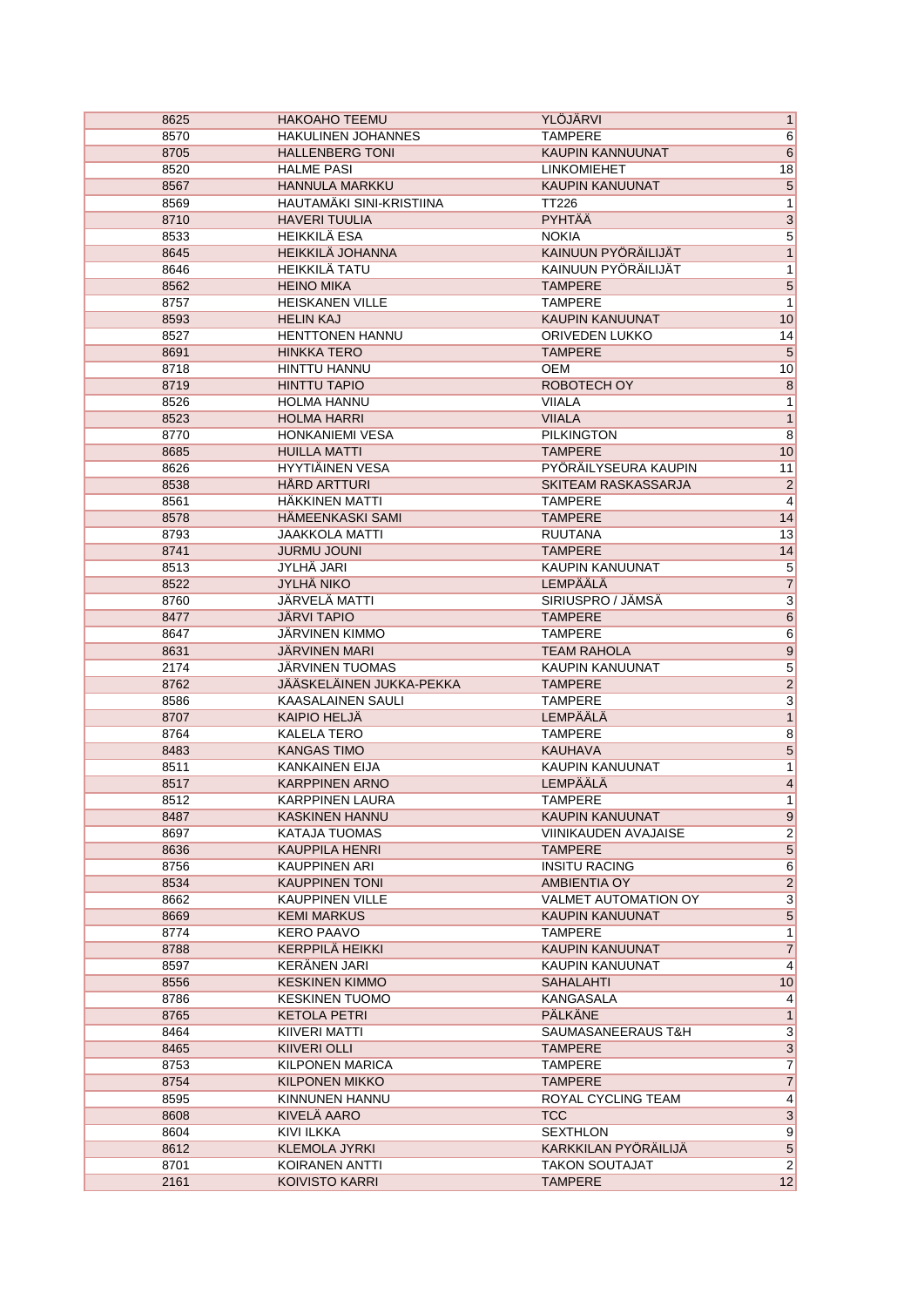| 8552 | KOIVUNIEMI ANNI          | YLÖJÄRVI                    | $\mathbf{1}$            |
|------|--------------------------|-----------------------------|-------------------------|
| 8716 | <b>KOIVUNIEMI JUSSI</b>  | <b>KAUPIN KANUUNAT</b>      | 15                      |
| 8784 | KOIVUNIEMI MARI          |                             | $\mathbf{1}$            |
| 2179 | <b>KOIVURINNE MIIKA</b>  | <b>KAUPIN KANUUNAT</b>      | 10                      |
| 8682 | KOLEHMAINEN SAKARI       | KANGASALA                   | 9                       |
| 8525 | <b>KOLISMAA SANTERI</b>  | <b>FORSSA</b>               | $\mathbf{1}$            |
| 8694 | <b>KOLJONEN TIINA</b>    | <b>TAMPERE</b>              | $\overline{2}$          |
| 2170 | KONTTILA MAURI           | $IK-35$                     | $\overline{4}$          |
| 8715 | <b>KONTTINEN AARRE</b>   |                             | $\overline{1}$          |
| 8714 | <b>KONTTINEN ARI</b>     | <b>NOKIA</b>                | $\overline{3}$          |
| 8692 | KORENIUS TUOMO           | <b>TAMPERE</b>              | $\overline{7}$          |
| 8775 | KORHOLA OTTO             | <b>CONSTIN RAKETIT</b>      | $\overline{5}$          |
| 8558 | <b>KORHONEN SARI</b>     | <b>TREMK</b>                | $\overline{9}$          |
| 8758 | <b>KORPAS OTTO</b>       | <b>VIROLAHTI</b>            | $\overline{1}$          |
| 8618 | KORPELA JOEL             | <b>VALKEAKOSKI</b>          | $\overline{1}$          |
| 8588 | <b>KORPISAARI PIRKKA</b> | <b>TAMPERE</b>              | $\overline{3}$          |
|      | KOSKINEN MARKKU          |                             |                         |
| 8769 |                          | <b>SIIVIKKALA</b>           | 15<br>$\overline{7}$    |
| 8553 | <b>KOUHIA MIKA</b>       | <b>TAMPERE</b>              |                         |
| 8516 | KUKKONEN JUHA            | <b>TAMPERE</b>              | 14                      |
| 8670 | <b>KUPIAINEN REIJO</b>   | KAUPIN KANUUNAT             | 10                      |
| 8744 | KUUSELA HEIKKI           | VANTAA                      | $\overline{2}$          |
| 8628 | KUUSIJÄRVI ANTTI         | <b>TEAM RAHOLA</b>          | $\overline{1}$          |
| 8798 | <b>KUUSISTO PASI</b>     | YLÖJÄRVI                    | $\overline{5}$          |
| 8589 | KYYRÖNEN ILMARI          | <b>TOTTENKYRÖ</b>           | $\overline{2}$          |
| 8613 | <b>LAAKSO HARRI</b>      | KARKKILAN PYÖRÄILIJÄ        | $\overline{\mathbf{3}}$ |
| 8637 | <b>LAAKSO PERTTI</b>     | <b>TAMPERE</b>              | $\overline{22}$         |
| 8723 | LAHDENPERÄ PERTTI        | <b>TAMPERE</b>              | $\overline{2}$          |
| 8794 | <b>LAHTINEN JUKKA</b>    | <b>TAMPERE</b>              | $\overline{4}$          |
| 8787 | <b>LAHTINEN SAMI</b>     | <b>NOKIA</b>                | 10                      |
| 8659 | <b>LAINE TONI</b>        | SÄKYLÄ                      | 11                      |
| 8767 | <b>LAITINEN AHTI</b>     | ÄÄNEKOSKI                   | $\overline{\mathbf{3}}$ |
| 2177 | LAIVUORI JOUKO           | <b>KAUPIN KANUUNAT</b>      | 10                      |
| 8683 | <b>LAMU NOOA</b>         | <b>TAMPERE</b>              | $\mathbf{1}$            |
| 290  | LATVA-RASKU PETRI        | KAUPIN KANUUNAT             | 21                      |
| 8781 | LAUREMA MINNA            | <b>TAMPERE</b>              | $\mathbf 1$             |
| 8436 | <b>LEHIKOINEN PENTTI</b> | <b>KEURUUN LATU</b>         | 26                      |
| 8537 | <b>LEHTINEN ILPO</b>     | <b>TAMPERE</b>              | $\mathbf{1}$            |
| 8579 | <b>LEHTINEN JAAKKO</b>   | <b>JERKKUREIDET</b>         | 11                      |
| 8624 | <b>LEHTINEN NIKO</b>     | <b>TAMPERE</b>              | $\mathbf{1}$            |
|      | <b>LEHTONEN JUKKA</b>    | <b>TEAM RAHOLA</b>          | $\overline{2}$          |
| 8630 |                          | <b>JOENSUUN PYÖRÄILIJÄT</b> | $\overline{2}$          |
| 8482 | <b>LEINONEN NIKLAS</b>   |                             |                         |
| 8504 | LEPPÄLÄ HELJÄ            | <b>TEAM TAATALA</b>         | $\overline{2}$          |
| 8505 | LEPPÄLÄ JOUKO            | TAMPERE                     | $\overline{\mathbf{c}}$ |
| 8532 | LEPPÄLÄ LEEVI            | BIKE POLO TAMPERE RY        | $\overline{1}$          |
| 67   | <b>LESKINEN PEKKA</b>    | <b>ORIVESI</b>              | 42                      |
| 8640 | LEVOLA AKU               | <b>KANGASALA</b>            | 13                      |
| 8639 | LEVOLA MARIA             | <b>KANGASALA</b>            | $\overline{3}$          |
| 8491 | <b>LIEHUNEN HANNU</b>    | <b>ESPOO</b>                | $6\overline{6}$         |
| 8549 | <b>LIPPONEN ANTTI</b>    | <b>NOKIA</b>                | $\overline{8}$          |
| 8519 | LIUHALA PAULIINA         | <b>NOKIA</b>                | $\overline{3}$          |
| 8499 | LUHTALO KAUKO            | <b>TAMPERE</b>              | $\overline{7}$          |
| 8540 | <b>MAJURIN ANNA-LENA</b> | <b>ESPOO</b>                | $\overline{3}$          |
| 8654 | <b>MAJURIN STEFAN</b>    | TURKU                       | $\overline{3}$          |
| 8455 | <b>MALKKI PERTTI</b>     | <b>HANKASALMI</b>           | $\mathbf{1}$            |
| 8456 | <b>MALKKI PETRI</b>      | <b>KUOPIO</b>               | $\overline{2}$          |
| 8666 | <b>MARENK MARKO</b>      | <b>TREMK</b>                | $\overline{6}$          |
| 8796 | <b>MARKKANEN PAULA</b>   | <b>TAMPERE</b>              | 3                       |
| 8598 | <b>MARTTILA PETRI</b>    | KAUPIN KANUUNAT             | 11                      |
| 8648 | MAURIALA JARMO           | SAMMALJOEN SAMPO            | $\overline{2}$          |
| 8548 | <b>MELLIN EIJA</b>       | <b>TEAM RAHOLA</b>          | $\overline{2}$          |
| 8471 | <b>METSO TAPIO</b>       | <b>TAMPERE</b>              | 15                      |
| 8722 | <b>METSO TIMO</b>        | <b>SASTAMALA</b>            | $\overline{3}$          |
| 8536 | <b>MIETTINEN PASI</b>    | 45810 PILKANMAA             | 1                       |
| 8486 | <b>MIKKOLA SAMULI</b>    | <b>WSP FINLAND OY</b>       | $\mathbf{1}$            |
| 8609 | <b>MIKKOLA VERTTI</b>    | LAKIALA                     | $\overline{1}$          |
|      |                          |                             |                         |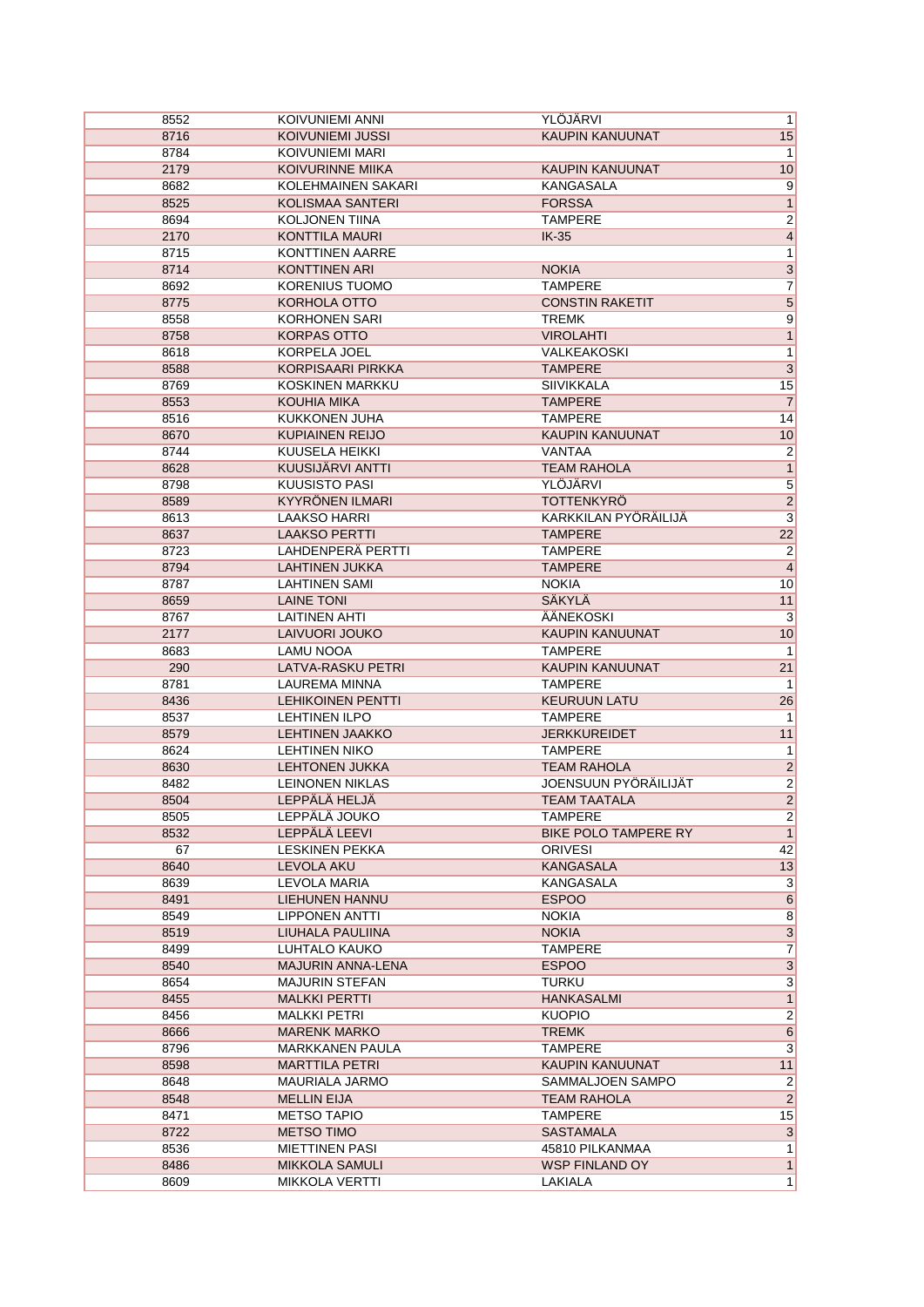| 8521 | <b>MIKONMAA LEO</b>      | <b>TAMPERE</b>             | $\overline{\mathbf{c}}$ |
|------|--------------------------|----------------------------|-------------------------|
| 8783 | <b>MONONEN PETRI</b>     | <b>CONSTIN RAKETIT</b>     | $\overline{6}$          |
| 8763 | <b>MORELIUS KIM</b>      | <b>ESPOO</b>               | $\overline{2}$          |
| 8494 | <b>MUSTAKOSKI IIDA</b>   | <b>JYVÄSKYLÄ</b>           | $\overline{1}$          |
| 8661 | <b>MYLLYKOSKI MIKKO</b>  | <b>TAMPERE</b>             | $\overline{7}$          |
| 8531 | MYLLYLÄ TUOMAS           | <b>TAMPERE</b>             | $\overline{1}$          |
| 8706 | MYLLYLÄ ULLA             | <b>TAMPERE</b>             | $\overline{5}$          |
| 8698 | MÄHÖNEN JOUNI            | TAMPEREEN PYNRINTÖ         | 1                       |
| 8713 | <b>MÄKELÄ ALEKSI</b>     | <b>YLÖJÄRVI</b>            | $\overline{1}$          |
| 8596 | MÄKELÄ RAINER            | PIRTTIJÄRVEN TILA          | $\overline{4}$          |
| 8573 | <b>MÄKELÄ TAPIO</b>      | <b>TAMPERE</b>             |                         |
| 8712 | <b>MÄKELÄ TOMMI</b>      | YLÖJÄRVI                   | $\frac{3}{5}$           |
| 8686 | <b>MÄKI-HAKOLA MARKO</b> | YLÖJÄRVI                   | $\overline{2}$          |
| 8695 | MÄTÄSJÄRVI KALLE         | <b>INSITU RACING</b>       | $\overline{8}$          |
| 8444 | NAUKKARINEN JARI         | <b>NOKIA</b>               | $\overline{5}$          |
| 8529 | NIEMI HEIKKI             | KULJETUSLIIKE R.NIEM       | $\overline{1}$          |
| 8528 | NIEMI KATRI              | KULJETUSLIIKE R.NIEM       | $\overline{2}$          |
| 8742 | <b>NIEMI PASI</b>        | <b>TAMPERE</b>             | 15                      |
| 8747 | <b>NIEMI TEEMU</b>       |                            | $\mathbf{1}$            |
| 8485 | <b>NIINI TERHI</b>       | <b>HELSINKI</b>            | $\mathbf 1$             |
| 8782 | NIINIMÄKI MARJO          | <b>TEAM RAHOLA</b>         | $\overline{1}$          |
| 8600 | NOPPARI SEPPO            | <b>KAUPIN KANUUNAT</b>     | 17                      |
| 8581 | <b>NUMMILA TOMMI</b>     | <b>TAIVASSALO</b>          | $\overline{7}$          |
| 8766 | NURMILAHTI JYRKI         |                            | $\mathbf{1}$            |
| 8780 | NYBACKA MIKKO            | <b>TAWASTIA TRAIL CLUB</b> | $\overline{2}$          |
| 8565 | NÄSI HANNU               | KAUPIN KANUUNA             | 11                      |
| 8564 | <b>NÄSI NIKLAS</b>       | <b>FINTOILIN VETO</b>      | $\overline{\mathbf{3}}$ |
| 8696 | <b>OIKARINEN ANTTI</b>   | <b>TAMPERE</b>             | $\overline{5}$          |
| 8789 | <b>OINO MAARET</b>       | KAUPIN KANUUNA             | $\overline{5}$          |
| 8664 | <b>OJAKANGAS VIRPI</b>   | <b>TRCC TAMPERE</b>        | $\overline{6}$          |
| 8680 | <b>OJALA JUKKA</b>       | KAUPIN KANUUNAT            | 10                      |
| 8649 | OSARA KARRI              | NOORMARKKU                 | $\overline{22}$         |
| 8545 | <b>OSSBERG ANU</b>       | <b>TEAM RAHOLA / COXA</b>  | 14                      |
| 8437 | <b>PAASONEN MARTTI</b>   | <b>TAMPERE</b>             | 29                      |
| 8606 | PAHLAMA JONI             | <b>TAMPERE</b>             | 10                      |
| 8605 | PAHLAMA SINI             | <b>TAMPERE</b>             | $\overline{8}$          |
| 8450 | PAKKANEN MARKO           | <b>HELSINKI</b>            | $\overline{5}$          |
| 8745 | <b>PALM PENTTI</b>       | <b>VESILAHTI</b>           | 15                      |
| 8711 | PALOKOSKI MIKA           | <b>ULVILA</b>              | $\overline{5}$          |
| 8607 | PELTOMAA NIKO            | <b>TEAM RAHOLA</b>         | 10                      |
| 8453 | <b>PELTONEN PASI</b>     | <b>HELSINKI</b>            | 12                      |
| 8704 | PERTOLA ANNA             | <b>TAMPERE</b>             | 10                      |
| 8575 | PIESALA JOHANNA          | <b>PAHA RASTI</b>          | $\mathbf{2}$            |
| 8617 | PIHLAJAMÄKI ARI          | YLÖJÄRVI                   | $\overline{8}$          |
| 8771 | PIISPA MAIJU             | YLÖJÄRVI                   | $\mathbf{1}$            |
| 8616 | PIRINEN MARKKU           | TAMPERE                    | $\overline{\mathbf{3}}$ |
| 8518 | <b>PUDAS LAURI</b>       | <b>INSTA GROUP OY</b>      | $\overline{2}$          |
| 8498 | PULKKINEN ANU            | <b>HEINOLA</b>             | 1                       |
| 8497 | PULKKINEN EVELIINA       | <b>TAMPERE</b>             | $\overline{1}$          |
| 8799 | PUSKA ARI                | KYRÖSKOSKI                 | 8                       |
| 8749 | <b>PYLKKI JANNE</b>      | AC/HC                      | $\mathbf{1}$            |
| 8999 | PYLKKI TONI              |                            | $\overline{7}$          |
| 8457 | RAATIKAINEN KARRI        | VANTAA                     | $\mathbf{1}$            |
| 8514 | RAHIKAINEN IIDA          | <b>TAMPERE</b>             | $\overline{2}$          |
| 8515 | RAHIKAINEN ROLLE         | <b>TAMPERE</b>             | $\overline{1}$          |
| 8792 | RAHIKKA JUHA             | KAUPIN KANUUNAT            | $\overline{8}$          |
| 8442 | RAHKAMA JAAKKO           | <b>HELSINKI</b>            | $\overline{\mathbf{5}}$ |
| 8530 | RAITINPÄÄ JARI           | SKITEAM RASKASSARJA        | $\overline{3}$          |
| 8539 | RAITINPÄÄ MARKO          | SKITEAM RASKASSARJA        | $\overline{2}$          |
| 8743 | RAJALIN HANNU            | <b>NOKIA</b>               | 10                      |
| 8679 | RAJAMÄKI PETRI           | <b>TAMPERE</b>             | $\overline{2}$          |
| 8663 | RANTA TIMO               | KAUHAJOEN KARHU            | 1                       |
| 8479 | RANTALA HANNU            | <b>PORI</b>                | $\overline{2}$          |
| 8795 | RATINEN HEIKKI           | <b>TAMPERE</b>             | $\overline{5}$          |
| 8493 | RAUHALA REETTA           | <b>TAMPERE</b>             | $\overline{1}$          |
|      |                          |                            |                         |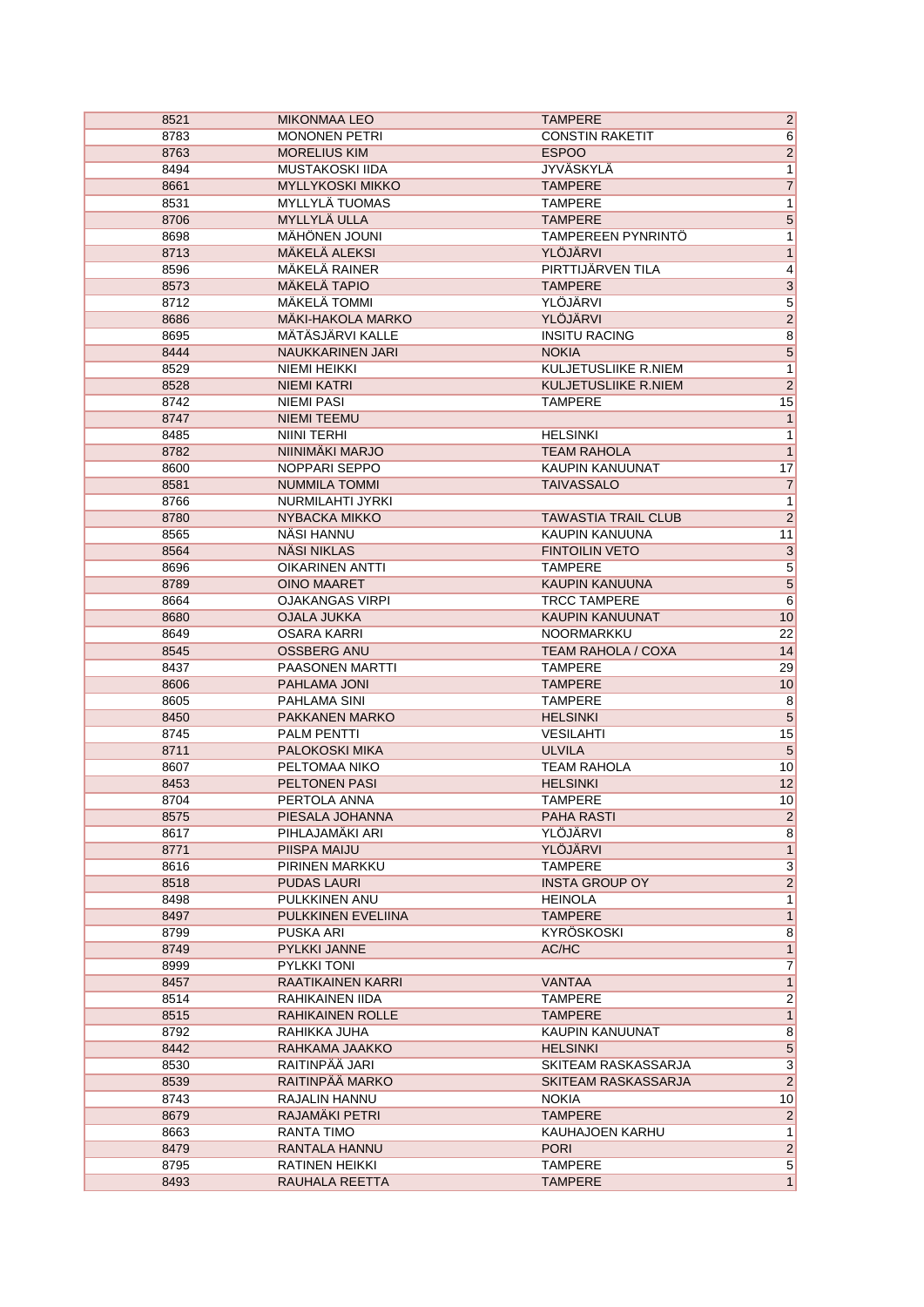| 8644         | RAUKOLA JUUSO                       | KLAUKKALAN KOTTARAIN       | $\vert 3 \vert$         |
|--------------|-------------------------------------|----------------------------|-------------------------|
| 8642         | RAUKOLA PAAVO                       | <b>VALKEALAN KALAMIES</b>  | $\overline{3}$          |
| 8580         | REIJU TEEMU                         | LAKIALA                    | $\overline{1}$          |
| 8474         | RISTILÄ AAPO                        | <b>TAMPERE</b>             | 13                      |
| 8778         | ROMPASAARI PANU                     | <b>SUINULA</b>             | $\overline{3}$          |
| 8638         | <b>RONKAINEN MIKA</b>               | KAINUUN PYÖRÄILIJÄT        | $\overline{7}$          |
| 8459         | ROPANEN MARKO                       | KANGASALA AS.              | $\overline{2}$          |
| 8611         | ROSENBERG JOUNI                     | <b>TEAM RUUSKA</b>         | $\overline{4}$          |
| 8687         | RUUSKA VESA                         | U-BLOX                     | $\overline{\mathbf{5}}$ |
| 8489         | RÄISÄNEN SAMULI                     | <b>VANTAA</b>              | 9                       |
| 8507         | RÄMÄNEN JUHA                        | <b>ESPOO</b>               | $\overline{9}$          |
| 8506         | RÄMÄNEN PIRITA                      | <b>ESPOO</b>               | $\overline{7}$          |
| 8566         | RÄMÖ ANNA                           | <b>TAMPERE</b>             | $\overline{2}$          |
| 8568         | RÄMÖ ANTTI                          | <b>TAMPERE</b>             | $\overline{5}$          |
| 8772         | RÖNNI REETTA                        | <b>TAMPERE</b>             | $\overline{1}$          |
| 8508         | <b>SADEHARJU PETRI</b>              | <b>TAMPERE</b>             | $\overline{7}$          |
| 8615         | SALMELA PERTTU                      | <b>TAMPERE</b>             | $\overline{2}$          |
| 8583         | <b>SALMINEN JUSSI</b>               | <b>SUOMIEHEN SISU</b>      | $\overline{8}$          |
| 8551         | SALOMÄKI LAURA                      | <b>KANGASALA</b>           | $\overline{1}$          |
| 8641         | <b>SALONEN JUSSI</b>                | KASINIEMEN KANUUNAT        | $6\overline{6}$         |
| 8759         | <b>SALONEN TAPIO</b>                | <b>JÄMSÄ</b>               | $\overline{3}$          |
| 8761         | <b>SAUVALA HANNU</b>                | <b>LEMPÄÄLÄ</b>            | $\overline{7}$          |
|              | SAVONMÄKI MARJA                     | <b>HELSINKI</b>            | $\overline{1}$          |
| 8484         |                                     |                            |                         |
| 8623         | <b>SIEKKINEN TUOMAS</b>             | ELOKUVA- JA KALASTUS       | $\overline{2}$          |
| 8658         | SIEVI TERHI                         | <b>FUJITSU FINLAND</b>     | $\overline{9}$          |
| 8689         | STÅHLHAMMAR AATU                    | <b>OMAKAS</b>              | $\overline{2}$          |
| 8688         | STÅHLHAMMAR KAROLIINA               | <b>TAMPERE</b>             | $\overline{2}$          |
| 8750         | <b>SUKKI KARI</b>                   | RT-SYSTEMS OY              | $\overline{1}$          |
| 8656         | <b>SUOJA KARI</b>                   | <b>PORI</b>                | $\overline{4}$          |
| 8653         | <b>SUOMINEN MIKA</b>                | <b>LOIMAAN VOIMA</b>       | $\overline{1}$          |
| 8693         | SYRJÄ MARTTA                        | <b>TAMPERE</b>             | $6\overline{}$          |
| 8777         | SÄILY SAMPO                         | <b>PROMART</b>             | $\overline{3}$          |
| 8460         | <b>TAARI OTSO</b>                   | <b>HELSINKI</b>            | $\overline{5}$          |
| 8458         | <b>TAARI REIMA</b>                  | <b>TAMPERE</b>             | $\overline{7}$          |
| 8572         | TAIVALSAARI ANTERO                  | JÄMIN JÄNNE                | $\overline{5}$          |
| 1940         | <b>AALTO MAARIT</b>                 | <b>TRGM VANTAA</b>         | $\overline{1}$          |
| 8492         | <b>TAMMINEN JUHA</b>                | <b>ESPOO</b>               | $\overline{1}$          |
| 8751         | <b>TEINILÄ JAAKKO</b>               | <b>YDS CYCLING SOCIETY</b> | $\overline{3}$          |
| 8776         | TIILIKKA JARMO                      | <b>VALMET KEKE</b>         | $\overline{4}$          |
| 8632         | <b>TORNIKOSKI KATJA</b>             | <b>TEAM RAHOLA</b>         | 1                       |
| 8709         | <b>TOUHUNEN MARKO</b>               | KAUPIN KANUUNAT            | $\overline{3}$          |
| 8635         | <b>TULLA MIKKO</b>                  | <b>TAMPERE</b>             | $\overline{2}$          |
| 8797         | <b>TUOKKOLA NOORA</b>               | <b>TAMPERE</b>             | 1                       |
| 8768         | TUOMAALA ILKKA                      | <b>TAMPERE</b>             | $\overline{1}$          |
| 8720         | TUOMI JYRKI                         | PIRKKALA                   | 17                      |
| 8721         | <b>TUOMI TOMI</b>                   | <b>PIRKKALA</b>            | 1                       |
| 8585         | TÖTTERMAN PATRIK                    | KAUPIN KANUUNAT            | $\overline{8}$          |
| 8501         | <b>UKKONEN AKI</b>                  | <b>KAUTTUA</b>             | 8                       |
| 8473         | UKKONEN LEO                         | <b>ORIVESI</b>             | $\overline{5}$          |
| 8800         | USKALI SATU                         | KAUPIN KANUUNAT            | 13                      |
| 8555         | UUSIMAA KARI                        | KUHMALAHTI                 | 1                       |
| 8563         | <b>UUSITALO SAKARI</b>              | <b>TAMPERE</b>             | $\overline{3}$          |
|              |                                     |                            |                         |
| 8746<br>8678 | UUSITALO TOMI<br><b>VAHTER TIMO</b> | KAUPIN KANUUNAT            | 1<br>12                 |
|              | <b>VALLI JUSSI</b>                  | KÄPYLÄ SKI TEAM KANK       |                         |
| 8610         |                                     |                            | $\overline{2}$          |
| 8643         | <b>VELESLAVOV EFIM</b>              | KLAUKKALAN KOTTARAIN       | 1                       |
| 8576         | <b>VESTERINEN PEKKA</b>             | KAUPIN KANUUNAT            | 1                       |
| 8509         | <b>VIDENOJA MIKKO</b>               | YLÖJÄRVI                   | 1                       |
| 8510         | <b>VIDENOJA MINNA</b>               | YLINEN                     | $\overline{2}$          |
| 8594         | VIDQVIST KRISTA-LIISA               | KAUPIN KANUUNAT            | $\overline{7}$          |
| 8582         | <b>VIITANEN SAMI</b>                | KOLMELAN HINKU             | 12                      |
|              |                                     |                            |                         |
| 8708         | <b>VILENIUS HEIDI</b>               | AALLON LEIPOMO             | $\overline{2}$          |
| 8614         | <b>VILENIUS MARKUS</b>              | AALLON LEIPOMO             | 3                       |
| 8790         | <b>VILJAKAINEN JOUKO</b>            | <b>TAMPERE</b>             | 1                       |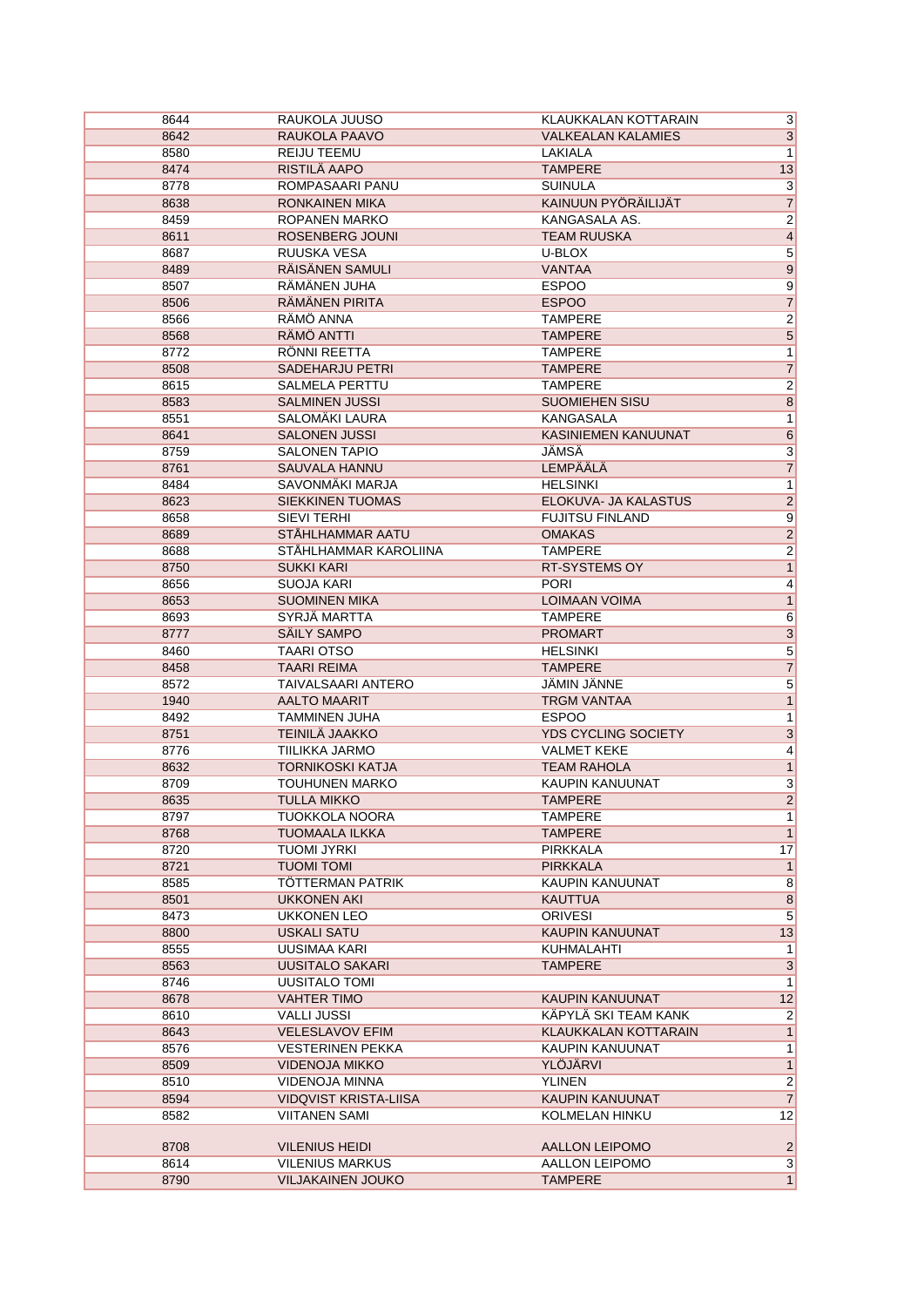| 3<br><b>VIRTANEN PETRI</b><br><b>TEAM RAHOLA</b><br>8542<br>LEMPÄÄLÄ<br><b>VIRTANEN REETTA</b><br>$\overline{4}$<br>8559<br>$\overline{7}$<br><b>TEAM RAHOLA</b><br><b>VIRTANEN TEIJA</b><br>8541<br><b>KAUPIN KANUUNAT</b><br>23<br><b>VULLI MIKKO</b><br>8699<br>TAMPEREEN PYÖRÄ-POJA<br>15<br><b>VUOLLE KIMMO</b><br>8779<br>$\overline{4}$<br><b>VUORENMAA TUOMO</b><br><b>INSITU RACING</b><br>8717<br><b>VUORINEN MIKKO</b><br>$\mathbf{1}$<br>8752<br><b>EXTRON</b><br>VÄHÄTALO JUHANI<br>12<br><b>TAMPERE</b><br>8447<br>VÄINÖLÄ JARMO<br><b>HYVINKÄÄ</b><br>$\overline{2}$<br>8502<br>YLI-MARTTILA JUHANI<br>10<br><b>TEAM RAHOLA</b><br>8619<br>YLIMÄKI MARKKU<br><b>MARTTULIITTO</b><br>$\mathbf{1}$<br>8633<br>YLIMÄKI SAARA<br>$\mathbf{1}$<br>8634<br><b>HELSINKI</b><br>ÄIJÄLÄ MIKKO<br>3<br>VANTAA<br>8451 |  |  |
|----------------------------------------------------------------------------------------------------------------------------------------------------------------------------------------------------------------------------------------------------------------------------------------------------------------------------------------------------------------------------------------------------------------------------------------------------------------------------------------------------------------------------------------------------------------------------------------------------------------------------------------------------------------------------------------------------------------------------------------------------------------------------------------------------------------------------|--|--|
|                                                                                                                                                                                                                                                                                                                                                                                                                                                                                                                                                                                                                                                                                                                                                                                                                            |  |  |
|                                                                                                                                                                                                                                                                                                                                                                                                                                                                                                                                                                                                                                                                                                                                                                                                                            |  |  |
|                                                                                                                                                                                                                                                                                                                                                                                                                                                                                                                                                                                                                                                                                                                                                                                                                            |  |  |
|                                                                                                                                                                                                                                                                                                                                                                                                                                                                                                                                                                                                                                                                                                                                                                                                                            |  |  |
|                                                                                                                                                                                                                                                                                                                                                                                                                                                                                                                                                                                                                                                                                                                                                                                                                            |  |  |
|                                                                                                                                                                                                                                                                                                                                                                                                                                                                                                                                                                                                                                                                                                                                                                                                                            |  |  |
|                                                                                                                                                                                                                                                                                                                                                                                                                                                                                                                                                                                                                                                                                                                                                                                                                            |  |  |
|                                                                                                                                                                                                                                                                                                                                                                                                                                                                                                                                                                                                                                                                                                                                                                                                                            |  |  |
|                                                                                                                                                                                                                                                                                                                                                                                                                                                                                                                                                                                                                                                                                                                                                                                                                            |  |  |
|                                                                                                                                                                                                                                                                                                                                                                                                                                                                                                                                                                                                                                                                                                                                                                                                                            |  |  |
|                                                                                                                                                                                                                                                                                                                                                                                                                                                                                                                                                                                                                                                                                                                                                                                                                            |  |  |
|                                                                                                                                                                                                                                                                                                                                                                                                                                                                                                                                                                                                                                                                                                                                                                                                                            |  |  |
|                                                                                                                                                                                                                                                                                                                                                                                                                                                                                                                                                                                                                                                                                                                                                                                                                            |  |  |

### **HiekkaPirkka n. 170 km**

| <b>Numero</b> | Sarake1 | <b>Nimi</b>                 | <b>Seura</b>           | <b>Kerrat</b>   |
|---------------|---------|-----------------------------|------------------------|-----------------|
|               | 133     | <b>LAMPILA TIMO</b>         | KAUPIN KANUUNAT        | 38              |
|               | 2163    | METSÄRANTA KAARLO           | <b>TAMPERE</b>         | $6\phantom{.}$  |
|               | 2164    | <b>MIKKOLA TONI</b>         | <b>VINCIT</b>          | 1               |
|               | 2153    | MÄENPÄÄ MIKKO               | KAUPIN KANUUNAT        | $\overline{7}$  |
|               | 2176    | <b>MÄNTYLÄ EMMI</b>         | <b>LENTÄVÄ GUSTEAU</b> | $\overline{2}$  |
|               | 2178    | <b>NIEMINEN KAI</b>         | KAUPIN KANUUNAT        | 16              |
|               | 2152    | NORKOLA TERO                | <b>HEPO</b>            | $6\phantom{1}6$ |
|               | 2155    | PELTONEN JAAKKO             | <b>PROMTB</b>          | 1 <sup>1</sup>  |
|               | 2156    | <b>PELTONEN JUSSI</b>       | <b>UKKOMETSOT</b>      | 7               |
|               | 2169    | PEURALA JUSSI               | <b>SANDVIK</b>         | 3               |
|               | 2168    | POHJA HENRI                 | <b>KAUPIN KANUUNAT</b> | 4               |
|               | 2165    | RUUSKA TUOMO                | KAUPIN KANUUNAT        | 5               |
|               | 2166    | <b>SALOMAA VILLE</b>        | <b>HELSINKI</b>        | $\mathbf{1}$    |
|               | 2158    | <b>STENBERG POMPO</b>       | KAUPIN KANUUNAT        | $6 \overline{}$ |
|               | 2157    | SUNDQUIST JUHO              | <b>HELSINKI</b>        | 2               |
|               | 255     | <b>TOIVANEN TIINA</b>       |                        | 24              |
|               | 2154    | <b>TUUPANEN HANNA-LEENA</b> | KAUPIN KANUUNAT        | 3               |
|               | 2150    | <b>VARINEN ALEKSI</b>       | TAMPERE                | $\overline{2}$  |
|               | 2175    | VÄÄNÄNEN JANNE              | <b>KAUPIN KANUUNAT</b> | $\bf8$          |

# **Mun Pyöräily**

| <b>Numero</b> | Sarake1 | <b>Nimi</b>             | <b>Seura</b>              | <b>Kerrat</b>  |
|---------------|---------|-------------------------|---------------------------|----------------|
| 6062          |         | AALTO (OS ARVAJA) BEEDA | <b>PIKONLINNA</b>         | $\overline{7}$ |
| 6366          |         | <b>AALTO PETTERI</b>    | KAUPIN KANUUNAT           | 9              |
| 6317          |         | <b>AHOKANGAS PETRI</b>  | <b>KANKAANPÄÄ</b>         | 1              |
|               |         |                         |                           |                |
| 177           |         | AHOLA JUHANI            | HÄMEENKYRÖN RESERVIN      | 33             |
| 6133          |         | <b>AHONEN AULI</b>      | NOKIAN NAISSOUTAJAT       | 14             |
| 6112          |         | <b>AHTIAINEN TIMO</b>   | <b>KAUPIN KANUUNAT</b>    | 13             |
| 6080          |         | AHVENJÄRVI JENNI        | <b>TAMPERE</b>            | $\mathbf{1}$   |
| 6023          |         | ALA-HONKOLA HANNU       | SUOMEN METSÄKESKUS        | 1 <sup>1</sup> |
| 2366          |         | <b>ALANEN KIRSI</b>     | <b>KANGASALA</b>          | $\overline{2}$ |
| 80            |         | <b>ANTILA TIMO</b>      | PIRKAN HIIHTO             | 33             |
| 6097          |         | <b>HAUTALA NELLA</b>    |                           | $\mathbf{1}$   |
| 6047          |         | ARO OLLA                | <b>SEINÄJOKI</b>          | 1 <sup>1</sup> |
| 6044          |         | ARO SIMO                | <b>GNOMES</b>             | $\overline{7}$ |
| 6102          |         | <b>ARVOLA PERTTI</b>    | <b>TAMPERE</b>            | $\overline{2}$ |
| 11            |         | <b>AUROLA TAISTO</b>    | <b>RUUTANA</b>            | 43             |
| 6039          |         | <b>AUTERO JANNE</b>     | <b>MAJAAUKI</b>           | 11             |
| 6040          |         | <b>AUTERO MAISE</b>     | TRIATHLONTEAM226          | 10             |
| 6014          |         | AUTONEN-LAAKSO PIIA     | <b>KERAVAN URHEILIJAT</b> | 1              |
| 136           |         | <b>AVELLAN JARI</b>     | <b>TAMPERE</b>            | 38             |
| 6176          |         | ERKKILÄ SARI-LEENA      | <b>TRCC TAMPERE</b>       | 12             |
| 6091          |         | <b>GRÖNROOS TONI</b>    | POHJOIS-TAMPEREEN KO      | $\overline{4}$ |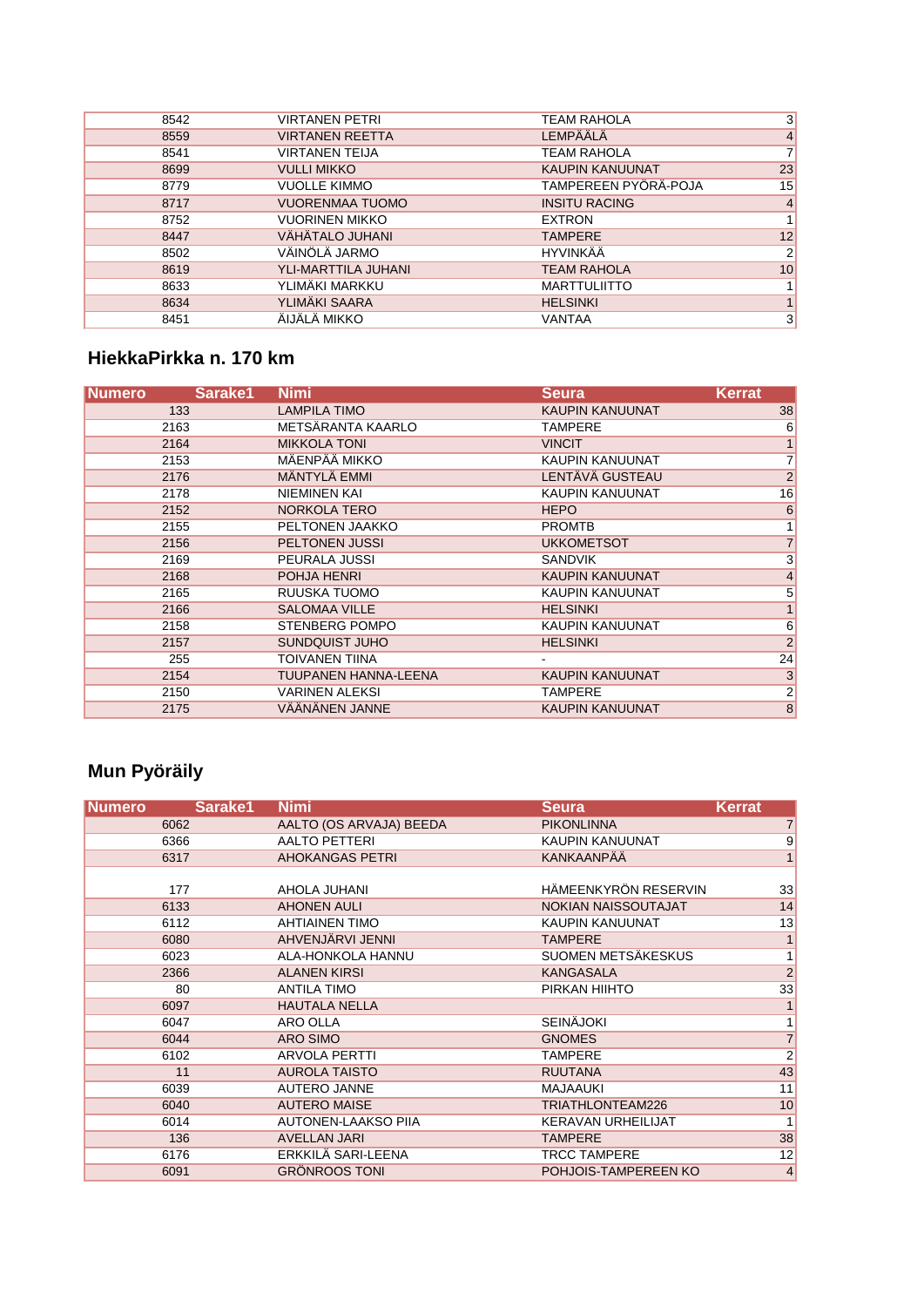| 6124 | <b>HAAKE HILKKA</b>       | YLÖJÄRVI                    | 15                      |
|------|---------------------------|-----------------------------|-------------------------|
| 224  | <b>HAAPANIEMI JUHANI</b>  | PYÖRÖNMAAN PYRY             | 27                      |
| 6333 | <b>HAAVISTO TOPIAS</b>    | VAKUUTUSYHTIÖ TURVA         | $\overline{3}$          |
| 6106 | <b>HAAVISTO VEIKKO</b>    | LEMPÄÄLÄ                    | 1                       |
| 6181 | <b>HAIKO AKU</b>          | <b>TEAM SKU</b>             | $\mathbf{1}$            |
| 6178 | <b>HAKALA HELI</b>        | <b>JORVAS</b>               | $\overline{1}$          |
| 6119 | <b>HALKOLA ANNI</b>       | <b>SEINÄJOKI</b>            | $\overline{3}$          |
| 6118 | <b>HALKOLA ARI</b>        | <b>SEINÄJOKI</b>            | $\overline{\mathbf{5}}$ |
| 1232 | <b>HALME HARRI</b>        | <b>JULKUJÄRVI</b>           | $\overline{8}$          |
| 52   | <b>HALTTUNEN OLAVI</b>    | YLÖJÄRVI                    | 42                      |
| 6134 | <b>HAMBERG PIA</b>        | <b>VANTAA</b>               | 1                       |
| 6103 | <b>HANNULA MARKKU</b>     | KAUPIN KANUUNAT             | $\overline{5}$          |
| 6137 | <b>HAUTALA JOHANNA</b>    | <b>VANTAA</b>               | $\overline{2}$          |
|      |                           |                             |                         |
| 6123 | <b>HEIKKILÄ ESA</b>       | <b>NOKIA</b>                | 5                       |
| 21   | <b>HEIKKINEN JORMA</b>    | HÄMEENKYRÖN RESERVIN        | 43                      |
|      |                           |                             |                         |
| 6193 | HEINILÄ ROOPE             | <b>TAMPERE</b>              | $\overline{3}$          |
| 6081 | <b>HEININEN HENRI</b>     | <b>KAUTTUA</b>              | $\mathbf{1}$            |
| 6037 | <b>HEINONEN RIITTA</b>    | <b>IKAALINEN</b>            | $6\overline{6}$         |
| 216  | <b>HELENIUS ARTO</b>      | <b>TAMPERE</b>              | 27                      |
| 6354 | <b>HEMMINKI HANNA</b>     | KOPA LUPA LIIKKUA           | $\bf 8$                 |
| 6059 | HONGANPUHTO JUKKA         | <b>PARKANO</b>              | 6                       |
| 6042 | <b>HONKANEN VILLE</b>     | <b>LEMPÄÄLÄ</b>             | $\overline{7}$          |
| 6357 | <b>HUGHES THOMAS</b>      | <b>JOKELA</b>               | $\overline{8}$          |
| 6323 | <b>HULT TIINA</b>         | <b>TRIATHLONTEAM 226</b>    | $\overline{4}$          |
| 6086 | HYVÖNEN PETRI             | <b>VIHTI</b>                | $\overline{8}$          |
| 6149 | <b>IKONEN ERKKI</b>       | <b>PALSIKONE</b>            | $\overline{7}$          |
| 6094 | <b>IKONEN HANNU</b>       | <b>TAMPERE</b>              | 11                      |
| 6154 | <b>IKONEN MARTTI</b>      | <b>PIRKKALA</b>             | 11                      |
| 6074 | <b>IKONEN OSSI</b>        | NIEMIKYLÄN SUVEN SOU        | 11                      |
| 6093 | <b>ISOPOUSSU ISMO</b>     | TYÖVÄEN AMPUJAT             | 11                      |
| 6173 | <b>JAAKKOLA VESA</b>      | <b>HELSINKI</b>             | $\overline{2}$          |
| 145  | <b>JALASKOSKI TAPIO</b>   | YLÖJÄRVI                    | 36                      |
| 6033 | <b>JALONEN JOUKO</b>      | <b>TURUN URHEILULIITTO</b>  | 11                      |
| 6195 | <b>JANHUNEN SAKU</b>      | <b>TAMPERE</b>              | $\overline{2}$          |
| 6157 | <b>JANTUNEN HEIKKI</b>    | <b>TAMPERE</b>              | 11                      |
| 6309 | <b>JOKELA JIMI</b>        | <b>ONIONS CLUB</b>          | $\overline{3}$          |
| 6063 | <b>JOKINEN JAANA</b>      | YLÖJÄRVI                    | 17                      |
|      | <b>JORASMAA ILPO</b>      |                             |                         |
| 6009 |                           | <b>NIEMINEN</b>             | $\overline{1}$          |
| 6024 | <b>JUNTUNEN SARI</b>      | SUOMEN METSÄKESKUS          | 1                       |
| 4304 | <b>JYRÄNEN MIIKA</b>      | <b>VALKEAKOSKI</b>          | $\overline{3}$          |
| 6075 | <b>JÄRVELÄ OUTI</b>       | <b>ISO-MUSTAJÄRVEN URHE</b> | $\overline{2}$          |
| 6150 | JÄRVINEN ARI              | <b>NOKIAN TYRES</b>         | 14                      |
| 6337 | JARVINEN JUHA             | AKAA                        | 10                      |
| 6328 | <b>JARVINEN MIKA</b>      | <b>RIWELL OY</b>            | 18                      |
| 6085 | KAISLA HEIKKI             | TAMPEREEN MARATONKLU        | $\overline{5}$          |
| 6084 | <b>KAISLA PAULIINA</b>    | TAMPEREEN MARATONKLU        | $6\phantom{.}$          |
| 6026 | KAKKO TIMO                | SUOMEN METSAKESKUS          | 1                       |
| 117  | <b>KARJALAINEN KIRSTI</b> | <b>TAMPERE</b>              | 39                      |
| 6187 | <b>KARLSSON JOONA</b>     | <b>TURKU</b>                | 1                       |
| 6064 | <b>KAUPPINEN TONI</b>     | AMBIENTIA OY                | $\overline{2}$          |
| 6186 | KEISANEN PÄIVI            | <b>ORPO</b>                 | $\vert$                 |
| 6019 | <b>KEMPPAINEN PASI</b>    | <b>TAMPERE</b>              | 20                      |
| 6018 | <b>KEMPPAINEN SUVI</b>    | <b>TAMPERE</b>              | 20                      |
| 6099 | <b>KERO MATIAS</b>        | <b>TAMPERE</b>              | 1                       |
| 6101 | KERO PAAVO                | <b>RUOVESI</b>              | 12                      |
| 6015 | <b>KERANEN JONNE</b>      | ARPELAN PALLOSEURA          | 3                       |
| 6324 | <b>KESTI SANNA</b>        | <b>TAMPERE</b>              | 1                       |
| 6179 | KIIVERI MATTI             | SAUMASANEERAUS T&H          | $\overline{3}$          |
| 6180 | <b>KIIVERI OLLI</b>       | <b>TAMPERE</b>              | $\overline{3}$          |
| 6090 | KINNUNEN ESA PEKKA        | JOHN DEERE FORESTRY         | $5\overline{)}$         |
|      |                           | <b>PÄLKÄNE</b>              |                         |
| 6083 | KINNUNEN VILLE            |                             | 19                      |
| 6053 | KIVELÄ AULIS              | HÄMEENKYRÖN RES.ALIU        | 17                      |
| 6142 | <b>KIVELÄ JUSSI</b>       | KANKAANPÄÄ                  | 3                       |
| 106  | KIVIMÄKI REINO            | <b>TAMPERE</b>              | 40                      |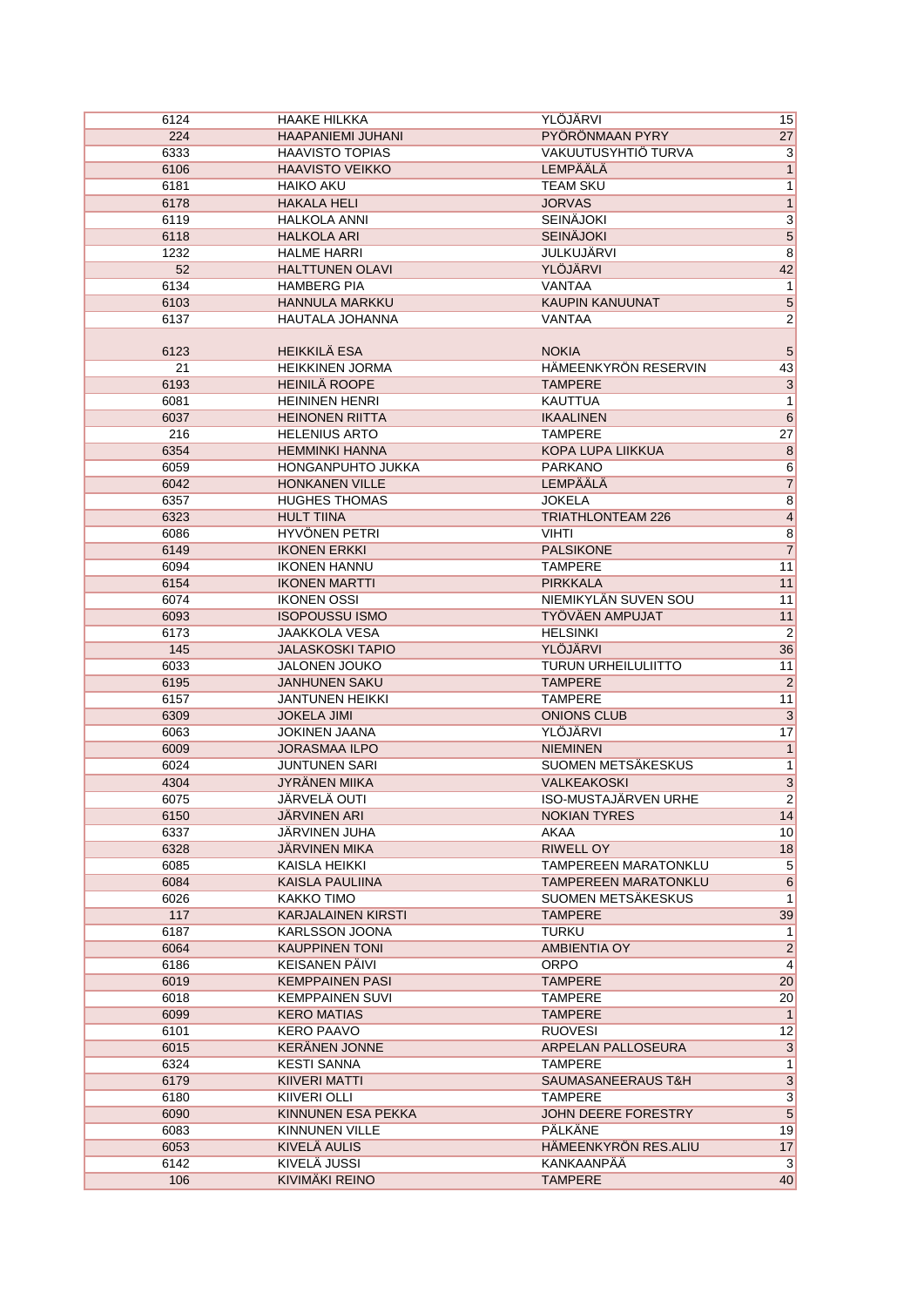| 6021 | KLEEMOLA JOHANNA           | SUOMEN METSÄKESKUS              | 1               |
|------|----------------------------|---------------------------------|-----------------|
| 6034 | <b>KORET ARJA</b>          | SUOMEN METSÄKESKUS              | 1               |
| 6326 | KORKATTI MIKA              | LEMPÄÄLÄ                        | 6               |
| 6076 | <b>KORHONEN HENRI</b>      | <b>USKELAN URHOT</b>            | $\overline{4}$  |
| 6031 | <b>KORPIHALLA JANI</b>     | <b>JAMINMOKIT.FI</b>            | 12              |
| 6032 | KORPIHALLA JANNE           | <b>JAMINMOKIT.FI</b>            | $\overline{5}$  |
| 6363 | <b>KOSKENNIEMI SATU</b>    | <b>VIHURI</b>                   | 6               |
| 6043 | <b>KOSKINEN HEIKKI</b>     | <b>VILLILÄN VAUHTI</b>          | $\overline{8}$  |
| 6071 | <b>KOSKINEN OLLI</b>       | <b>HÄMEENKYRÖ</b>               | 13              |
| 6029 | <b>KUKKONEN JUHA</b>       | <b>TREMK</b>                    | 11              |
| 6051 | KUUMOLA VEIKKO             | KAUPIN KANUUNAT                 | $\,6$           |
| 6171 | KYLKILAHTI ASKO            | <b>SIIVIKKALA</b>               | 19              |
| 6332 | <b>KÄPPI MAARIT</b>        | TRIATHLONTEAM226                | $\overline{3}$  |
| 6190 | LAHDENPERÄ PERTTI          | <b>TAMPERE</b>                  | $\overline{2}$  |
| 6321 | LAHDENSIVU ULLA            | <b>NOKIA</b>                    | $\overline{2}$  |
| 6082 | <b>LAHTI-NUUTTILA OLLI</b> | <b>TAMPERE</b>                  | $\overline{3}$  |
| 6349 | LEHMUSKOSKI MAGDALEENA     | <b>TAMPERE</b>                  | $\overline{1}$  |
| 6052 | <b>LEHTINEN RIKU</b>       | <b>TAMPERE</b>                  | $6\overline{6}$ |
| 6336 | LEPISTÖ OLLI               | KÄMMENNIEMEN ERÄ                | 15              |
| 6046 | LEPPÄNEN MARKO             | #V1H                            | $\overline{2}$  |
| 6050 | <b>LESKINEN TERHI</b>      | <b>NOKIA</b>                    | 1               |
| 6304 | <b>LINDGREN CHRISTOPHE</b> | <b>KAMPIAPINAT</b>              | $\overline{4}$  |
| 6330 | <b>LIPSANEN JANI</b>       | <b>VESILAHTI</b>                | $\overline{8}$  |
| 223  | LOPPUKAARRE PASI           | <b>TAMPERE</b>                  | 27              |
|      | <b>LUOMA MAURI</b>         |                                 |                 |
| 6056 | LUURI JARMO                | <b>TMKL</b><br><b>JUUPAJOKI</b> | $\overline{8}$  |
| 6108 |                            |                                 | $\overline{2}$  |
| 6109 | <b>LUURI PAULA</b>         | <b>JUUPAJOKI</b>                | $\overline{5}$  |
| 6060 | LÄHTEENMÄKI ANTTI          | <b>KUUSANKOSKI</b>              | $\overline{5}$  |
| 200  | <b>MAJA OLLI</b>           | LAVIA                           | 31              |
| 6006 | <b>MAJALUOMA SAMI</b>      | <b>PORI</b>                     | $\mathbf{1}$    |
| 6092 | <b>MANNELIN SAMI</b>       | RAUMA                           | $\overline{2}$  |
| 6305 | <b>MARTIKAINEN OULA</b>    | <b>PIRKKALA</b>                 | $\overline{2}$  |
| 6194 | <b>MAUNULA ELINA</b>       | <b>IKAALINEN</b>                | 1               |
| 6140 | <b>MERTANIEMI JUKKA</b>    | <b>TEAM ILOISET POTKIJA</b>     | $\overline{7}$  |
| 6141 | <b>MERTANIEMI SIRPA</b>    | TEAM ILOISET POTKIJA            | $\overline{9}$  |
| 6068 | <b>MIETTINEN PASI</b>      | 45810 PILKANMAA                 | $\overline{1}$  |
| 6122 | <b>MIKKOLA ESA</b>         | <b>HELSINKI</b>                 | 18              |
| 6138 | <b>MIKKOLA VISA</b>        | <b>KANGASALA</b>                | 13              |
| 6016 | <b>MOISIO PENTTI</b>       | <b>KYRÖSKOSKI</b>               | $\overline{12}$ |
| 6168 | <b>MOISIO PERTTU</b>       | ÄHTÄRI                          | $\overline{3}$  |
| 6174 | <b>MULARI RIKU</b>         | <b>TAMPERE</b>                  | $\vert 4 \vert$ |
| 6105 | <b>MUSTALAMMI RISTO</b>    | YLÖJÄRVI                        | $\overline{2}$  |
| 6308 | MUUTTORANTA TUOMO          | YLÖJÄRVI                        | 3               |
| 8620 | <b>TAKALO TUOMAS</b>       | METSO OUTOTEC OYJ               | 1               |
| 6007 | MÄKIPÄÄ ANTTI              | <b>PORI</b>                     | 1               |
| 6341 | MÄKIPÄÄ-MÄNTYSALO JONI     | KANKAANPÄÄ                      | 1               |
| 6340 | <b>MÄNTYSALO ERIKA</b>     | KANKAANPÄÄ                      | 1               |
| 6188 | <b>NATRI TOMMI</b>         | KAUPIN KANUUNAT                 | 12              |
| 6054 | NELIMARKKA MARTTI          | LEMPÄÄLÄN RESERVILÄI            | 14              |
| 6070 | NIEMELÄ SAMI               | <b>TAMPERE</b>                  | 14              |
| 6313 | <b>NIEMINEN JONI</b>       | <b>TAMPERE</b>                  | 1               |
| 6346 | <b>NIEMINEN NICO</b>       | <b>KANGASALA</b>                | 1               |
| 6136 | <b>NIEMINEN PASI</b>       | TAJT                            | 12              |
| 6130 | NIINIMÄKI JUKKA            | KAUPIN KANUUNAT                 | 21              |
| 6129 | NIINIMÄKI MATIAS           | LEMPÄÄLÄ                        | $\vert$ 2       |
| 6073 | NOUKKA JOUKO               | <b>NOKIA</b>                    | 18              |
| 6114 | <b>NUMMELIN TOMMI</b>      | SISU-KERHO                      | $2\vert$        |
| 6117 | <b>OITTINEN PIA</b>        | <b>PINSIÖ</b>                   | 19              |
| 6061 | <b>OJALA TAPANI</b>        | <b>HYLLYKALLIO</b>              | 6               |
| 6345 | PAAJOKI TANJA              | <b>PIRKKALA</b>                 | 1               |
| 6013 | PAJAMÄKI TAPIO             | <b>TAMPERE</b>                  | 1               |
| 6077 | PALTOMO HARRI              | ARTELLI KEITTIÖT OY             | 11              |
| 6045 | PARTANEN OLLI              | #V1H                            | 5               |
| 38   | PATOMÄKI ESKO OLAVI        | NOKIAN NAISSOUTAJAT             | 42              |
| 37   | PATOMÄKI MARIA-LIISA       | NOKIAN NAISSOUTAJAT             | 42              |
|      |                            |                                 |                 |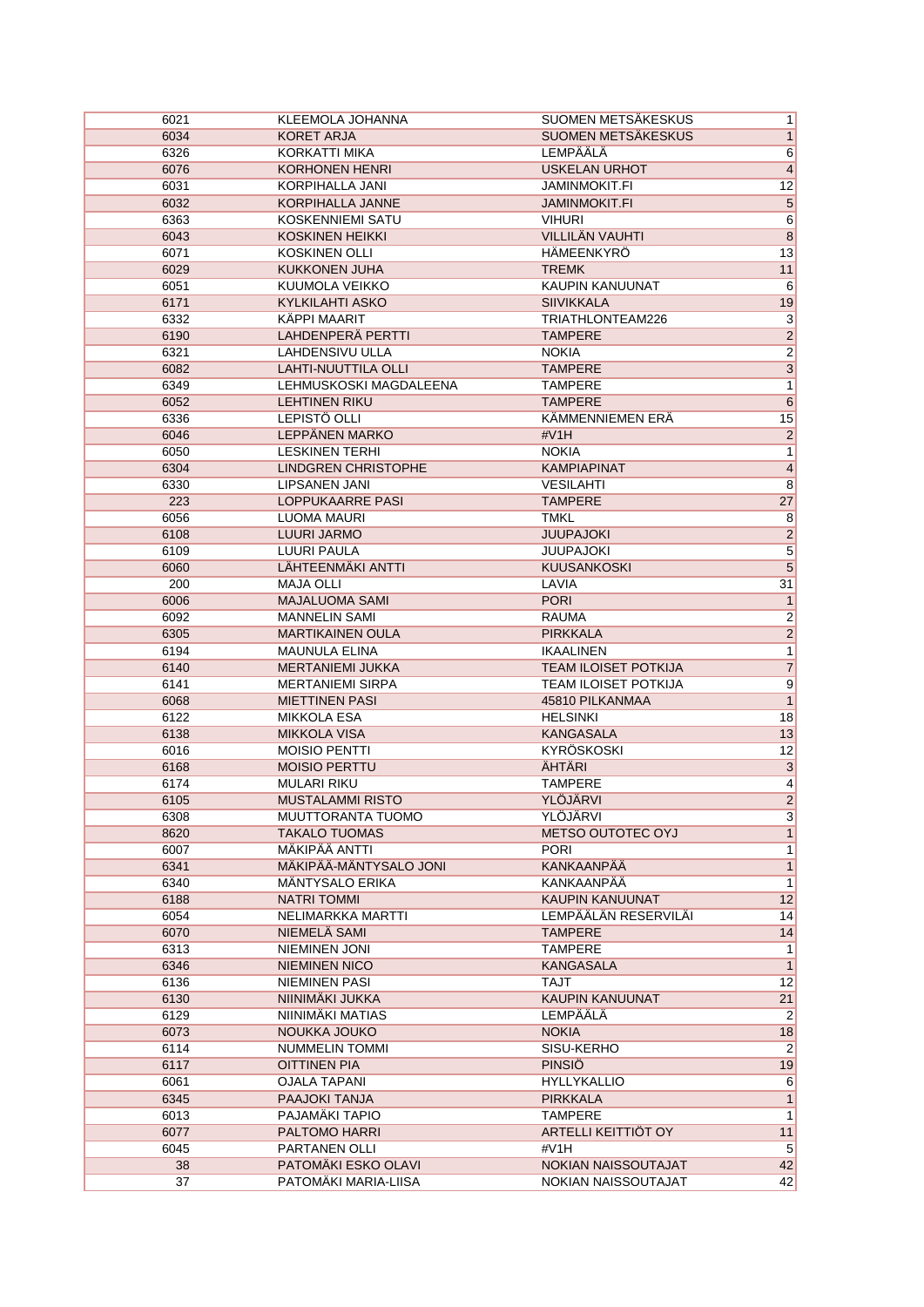| 6189 | <b>PELTONEN PASI</b>   | <b>VANTAA</b>               | $\overline{\mathbf{1}}$ |
|------|------------------------|-----------------------------|-------------------------|
| 6041 | PENTINMÄKI RITVA       | KYRÖSKOSKI                  | 18                      |
| 6353 | PIHLAJAMÄKI ARTTU      | <b>KARHOISMAJAN KIPINÄ</b>  | $\overline{2}$          |
| 6352 | PIHLAJAMÄKI JARI       | KARHOISMAJAN KIPINA         | 10                      |
| 6121 | PUHAKKA KATJA          | <b>TAMPEREEN TRIATHLON</b>  | $\overline{5}$          |
| 6069 | PURANEN JUKKA          | <b>TAMPERE</b>              | $\overline{12}$         |
| 6107 | <b>PURHONEN PETE</b>   | #V1H                        | $\overline{1}$          |
| 6169 | PÄÄSKY JARI            | A-KATSASTUS                 | 17                      |
| 6334 | <b>RABB PATRIK</b>     | ABB / VÄHÄKYRÖ              | $\overline{8}$          |
| 6010 | <b>RAHUNEN PEKKA</b>   | METSÄKANSA                  | $\overline{c}$          |
| 294  | <b>RAIPALA JANI</b>    | PIRKAN HIIHTO               | 21                      |
| 6343 | RAJALIN HANNU          | <b>NOKIA</b>                | 10                      |
| 6342 | <b>RAJALIN KASPERI</b> | <b>NOKIA</b>                | $\mathbf{1}$            |
| 6012 | RANNIKKO MIKKO         | <b>VALLINOJAN VAUHTIPOJ</b> | 9                       |
|      |                        |                             |                         |
| 6116 | RANTALA HANNU          | <b>PORI</b>                 | $\overline{\mathbf{c}}$ |
| 6196 | RANTA-OJALA TERHI      | <b>TAMPEREEN THRIATHLON</b> | $\overline{4}$          |
| 6175 | RAUTAVA JARI           | <b>PORI</b>                 | $\overline{2}$          |
| 6104 | RAUTAVA JUHA-PEKKA     | <b>PORI</b>                 | $\overline{2}$          |
| 6067 | RINTALA JUHA           | <b>RUOVESI</b>              | 14                      |
| 6072 | <b>RINTANEN PASI</b>   | <b>NAKKILA</b>              | $\overline{2}$          |
| 6135 | RONKAINEN JANNE        | <b>VANTAA</b>               | $\overline{1}$          |
|      |                        |                             |                         |
| 6364 | <b>RUUTI MARKO</b>     | AAC HAURALA                 | $\overline{9}$          |
| 6036 | <b>SALMINEN MARJA</b>  | <b>VALKEAKOSKI</b>          | $\overline{9}$          |
| 6170 | <b>SALO ANNIKA</b>     | <b>TAMPERE</b>              | 5                       |
| 6095 | <b>SALO ARVI</b>       | <b>TAMPERE</b>              | $\overline{4}$          |
| 6020 | <b>SALO RIIKKA</b>     | <b>SEINÄJOKI</b>            | $\mathbf{1}$            |
| 6316 | <b>SALONEN JANI</b>    | <b>PVLOGLE</b>              | $\overline{6}$          |
| 6011 | SANTIKKO JAANA         | <b>NARVIN NAPAUS</b>        | $\overline{2}$          |
| 6078 | <b>SANTIKKO TERO</b>   | <b>NARVIN NAPAUS</b>        | $\overline{8}$          |
| 6320 | SEPPÄNEN JUSSI         | <b>METSÄHALLITUS</b>        | 16                      |
| 284  | SEPPÄNEN MARKO         | <b>TAMPERE</b>              | 21                      |
| 6310 | <b>SETÄLÄ SARI</b>     | <b>TAMPERE</b>              | 1                       |
| 6315 | <b>SIEVI HANNU</b>     | <b>ETTEPLAN</b>             | 14                      |
| 6139 | SILLANPÄÄ ELINA        | <b>TAMPERE</b>              | $\overline{7}$          |
| 6362 | <b>SILLGREN TIINA</b>  | <b>TREMK</b>                | $\overline{7}$          |
| 6148 | <b>SILTANEN RISTO</b>  | POHJ-TREEN KOVIN JÄT        | $\overline{\mathbf{3}}$ |
| 6159 | SIRNIÖ TEIJO           | <b>UUSIKAUPUNKI</b>         | 10                      |
| 6035 | SUNDELIN PIRJO         | NAMI RY                     | 13                      |
| 6055 | <b>SUNTIO TARO</b>     | <b>TAMPERE</b>              | $\mathbf{1}$            |
| 6351 | SÄÄMÄKI PERTTI         | KANKAANPÄÄ                  | $\overline{8}$          |
| 6400 | SÄÄMÄKI FANNI          | KANKAANPÄÄ                  | $\overline{1}$          |
| 6191 | SUURONEN JUKKA         | <b>SUUNTO</b>               | $\mathbf{1}$            |
| 6038 | TAKALO JUHO            | <b>VALKEAKOSKI</b>          | 11                      |
| 6165 | TANNI MIRKA            | <b>TAMPERE</b>              | $\mathbf{1}$            |
| 218  | <b>TARVAINEN LEA</b>   | NOKIAN NAISSOUTAJAT         | 27                      |
| 6325 | <b>TENHONEN MIKA</b>   | AKAA                        | $\overline{7}$          |
| 6110 | <b>TEUHO EEVA</b>      | KAUPIN KANUUNAT             | 9                       |
| 6022 | TIIVA PÄIVI            | SUOMEN METSÄKESKUS          | $\overline{2}$          |
| 6356 | <b>TIMONEN PETTERI</b> | LEMPÄÄLÄ                    | 17                      |
| 6331 | <b>TUOKKO MIKKO</b>    | NOKIA OYJ                   | $\overline{2}$          |
| 6111 | <b>TUOMISTO ELISA</b>  | <b>TAMPERE</b>              | $\overline{2}$          |
| 6143 | TÄHKÄNEN KIMMO         | KAUPIN KANUUNAT             | 12                      |
| 6146 | <b>TÖLLI JANI</b>      | <b>KAUPINKANUUNAT</b>       | $\,8\,$                 |
| 6163 | UUSI-SALAVA RISTO      | KILVAKKALA                  | 10                      |
| 6151 | <b>VALLIN KAISA</b>    | <b>RUOVESI</b>              | 8                       |
| 6087 | <b>VALORINTA MIKA</b>  | PIRKKALAN HIIHTÄJÄT         | 10                      |
| 6088 | <b>VALORINTA SARI</b>  | <b>PIRKKALA</b>             | $\overline{9}$          |
| 6172 | VASARA MINNA           | <b>ORIVESI</b>              | $\mathbf{3}$            |
| 6312 | <b>VENHO JANNE</b>     | <b>HOKKARIT</b>             | $\overline{8}$          |
| 6311 | <b>VENHO LEENA</b>     | KYRÖSKOSKI                  | $\overline{5}$          |
| 6004 | VENÄLÄINEN HANNE       | LAHTI                       | $\overline{1}$          |
| 6158 | <b>VERTAINEN MIKA</b>  | LAPIN POLKAISU              | $\overline{5}$          |
| 6113 | <b>VIIRU TANJA</b>     | <b>TAMPERE</b>              | $\overline{1}$          |
|      | <b>VIITANEN RISTO</b>  | VALKEAKOSKI                 | 22                      |